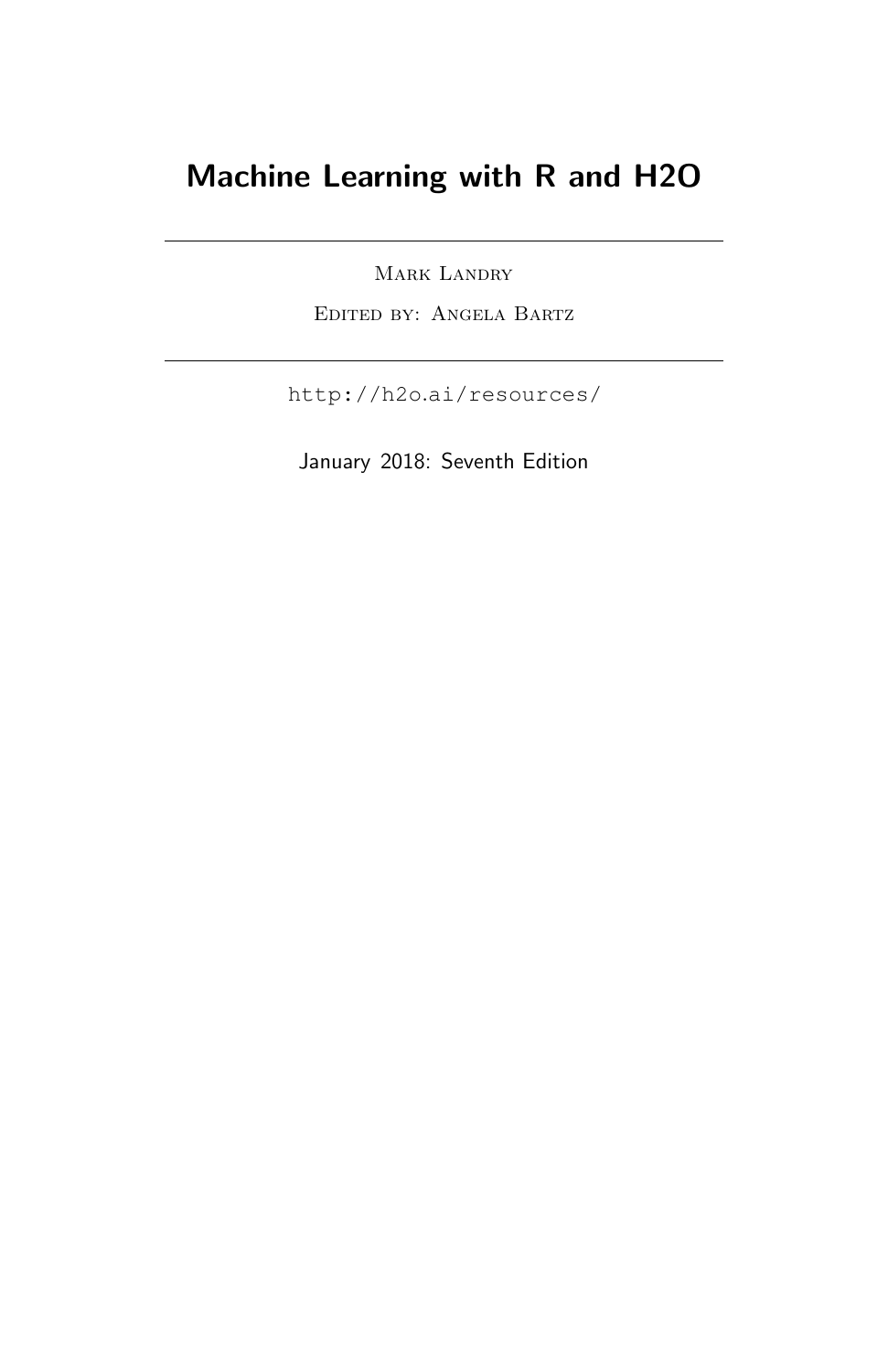Machine Learning with R and H2O by Mark Landry with assistance from Spencer Aiello, Eric Eckstrand, Anqi Fu, & Patrick Aboyoun Edited by: Angela Bartz

Published by H2O.ai, Inc. 2307 Leghorn St. Mountain View, CA 94043

©2018 H2O.ai, Inc. All Rights Reserved.

January 2018: Seventh Edition

Photos by ©H2O.ai, Inc.

All copyrights belong to their respective owners. While every precaution has been taken in the preparation of this book, the publisher and authors assume no responsibility for errors or omissions, or for damages resulting from the use of the information contained herein.

Printed in the United States of America.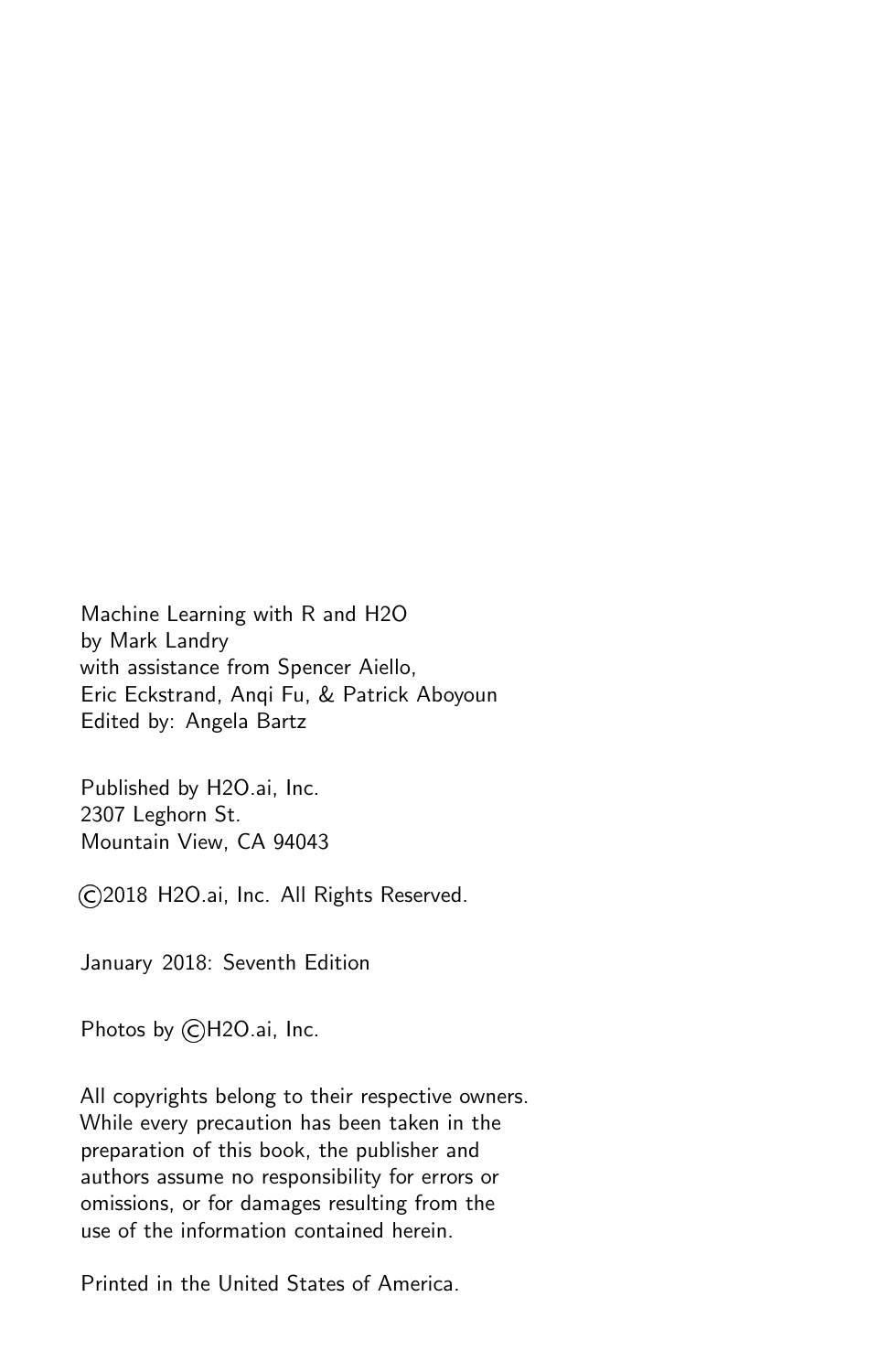# **Contents**

| 1 |               | Introduction                                                                                                   | 5                |
|---|---------------|----------------------------------------------------------------------------------------------------------------|------------------|
| 2 |               | What is H2O?                                                                                                   | 6                |
| 3 |               | <b>Installation</b>                                                                                            | 7                |
|   | 3.1           |                                                                                                                | 8                |
|   | 3.2           |                                                                                                                | 8                |
|   | 3.3           |                                                                                                                | 9                |
|   | 3.4           | Citation                                                                                                       | 9                |
| 4 |               | <b>H2O</b> Initialization                                                                                      | $\boldsymbol{9}$ |
|   | 4.1           |                                                                                                                | 9                |
|   | 4.2           | Launching from the Command Line                                                                                | 11               |
|   | 4.3           |                                                                                                                | 11               |
|   | 4.4           |                                                                                                                | 12               |
| 5 |               | Data Preparation in R                                                                                          | 12               |
|   | 5.1           |                                                                                                                | 13               |
| 6 | <b>Models</b> |                                                                                                                | 14               |
|   | 6.1           |                                                                                                                | 14               |
|   | 6.2           |                                                                                                                | 15               |
|   | 6.3           |                                                                                                                | 15               |
|   | 6.4           |                                                                                                                | 15               |
| 7 |               | Demo: GLM                                                                                                      | 15               |
| 8 |               | Data Manipulation in R                                                                                         | 18               |
|   | 8.1           |                                                                                                                | 18               |
|   | 8.2           | Uploading Files Theory Albert Albert Albert Albert Albert Albert Albert Albert Albert Albert Albert Albert Alb | 19               |
|   | 8.3           |                                                                                                                | 19               |
|   | 8.4           |                                                                                                                | 19               |
|   | 8.5           |                                                                                                                | 20               |
|   | 8.6           |                                                                                                                | 20               |
|   | 8.7           |                                                                                                                | 21               |
|   | 8.8           |                                                                                                                | 21               |
|   | 8.9           | Getting Minimum and Maximum Values                                                                             | 22               |
|   | 8.10          |                                                                                                                | 22               |
|   |               |                                                                                                                | 23               |
|   |               |                                                                                                                | 24               |
|   |               |                                                                                                                |                  |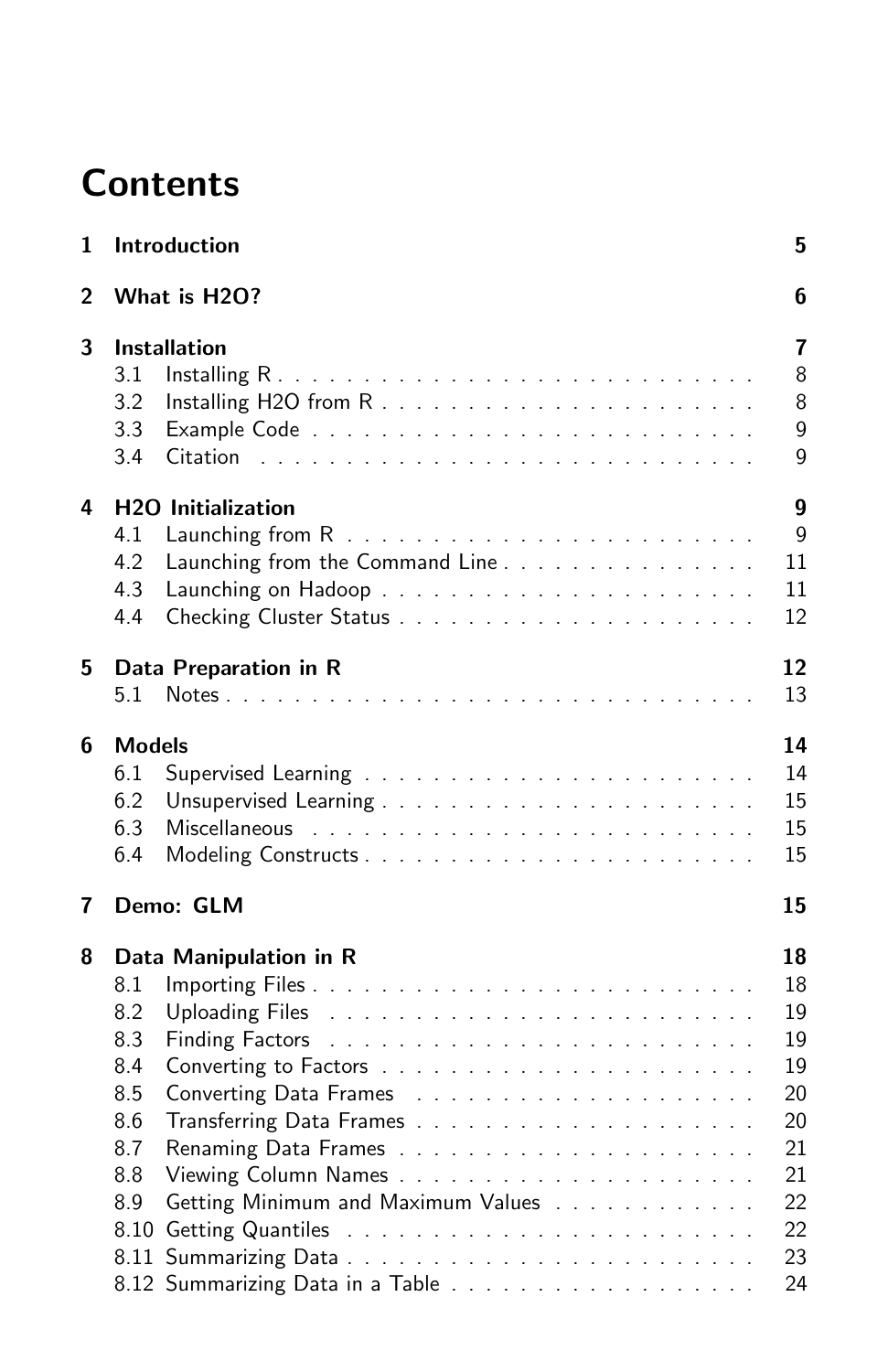|   |     |                                     | 25<br>26<br>27<br>27<br>27<br>28<br>28 |
|---|-----|-------------------------------------|----------------------------------------|
| 9 |     | <b>Running Models</b>               | 29                                     |
|   | 9.1 | Gradient Boosting Machine (GBM)     | 29                                     |
|   | 9.2 | Generalized Linear Models (GLM)     | 31                                     |
|   | 9.3 |                                     | 33                                     |
|   | 9.4 | Principal Components Analysis (PCA) | 34                                     |
|   | 9.5 |                                     | 34                                     |
|   |     |                                     |                                        |
|   |     |                                     |                                        |
|   |     | 10 Appendix: Commands               | 35                                     |
|   |     |                                     | 35<br>36                               |
|   |     |                                     | 37                                     |
|   |     | 10.3 Methods from Group Generics    | 40                                     |
|   |     |                                     | 40                                     |
|   |     |                                     | 41                                     |
|   |     |                                     | 43                                     |
|   |     | 11 Acknowledgments                  | 45                                     |
|   |     | 12 References                       | 45                                     |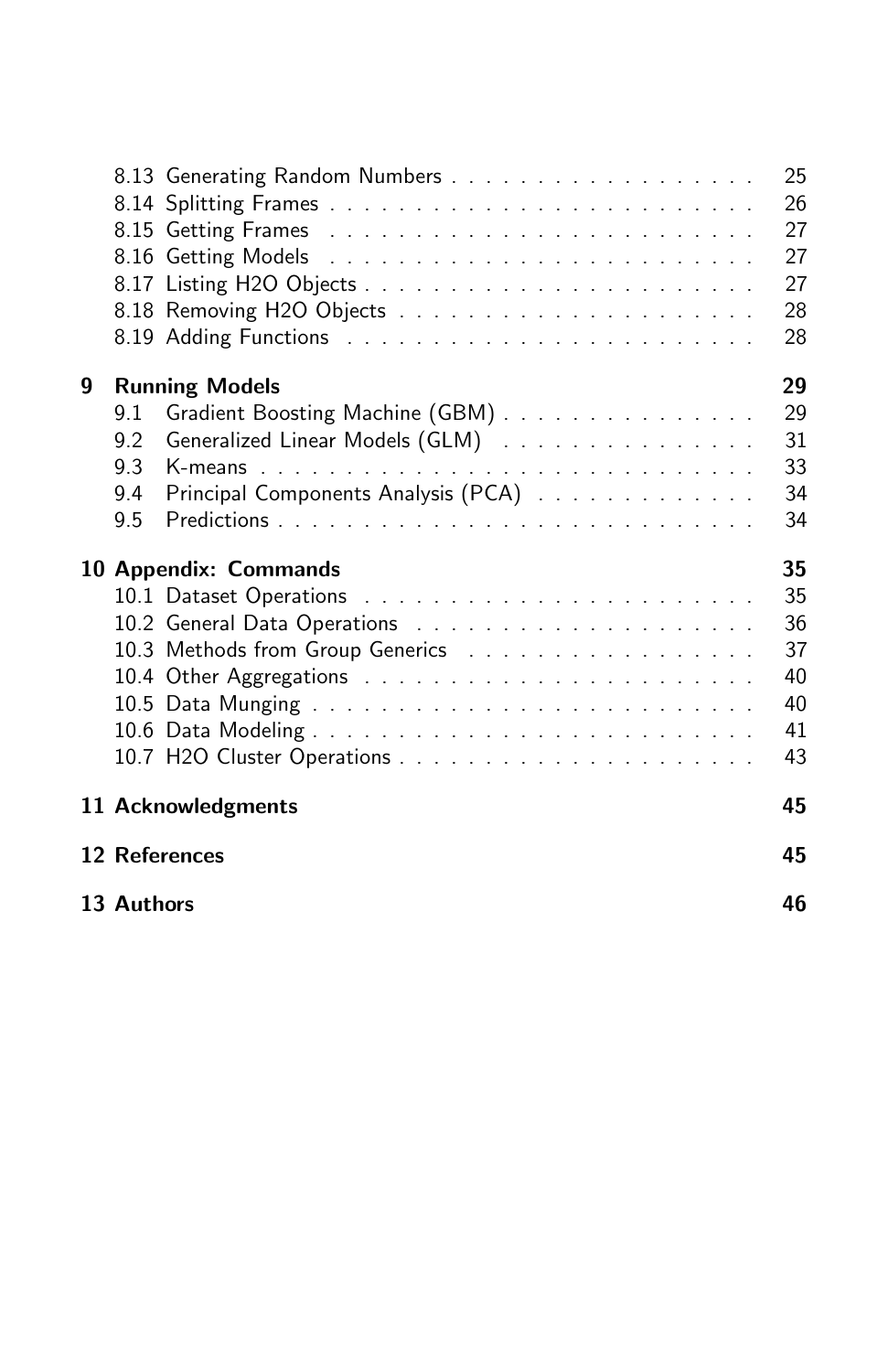# <span id="page-4-0"></span>Introduction

This documentation describes how to use H2O in the R environment. More information on H2O's system and algorithms (as well as R user documentation) is available at the H2O website at [http://docs](http://docs.h2o.ai).h2o.ai.

R uses a REST API to connect to H2O. To use H2O in R or launch H2O from R, specify the IP address and port number of the H2O instance in the R environment . Datasets are not directly transmitted through the REST API. Instead, commands (for example, importing a dataset at specified HDFS location) are sent either through the browser or the REST API to perform the specified task.

The dataset is then assigned an identifier (the .hex file type in H2O) used as a reference in commands to the web server. After preparing the dataset for modeling by defining significant data and removing insignificant data, H2O creates a model that represents the results of the data analysis. These models are assigned IDs used as references in commands. One of the most popular models for data analysis is GLM.

GLM estimates regression models for outcomes following exponential distributions in general. In addition to the Gaussian (i.e. normal) distribution, these include binomial, gamma, Poisson, and Tweedie distributions. Each serves a different purpose, and depending on distribution and link function, can be used for prediction or classification.

This booklet demonstrates H2O's implementation of GLM in an R environment. For more information on GLM, refer to Generalized Linear Modeling with H2O at http://h2o.[ai/resources/](http://h2o.ai/resources/).

H2O supports Spark, YARN, and most versions of Hadoop. Hadoop is a scalable open-source file system that uses clusters for distributed storage and dataset processing. Depending on the size of your data, H2O can run on your desktop or scale using multiple nodes with Hadoop, an EC2 cluster, or S3 storage.

H2O nodes run as JVM invocations on Hadoop nodes. For performance reasons, we recommend that you do not run an H2O node on the same hardware as the Hadoop NameNode. Because H2O nodes run as mapper tasks in Hadoop, administrators can view them in the normal JobTracker and TaskTracker frameworks, providing process-level (i.e. JVM instance-level) visibility.

H2O helps R users make the leap from laptop-based processing to large-scale environments. Hadoop lets H2O users scale their data processing capabilities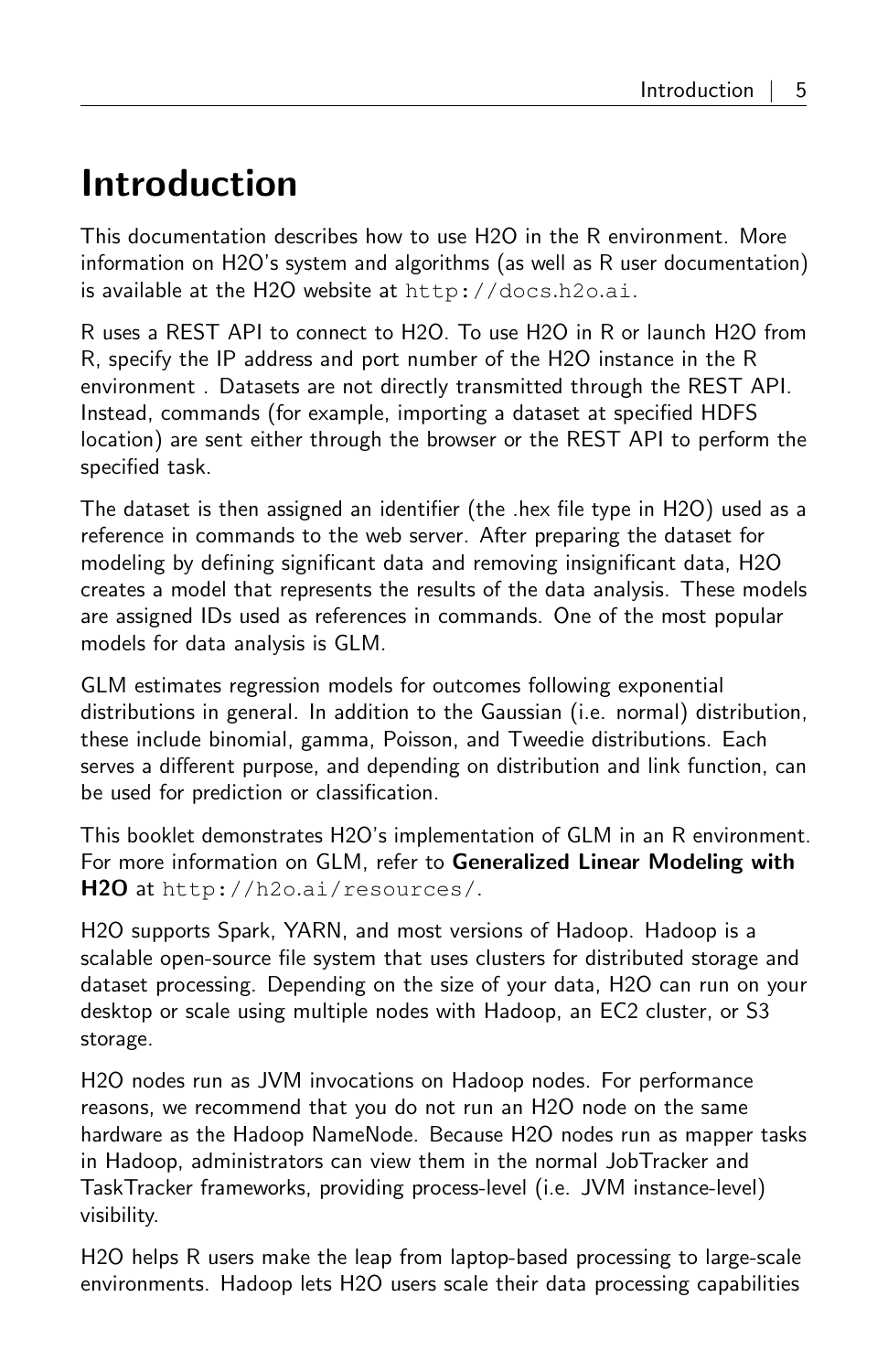based on their current needs. Using H2O, R, and Hadoop, you can create a complete end-to-end data analysis solution.

This document describes the four steps of data analysis with H2O:

- 1. installing H2O
- 2. preparing your data for modeling (data munging)
- 3. creating a model using simple but powerful machine learning algorithms
- <span id="page-5-0"></span>4. scoring your models

# What is H2O?

H2O.ai is focused on bringing AI to businesses through software. Its flagship product is H2O, the leading open source platform that makes it easy for financial services, insurance companies, and healthcare companies to deploy AI and deep learning to solve complex problems. More than 9,000 organizations and  $80,000+$  data scientists depend on H2O for critical applications like predictive maintenance and operational intelligence. The company – which was recently named to the CB Insights AI 100 – is used by 169 Fortune 500 enterprises, including 8 of the world's 10 largest banks, 7 of the 10 largest insurance companies, and 4 of the top 10 healthcare companies. Notable customers include Capital One, Progressive Insurance, Transamerica, Comcast, Nielsen Catalina Solutions, Macy's, Walgreens, and Kaiser Permanente.

Using in-memory compression, H2O handles billions of data rows in-memory, even with a small cluster. To make it easier for non-engineers to create complete analytic workflows, H2O's platform includes interfaces for R, Python, Scala, Java, JSON, and CoffeeScript/JavaScript, as well as a built-in web interface, Flow. H2O is designed to run in standalone mode, on Hadoop, or within a Spark Cluster, and typically deploys within minutes.

H2O includes many common machine learning algorithms, such as generalized linear modeling (linear regression, logistic regression, etc.), Naïve Bayes, principal components analysis, k-means clustering, and word2vec. H2O implements best-in-class algorithms at scale, such as distributed random forest, gradient boosting, and deep learning. H2O also includes a Stacked Ensembles method, which finds the optimal combination of a collection of prediction algorithms using a process known as "stacking." With H2O, customers can build thousands of models and compare the results to get the best predictions.

H2O is nurturing a grassroots movement of physicists, mathematicians, and computer scientists to herald the new wave of discovery with data science by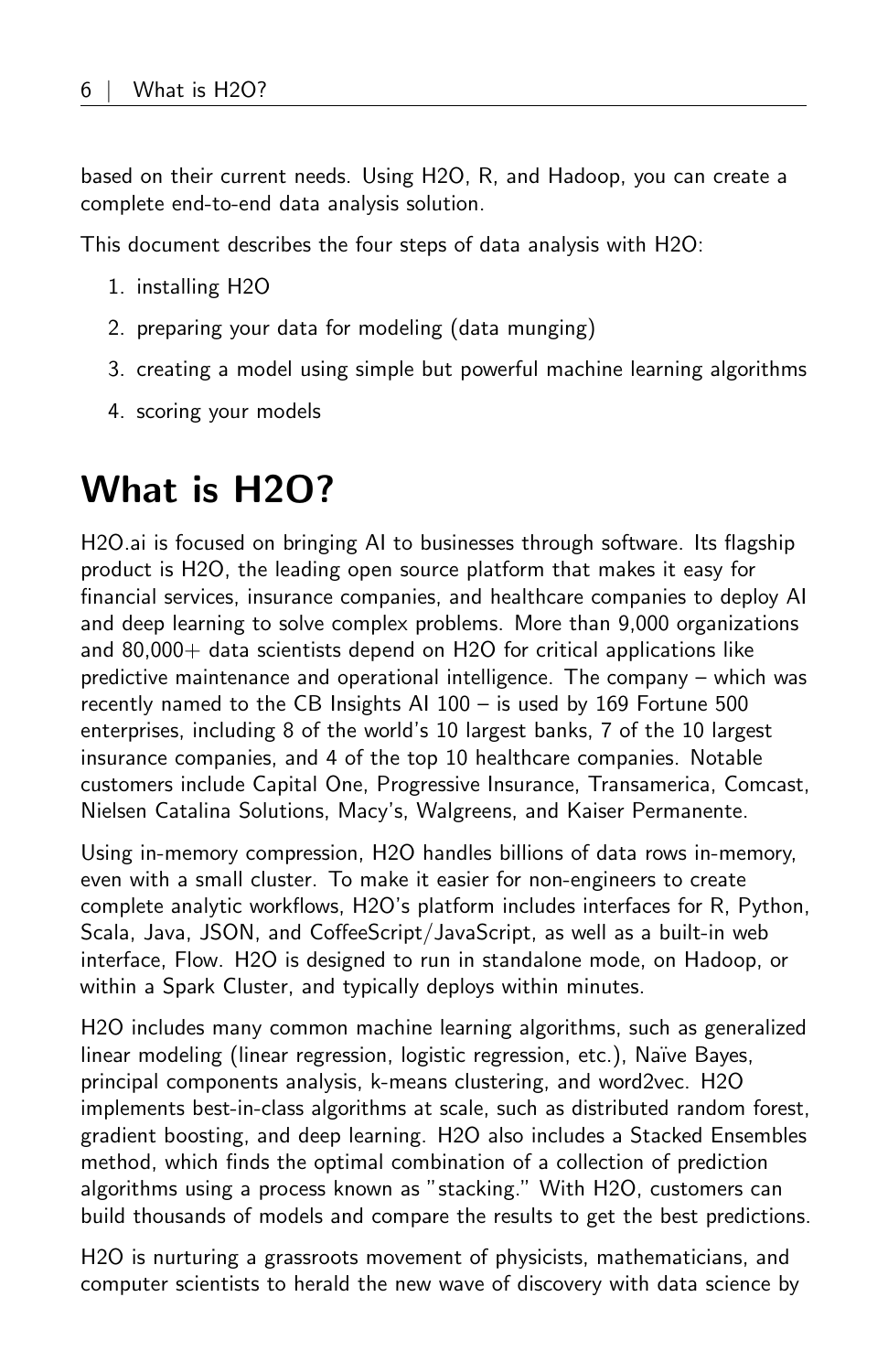collaborating closely with academic researchers and industrial data scientists. Stanford university giants Stephen Boyd, Trevor Hastie, and Rob Tibshirani advise the H2O team on building scalable machine learning algorithms. And with hundreds of meetups over the past several years, H2O continues to remain a word-of-mouth phenomenon.

#### Try it out

- Download H2O directly at http://h2o.[ai/download](http://h2o.ai/download).
- Install H2O's R package from CRAN at https://cran.r-project.[org/web/packages/h2o/](https://cran.r-project.org/web/packages/h2o/).
- Install the Python package from PyPI at https://pypi.python.[org/pypi/h2o/](https://pypi.python.org/pypi/h2o/).

#### Join the community

- To learn about our training sessions, hackathons, and product updates, visit [http://h2o](http://h2o.ai).ai.
- To learn about our meetups, visit [https://www](https://www.meetup.com/topics/h2o/all/).meetup.com/ [topics/h2o/all/](https://www.meetup.com/topics/h2o/all/).
- Have questions? Post them on Stack Overflow using the h2o tag at http://stackoverflow.[com/questions/tagged/h2o](http://stackoverflow.com/questions/tagged/h2o).
- $\bullet$  Have a Google account (such as Gmail or Google +)? Join the open source community forum at [https://groups](https://groups.google.com/d/forum/h2ostream).google.com/d/forum/ [h2ostream](https://groups.google.com/d/forum/h2ostream).
- Join the chat at https://gitter.[im/h2oai/h2o-3](https://gitter.im/h2oai/h2o-3).

# <span id="page-6-0"></span>Installation

H2O requires Java; if you do not already have Java installed, install it from https://java.[com/en/download/](https://java.com/en/download/) before installing H2O.

To use H2O with R, start H2O outside of R and connect to it, or launch H2O from R. However, if you launch H2O from R and close the R session, the H2O session closes as well. The H2O session directs R to the datasets and models located in H2O.

This following sections describe:

• installing R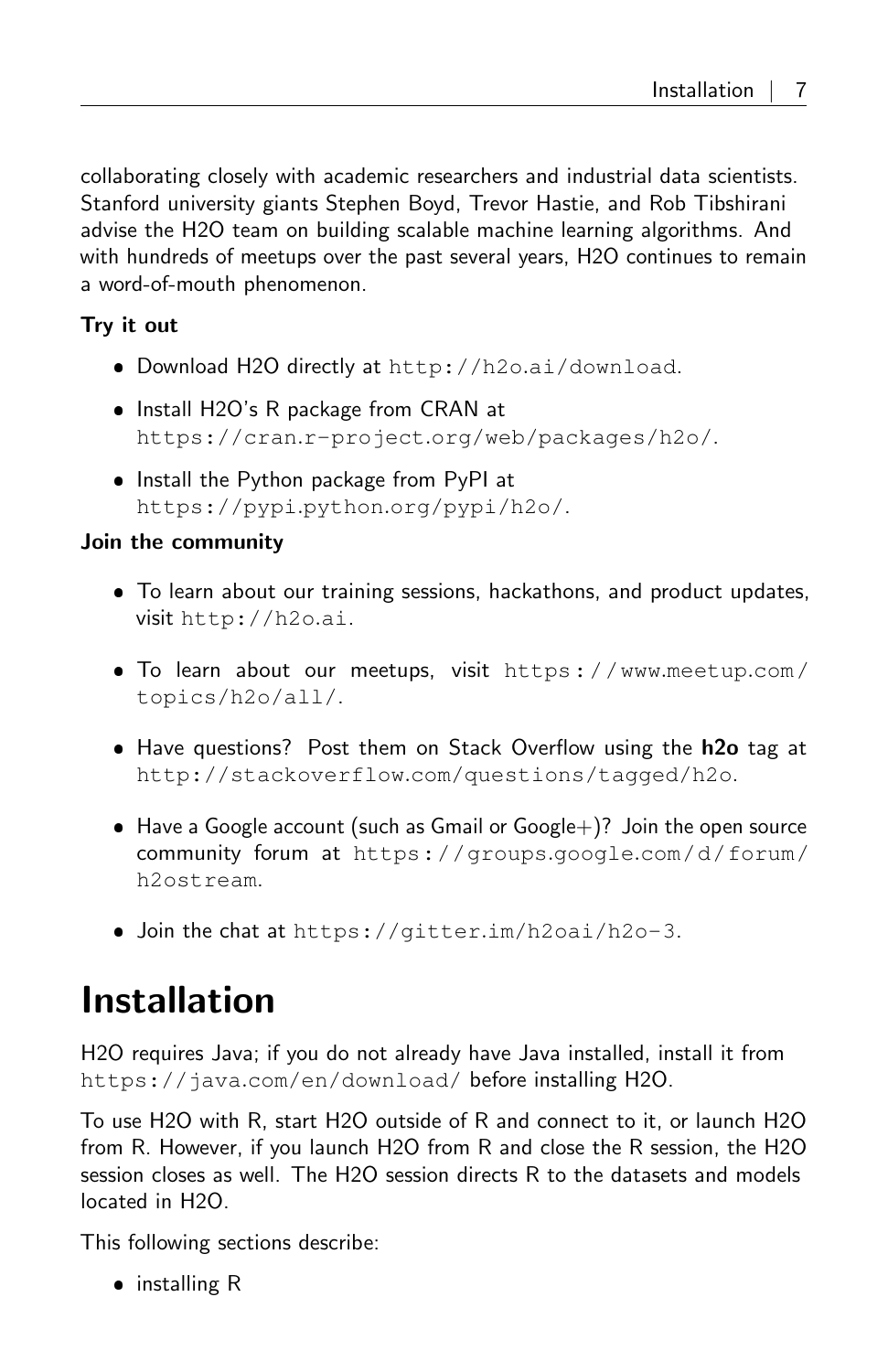<span id="page-7-0"></span>• installing H2O from R

## Installing R

To download R:

- 1. Go to http://cran.r-project.[org/mirrors](http://cran.r-project.org/mirrors.html).html.
- 2. Select your closest local mirror.
- 3. Select your operating system (Linux, OS X, or Windows).
- 4. Depending on your OS, download the appropriate file, along with any required packages.
- <span id="page-7-1"></span>5. When the download is complete, unzip the file and install.

### Installing H2O from R

To load a recent H2O package from CRAN, run:

#### Example in R

```
1 install.packages("h2o")
```
Note: The version of H2O in CRAN is often one release behind the current version.

For the latest recommended version, download the latest stable H2O-3 build from the H2O download page:

- 1. Go to http://h2o.[ai/download](http://h2o.ai/download).
- 2. Choose the latest stable H2O-3 build.
- 3. Click the "Install in R" tab.
- 4. Copy and paste the commands into your R session.

After H2O is installed on your system, verify the installation completed successfully by initializing H2O:

```
1 library(h2o)
2
```

```
3 #Start H2O on your local machine using all available
     cores
```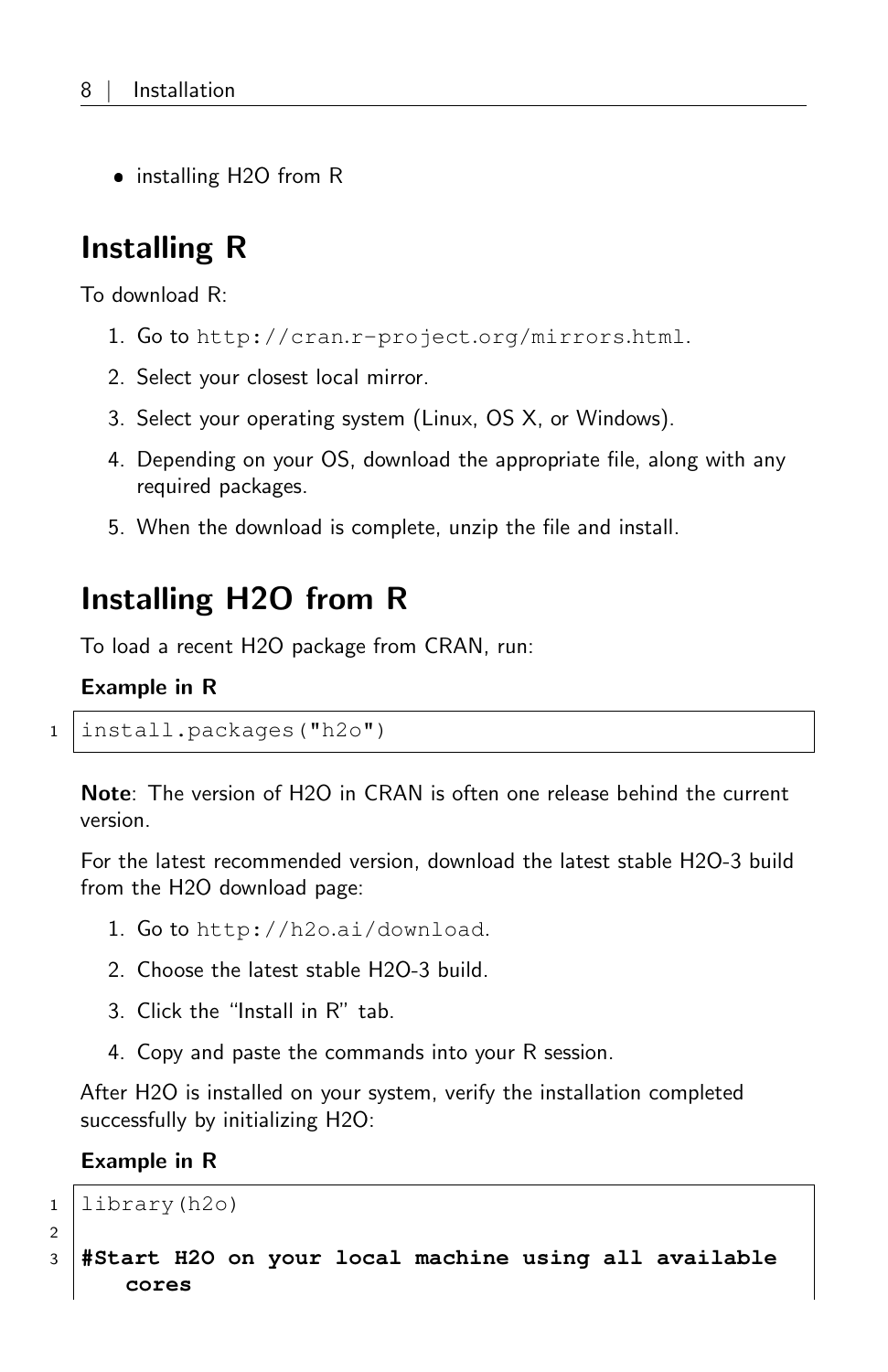```
4 #(By default, CRAN policies limit use to only 2 cores)
5 \mid h20. init (nthreads = -1)
6
7 #Get help
8 ?h2o.glm
9 ?h2o.gbm
10
11 #Show a demo
12 # demo(h2o.glm)
13 # demo(h2o.gbm)
```
## <span id="page-8-0"></span>Example Code

R code for the examples in this document is located here:

```
http://github.com/h2oai/h2o-3/tree/master/h2o-docs/
src/booklets/v2_2015/source/R_Vignette_code_examples
```
# <span id="page-8-1"></span>Citation

To cite this booklet, use the following:

Aiello, S., Eckstrand, E., Fu, A., Landry, M., and Aboyoun, P. (Jan 2018). Machine Learning with R and H2O. http://h2o.[ai/resources/](http://h2o.ai/resources/).

# <span id="page-8-2"></span>H2O Initialization

This section describes how to launch H2O:

- from R
- from the command line
- <span id="page-8-3"></span>on Hadoop

## Launching from R

To specify the number of CPUs for the H2O session, use the nthreads  $=$ parameter in the h2o.init command. -2 uses the CRAN default of 2 CPUs. -1 uses all CPUs on the host, which is strongly recommended. To use a specific number of CPUs, enter a positive integer.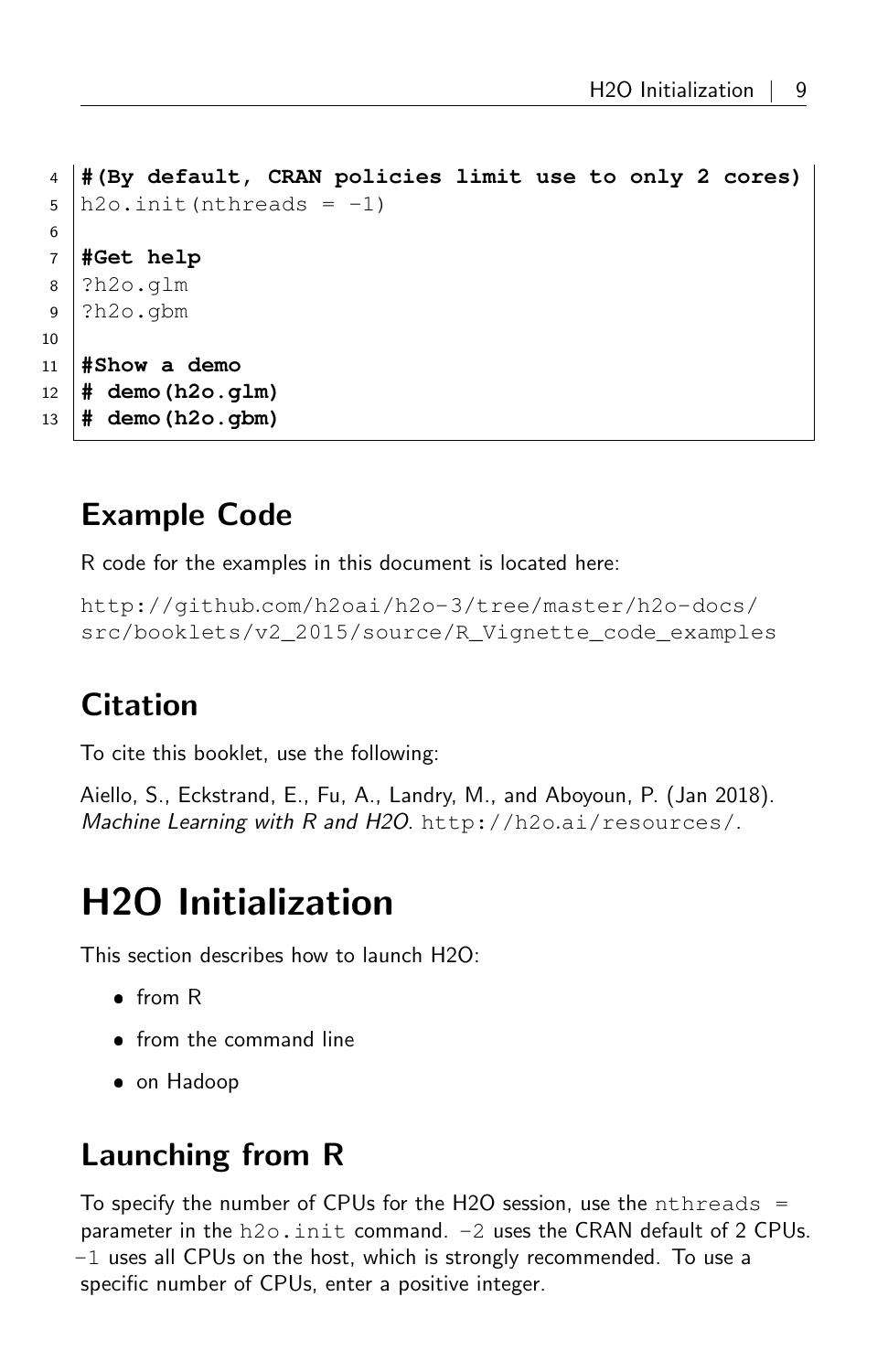To specify the maximum amount of memory for the H2O session, use the max\_mem\_size parameter in the h2o.init command. The value must a multiple of 1024 greater than 2MB. Append the letter m or M to indicate megabytes, or g or G to indicate gigabytes.

If you do not specify a value for  $max\_mem\_size$  when you run  $h2o$ . init, the default heap size of the H2O instance running on 32-bit Java is 1g.

For best performance, the allocated memory should be 4x the size of your data, but never more than the total amount of memory on your computer. For larger datasets, we recommend running on a server or service with more memory available for computing.

H2O checks the Java version and suggests an upgrade if you are running 32-bit Java. On 64-bit Java, the heap size is  $1/4$  of the total memory available on the machine.

To launch H2O locally from R, run the following in R:

```
1 library(h2o)
2 # Starts H2O using localhost IP, port 54321, all CPUs,
       and 4g of memory
3 \; \text{h2o.init} (ip = 'localhost', port = 54321, nthreads= -1,
      max mem size = '4q')
```
After successfully launching, R displays output similar to the following example:

| $\mathbf{1}$   | Successfully connected to http://localhost:54321 |                       |  |  |
|----------------|--------------------------------------------------|-----------------------|--|--|
|                | 2 R is connected to H2O cluster:                 |                       |  |  |
| 3              | H2O cluster uptime:                              | 11 minutes 35 seconds |  |  |
| $\overline{4}$ | H2O cluster version:                             | 2.7.0.1497            |  |  |
| 5              | H2O cluster name:                                | H2O started from R    |  |  |
| 6              | H <sub>20</sub> cluster total nodes:             |                       |  |  |
| $\overline{7}$ | H2O cluster total memory:                        | 3.56 GB               |  |  |
| 8              | H <sub>20</sub> cluster total cores:             | 8                     |  |  |
| $\mathbf{q}$   | H2O cluster allowed cores:                       | 8                     |  |  |
| 10             | H2O cluster healthy:                             | TRUE.                 |  |  |
|                |                                                  |                       |  |  |

To launch H2O locally with default initialization arguments, use the following:

#### Example in R

 $1 \mid h20$ . init()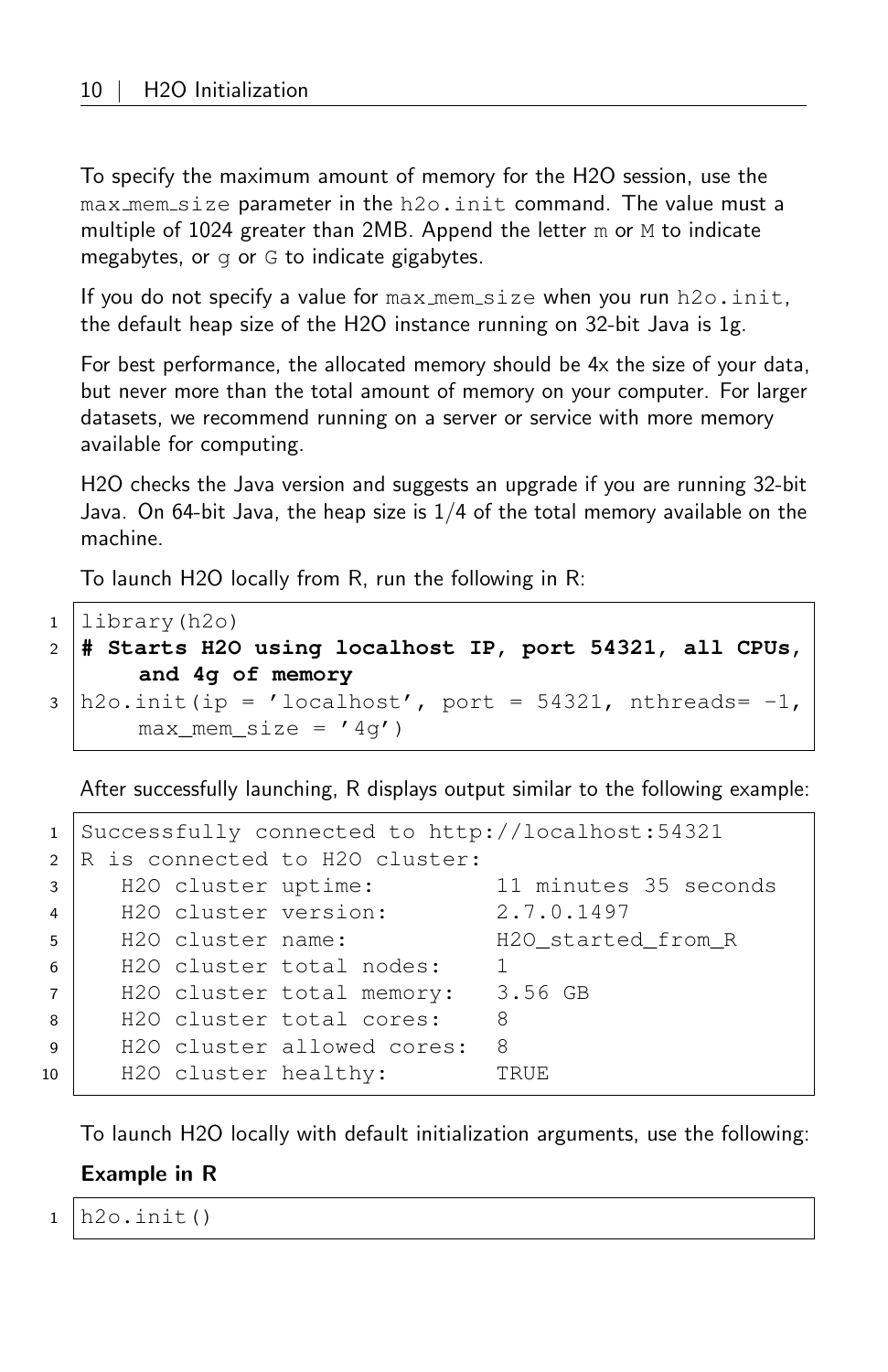To connect to an established H2O cluster (in a multi-node Hadoop environment, for example) specify the IP address and port number for the established cluster using the ip and port parameters in the h2o.init() command.

Example in R

 $1 \vert h2o.init(ip = "123.45.67.89", port = 54321)$ 

### <span id="page-10-0"></span>Launching from the Command Line

A simple way to launch H2O from the command line is to download the H2O zip file from the H2O download page. Unzip and launch H2O with the following:

```
1 \vertunzip h2o-3.5.0.1-\star.zip
2 \vert cd h2o-3.5.0.1-*
3 java -jar h2o.jar
```
See the H2O Documentation for additional JVM and H2O command line options. After launching the H2O instance, connect to it from R with h2o.init() as described above.

### <span id="page-10-1"></span>Launching on Hadoop

To launch H2O nodes and form a cluster on the Hadoop cluster, run:

<sup>1</sup> hadoop jar h2odriver.jar -nodes 1 -mapperXmx 6g output hdfsOutputDirName

 You must launch the Hadoop-specific H2O driver jar (h2odriver.jar) for your Hadoop distribution. Specific driver jar files are available for the following Hadoop versions:

| - cdh5.2   | $-$ hdp2.1 | $-$ mapr4.0 |
|------------|------------|-------------|
| - cdh5.3   | $-$ hdp2.2 | $-$ mapr5.0 |
| - cdh5.4   | $-$ hdp2.3 | $-$ mapr5.1 |
| - cdh5.5   | $-$ hdp2.4 |             |
| - cdh5.6   | $-$ hdp2.5 |             |
| - cdh5.7   |            |             |
| $-$ cdh5.8 |            |             |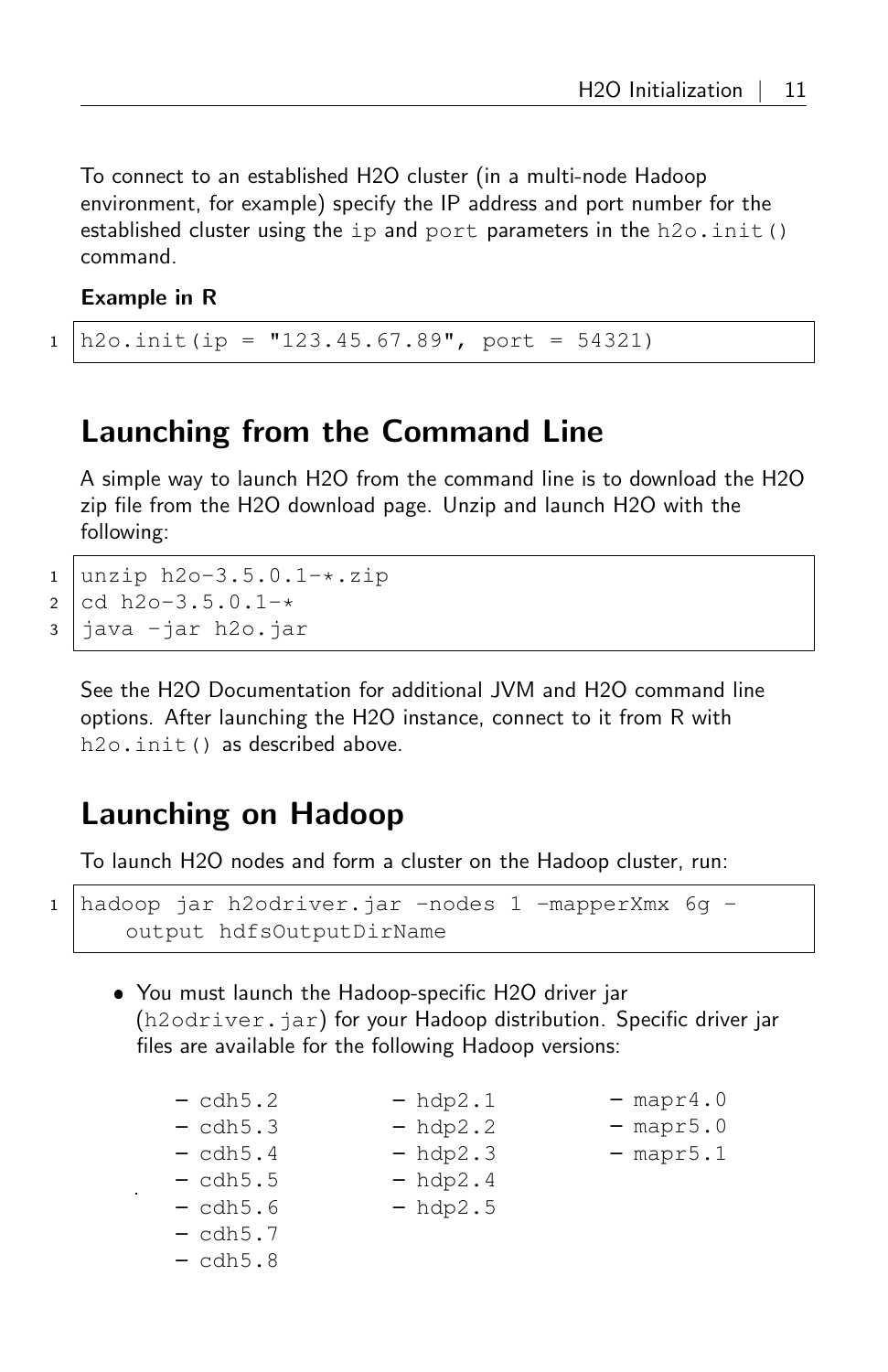- The above command launches exactly one 6g node of H2O; however, we recommend launching the cluster with 4 times the memory of your data file.
- mapperXmx is the mapper size or the amount of memory allocated to each node.
- nodes is the number of nodes requested to form the cluster.
- $\bullet$  output is the name of the directory created each time a H2O cloud is created so it is necessary for the name to be unique each time it is launched.

### <span id="page-11-0"></span>Checking Cluster Status

To check the status and health of the H2O cluster, use h2o.clusterInfo().

#### Example in R

1

```
1 library(h2o)
2 h2o.init()
3 h2o.clusterInfo()
```
An easy-to-read summary of information about the cluster displays.

```
2 \overline{\phantom{a}} R is connected to H2O cluster:
3 H2O cluster uptime: 43 minutes 43 seconds
4 H2O cluster version: 2.7.0.1497
5 H2O cluster name: H2O started from R
6 | H2O cluster total nodes: 1
7 | H2O cluster total memory: 3.56 GB
8 | H2O cluster total cores: 8
9 H2O cluster allowed cores: 8
10 H2O cluster healthy: TRUE
```
## <span id="page-11-1"></span>Data Preparation in R

<span id="page-11-2"></span>The following section contains information about data preparation (also known as data munging) and some of the tools and methods available in H2O, as well as a data training example.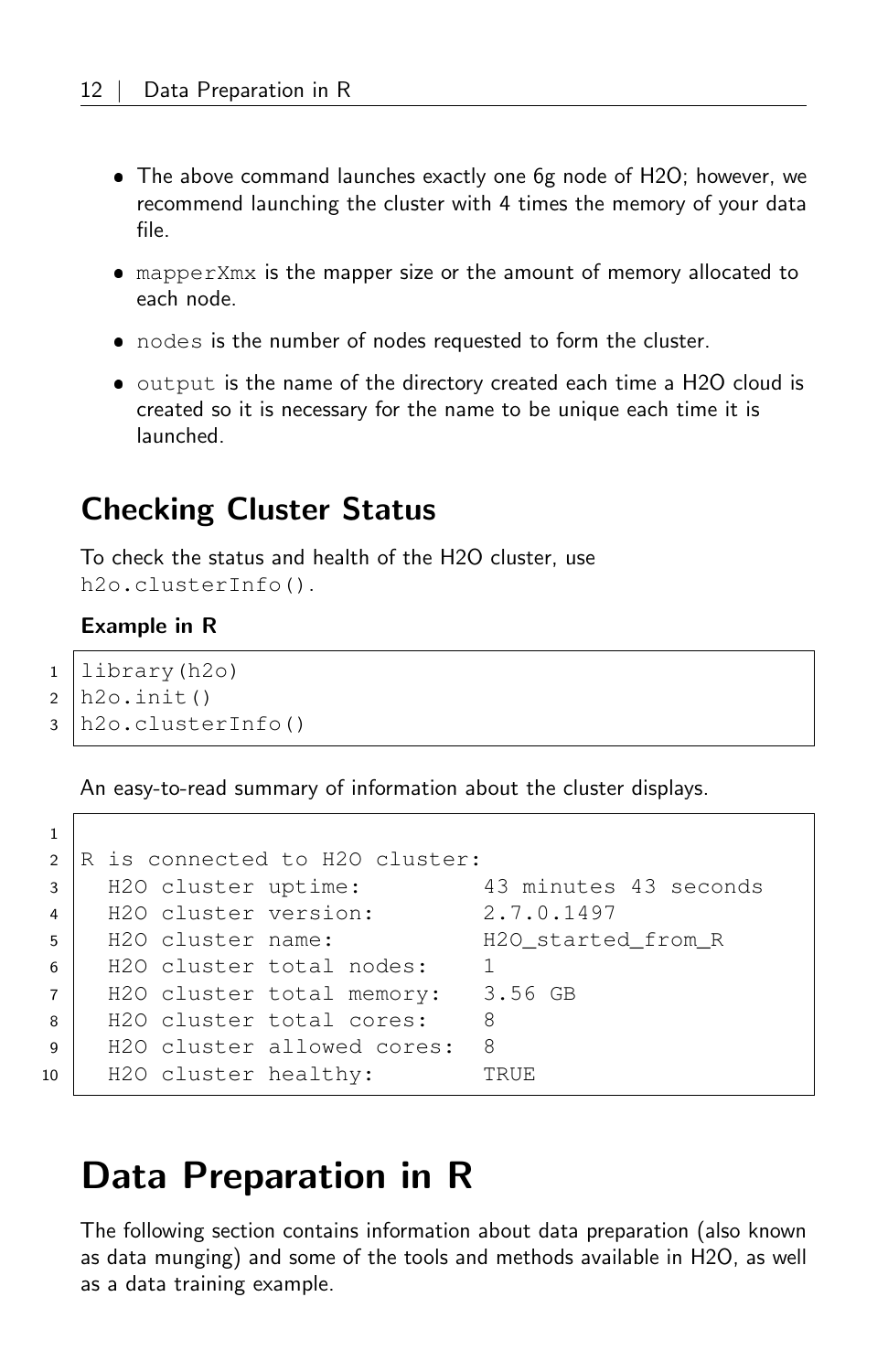### **Notes**

- Although it may seem like you are manipulating the data in R, once the data has been passed to H2O, all data munging occurs in the H2O instance. The information is passed to R through JSON APIs, so some functions may not have another method.
- You are limited by the total amount of memory allocated to the H2O instance, not by R's ability to handle data. To process large datasets, make sure to allocate enough memory. For more information, refer to [Launching from R](#page-8-3).
- You can manipulate datasets with thousands of factor levels using H2O in R, so if you ask H2O to display a table in R with information from high cardinality factors, the results may overwhelm R's capacity.
- To manipulate data in R and not in H2O, use as.data.frame(),  $as.h2o()$ , and  $str()$ .
	- as.data.frame() converts an H2O data frame into an R data frame. If your request exceeds the amount of data supported by R, the R session will crash. If possible, we recommend only taking subsets of the entire dataset (the necessary data columns or rows) instead of the whole dataset.
	- as.h2o() transfers data from R to the H2O instance. For successful data transfer, we recommend confirming enough memory is allocated to the H2O instance.
	- str.H2OFrame() returns the elements of the new object to confirm that the data transferred correctly. It's a good way to verify there were no data loss or conversion issues.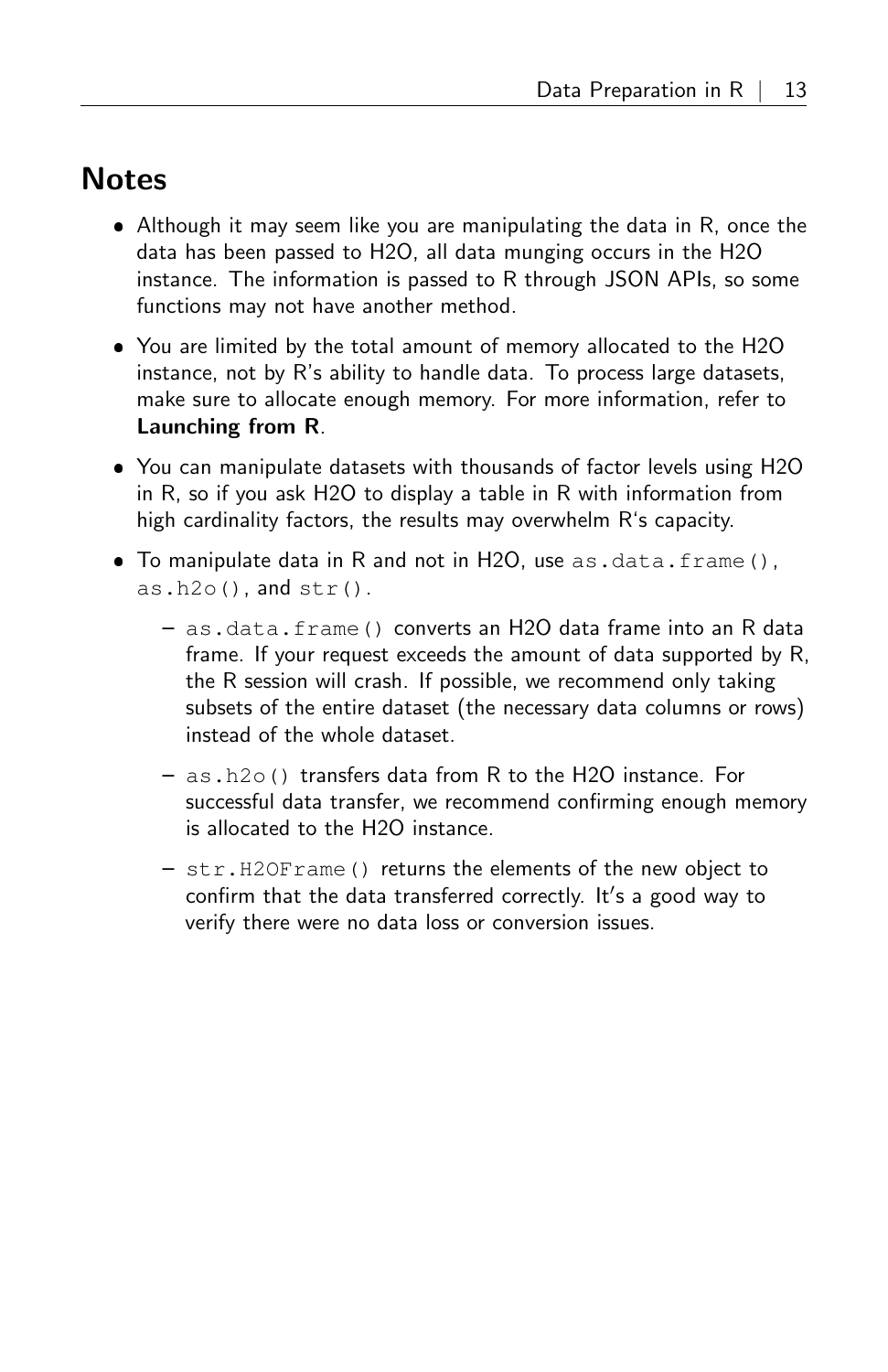# <span id="page-13-0"></span>Models

The following section describes the features and functions of some common models available in H2O. For more information about running these models in R using H2O, refer to [Running Models](#page-28-0).

H2O supports the following models:

- Deep Learning
- Naïve Bayes
- Principal Components Analysis (PCA)
- K-means
- **Stacked Ensembles**
- Generalized Linear Models (GLM)
- Gradient Boosting Machine (GBM)
- Generalized Low Rank Model (GLRM)
- Distributed Random Forest (DRF)
- Word2vec

<span id="page-13-1"></span>The list is growing quickly, so check [www](www.h2o.ai).h2o.ai to see the latest additions. The following list describes some common model types and features.

## Supervised Learning

Generalized Linear Models (GLM): Provides flexible generalization of ordinary linear regression for response variables with error distribution models other than a Gaussian (normal) distribution. GLM unifies various other statistical models, including Poisson, linear, logistic, and others when using  $\ell_1$ and  $\ell_2$  regularization.

Distributed Random Forest (DRF): Averages multiple decision trees, each created on different random samples of rows and columns. It is easy to use, non-linear, and provides feedback on the importance of each predictor in the model, making it one of the most robust algorithms for noisy data.

Gradient Boosting (GBM): Produces a prediction model in the form of an ensemble of weak prediction models. It builds the model in a stage-wise fashion and is generalized by allowing an arbitrary differentiable loss function. It is one of the most powerful methods available today.

Deep Learning: Models high-level abstractions in data by using non-linear transformations in a layer-by-layer method. Deep learning is an example of supervised learning, which can use unlabeled data that other algorithms cannot.

Naïve Bayes: Generates a probabilistic classifier that assumes the value of a particular feature is unrelated to the presence or absence of any other feature, given the class variable. It is often used in text categorization.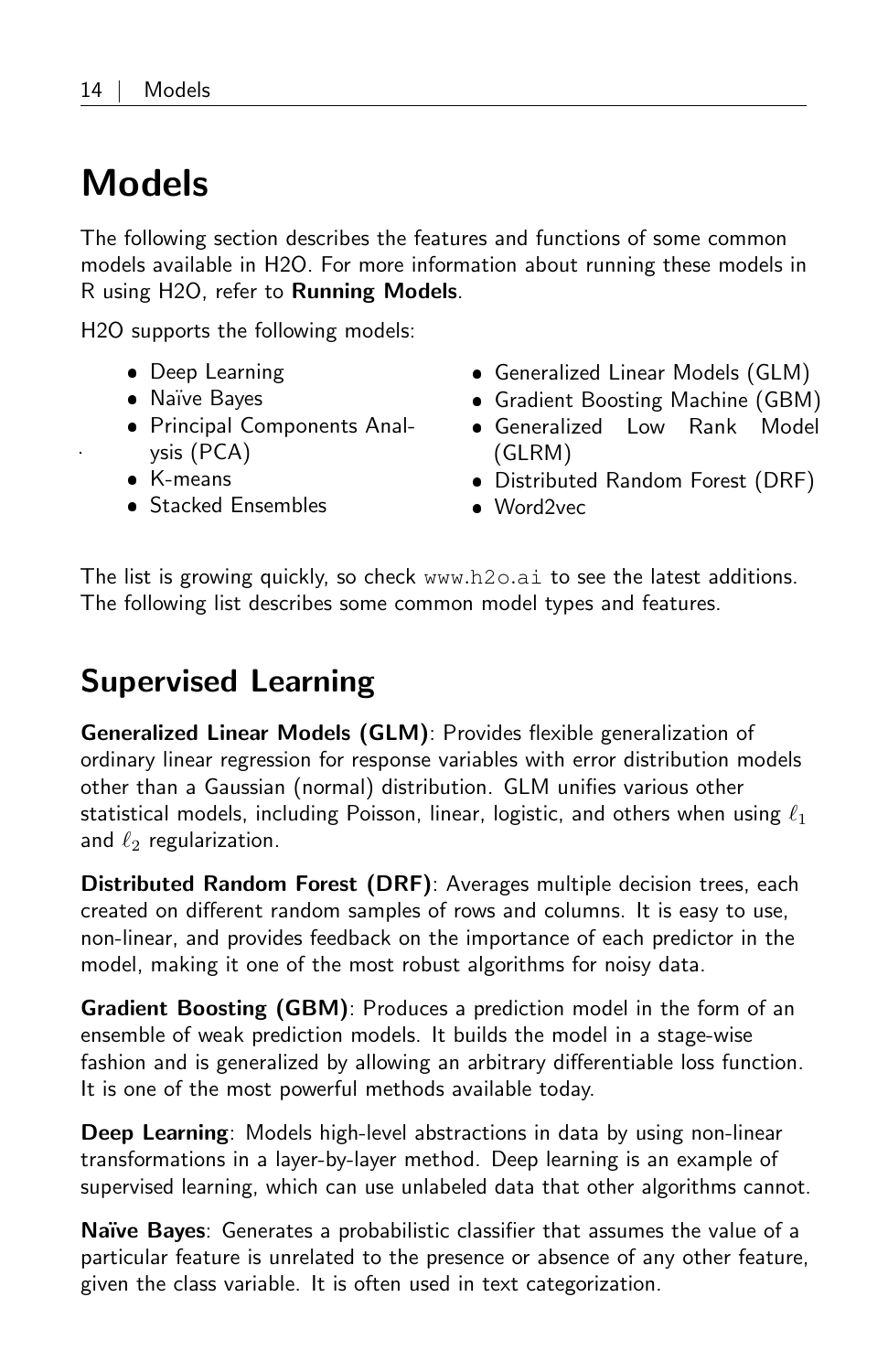Stacked Ensembles: Using multiple models built from different algorithms, Stacked Ensembles finds the optimal combination of a collection of prediction algorithms using a process known as "stacking."

**XGBoost**: XGBoost is an optimized gradient boosting library that implements machine learning algorithms under the Gradient Boosting Machine (GBM) framework. For many problems, XGBoost is the one of the best GBM frameworks today. In other cases, the H2O GBM algorithm comes out on top. Both implementations are available on the H2O platform.

## <span id="page-14-0"></span>Unsupervised Learning

K-means: Reveals groups or clusters of data points for segmentation. It clusters observations into  $k$ -number of points with the nearest mean.

**Anomaly Detection**: Identifies the outliers in your data by invoking the deep learning autoencoder, a powerful pattern recognition model.

## <span id="page-14-1"></span>**Miscellaneous**

Word2vec: Takes a text corpus as an input and produces the word vectors as output. The result is an H2O Word2vec model that can be exported as a binary model or as a MOJO.

## <span id="page-14-2"></span>Modeling Constructs

Grid Search: Performs standard hyper-parameter optimization to simplify model configuration.

After creating a model, use it to make predictions. For more information about predictions, refer to [Predictions](#page-33-0).

# <span id="page-14-3"></span>Demo: GLM

The following demo demonstrates how to:

- 1. Import a file
- 2. Define significant data
- 3. View data
- 4. Create testing and training sets using sampling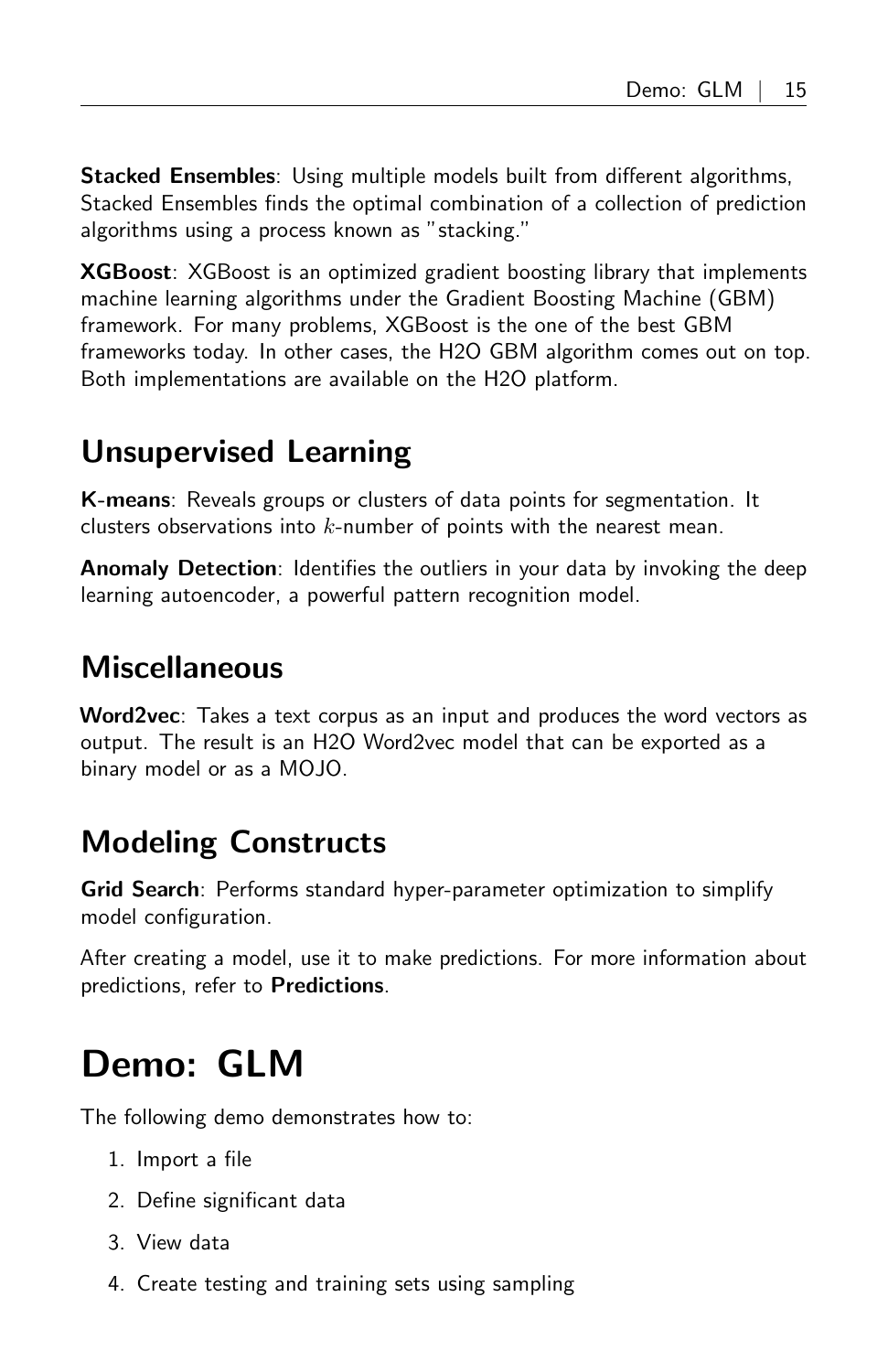- 5. Define the model
- 6. Display the results

```
1 # Import dataset and display summary
2 library(h2o)
3 \mid h20. init()
4 airlinesURL = "https://s3.amazonaws.com/h2o-airlines-
      unpacked/allyears2k.csv"
5 airlines.hex = h2o.importFile(path = airlinesURL,
      destination frame = "airlines.hex")
6 summary(airlines.hex)
7
8 # View quantiles and histograms
9 #high_na_columns = h2o.ignoreColumns(data = airlines.
      hex)
10 \alpha quantile(x = airlines.hex$ArrDelay, na.rm = TRUE)
11 h2o.hist(airlines.hex$ArrDelay)
12
13 # Find number of flights by airport
14 originFlights = h2o.group by(data = airlines.hex, by =
       "Origin", nrow("Origin"),gb.control=list(na.
      methods="rm"))
15 \sigmaiqinFlights.R = as.data.frame(originFlights)
16
17 # Find number of flights per month
18 flightsByMonth = h2o.group_by(data = airlines.hex, by= "Month", nrow("Month"),gb.control=list(na.
      methods="rm"))
19 | flightsByMonth.R = as.data frame (flightsByMonth)20
21 # Find months with the highest cancellation ratio
22 which(colnames(airlines.hex)=="Cancelled")
23 \vert cancellations By Month = h2o.group_by (data = airlines.
      hex, by = "Month", sum ("Cancelled"), qb.control=
      list(na.methods="rm"))
24 cancellation_rate = cancellationsByMonth$sum_Cancelled
      /flightsByMonth$nrow
25 rates table = h2o.cbind(flightsByMonth$Month,
      cancellation_rate)
26 rates table.R = as.data.frame(rates table)
27
28 # Construct test and train sets using sampling
```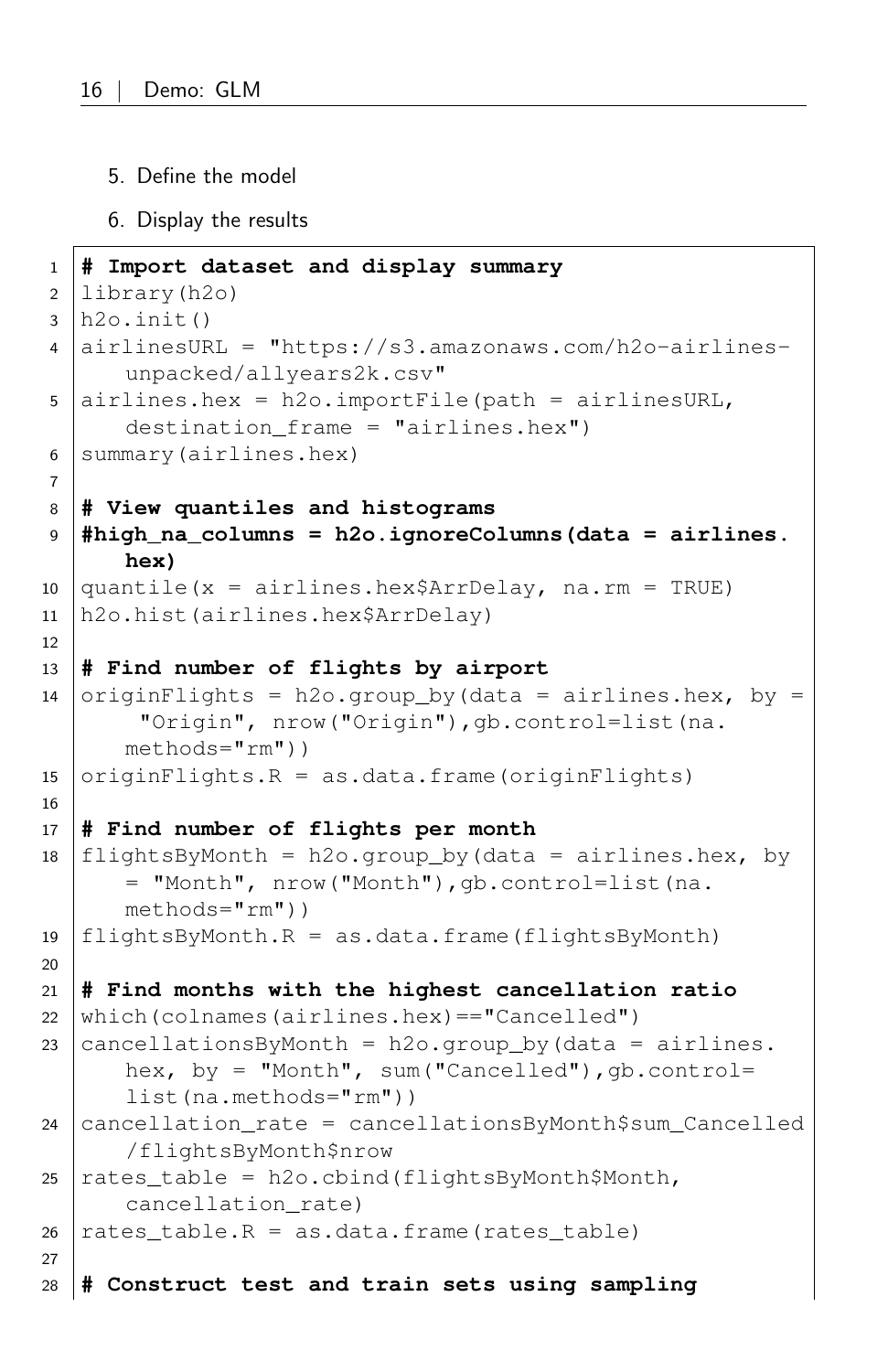```
29 airlines.split = h20.splitFrame(data = airlines.hex,ratios = 0.85)
30 airlines.train = airlines.split [[1]]
31 airlines.test = airlines.split [[2]]
32
33 # Display a summary using table-like functions
34 h2o.table(airlines.train$Cancelled)
35 h2o.table(airlines.test$Cancelled)
36
37 # Set predictor and response variables
38 Y = "IsDepDelayed"
39 \mid X = c ("Origin", "Dest", "DayofMonth", "Year", "
      UniqueCarrier", "DayOfWeek", "Month", "DepTime", "
      ArrTime", "Distance")
40 # Define the data for the model and display the
      results
41 airlines.glm <- h2o.glm(training_frame=airlines.train,
       x=X, y=Y, family = "binomial", alpha = 0.5)
42 # View model information: training statistics,
      performance, important variables
43 | summary (airlines.glm)
44
45 # Predict using GLM model
46 pred = h2o.predict(object = airlines.glm, newdata =airlines.test)
47 # Look at summary of predictions: probability of TRUE
      class (p1)
```
<sup>48</sup> summary(pred\$p1)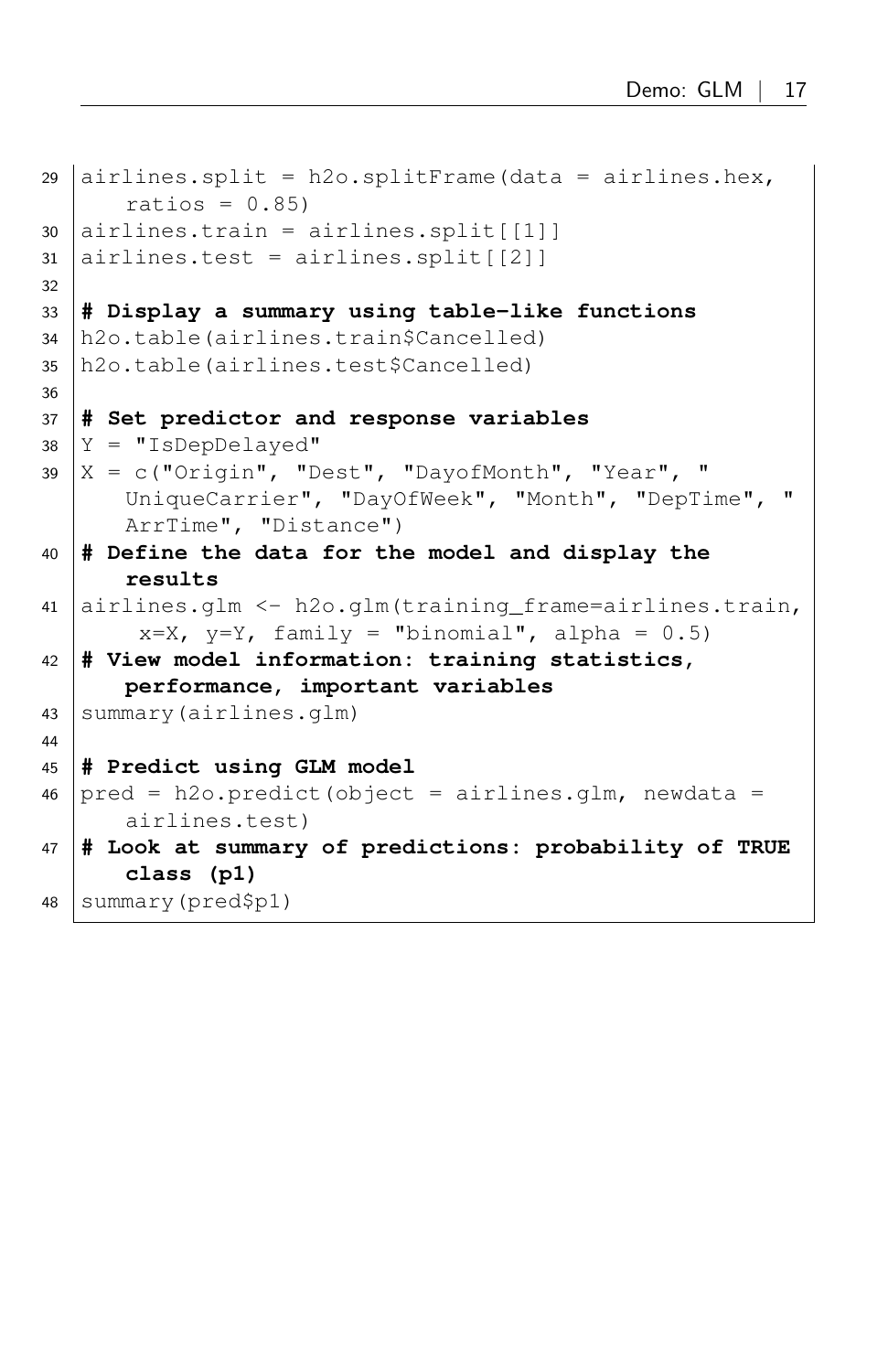## <span id="page-17-0"></span>Data Manipulation in R

The following section describes some common R commands. For a complete command list, including parameters, refer to [http://h2o](http://h2o-release.s3.amazonaws.com/h2o/latest_stable_Rdoc.html)release.s3.amazonaws.[com/h2o/latest\\_stable\\_Rdoc](http://h2o-release.s3.amazonaws.com/h2o/latest_stable_Rdoc.html).html.

For additional help within R's Help tab, precede the command with a question mark (for example, ?h2o) for suggested commands containing the search terms. For more information on a command, precede the command with two question marks (??h2o).

### <span id="page-17-1"></span>Importing Files

The H2O package consolidates all of the various supported import functions using h2o.importFile(). There are a few ways to import files shown in the following examples:

```
1 #To import small iris data file from H2O's package:
2 irisPath = system.file("extdata", "iris.csv", package=
      "h2o")
3 iris.hex = h2o.importFile(path = irisPath, destination
      _\text{frame} = "iris.hex")
4
5 #To import an entire folder of files as one data
      object:
6 # pathToFolder = "/Users/data/airlines/"
7 # airlines.hex = h2o.importFile(path = pathToFolder,
      destination_frame = "airlines.hex")
8
9 #To import from HDFS and connect to H2O in R using the
       IP and port of an H2O instance running on your
      Hadoop cluster:
10 # h2o.init(ip= <IPAddress>, port =54321, nthreads =
      -1)
11 # pathToData = "hdfs://mr-0xd6.h2oai.loc/datasets/
      airlines_all.csv"
12 # airlines.hex = h2o.importFile(path = pathToData,
      destination_frame = "airlines.hex")
```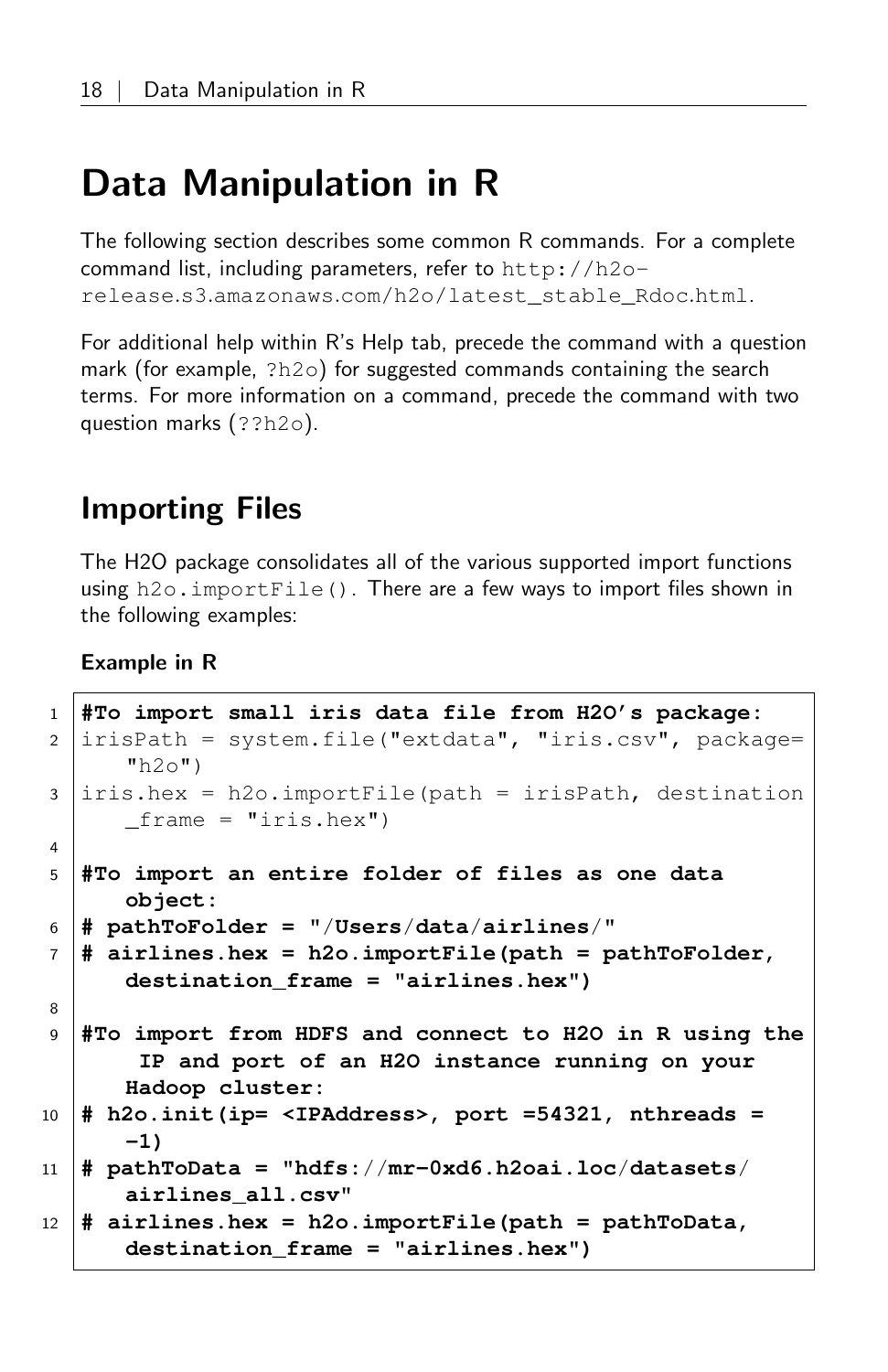## Uploading Files

To upload a file in a directory local or remote to your H2O cluster, use h2o.importFile(), which is a parallel/distributed read of the data (this is the recommended option). This requires the data to be visible to all H2O nodes in a multi-node cluster. h2o.uploadFile() uploads data local to your H2O cluster as well as uploading data local to your R session. The data only needs to be on the client machine (rather than all the nodes on the H2O cluster), and the upload is single threaded. In the parentheses, specify the H2O reference object in R and the complete URL or normalized file path for the file.

#### Example in R

```
1 irisPath = system.file("extdata", "iris.csv", package=
      "h2o")
2 iris.hex = h2o.uploadFile(path = irisPath, destination
     _\text{frame} = "iris.hex")
```
## <span id="page-18-0"></span>Finding Factors

To determine if any column contains categorical data (also known as a factor), use h2o.anyFactor(), with the R reference object in the parentheses.

#### Example in R

```
1 irisPath = system.file("extdata", "iris_wheader.csv",
     package="h2o")
2 | iris.hex = h2o.importFile(path = irisPath)
3 h2o.anyFactor(iris.hex)
```
## <span id="page-18-1"></span>Converting to Factors

To convert an integer into a non-ordered factor (also called an enum or categorical), use  $as.factor()$  with the name of the R reference object in parentheses, followed by the number of the column to convert in brackets.

```
1 # Import prostate data
2 prosPath <- system.file("extdata", "prostate.csv",
     package="h2o")
3 prostate.hex \leq h2o.importFile(path = prosPath)
4
```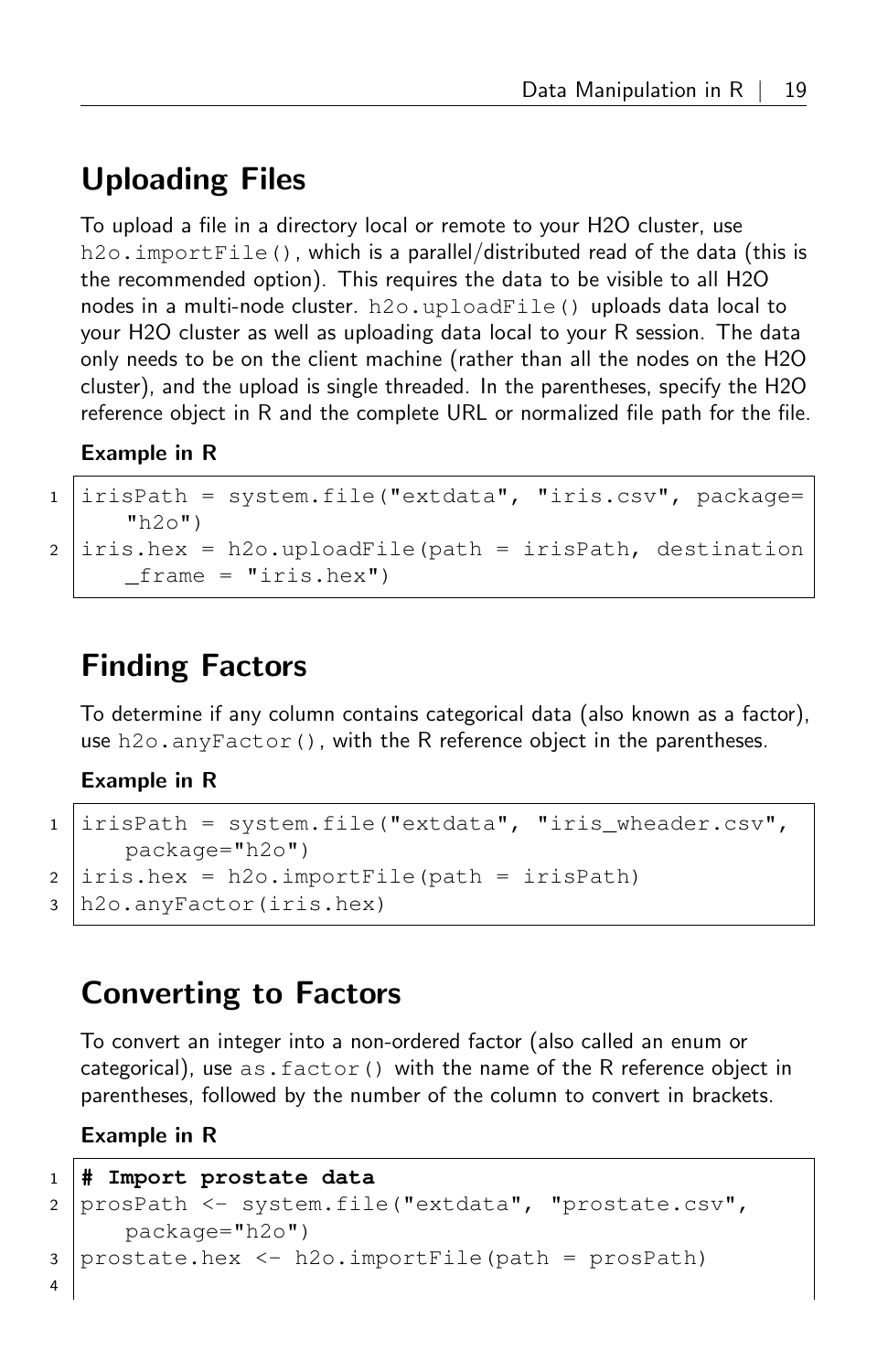```
5 # Converts column 4 (RACE) to an enum
6 as.factor(prostate.hex[, 4])7
8 prostate. hex[, 4] < -as.factor(prostate. hex[, 4]9 as.factor(prostate.hex[,4])
10
11 # Summary will return a count of the factors
12 \text{summary}(\text{prostate.hex}[, 4])
```
## <span id="page-19-0"></span>Converting Data Frames

To convert an H2O parsed data object into an R data frame that can be manipulated using R commands, use as.data.frame() with the name of the R reference object in the parentheses. **Caution**: While this can be very useful, be careful when using this command to convert H2O parsed data objects. H2O can easily handle datasets that are often too large to be handled equivalently well in R.

Example in R

```
1 # Creates object that defines path
2 prosPath <- system.file("extdata", "prostate.csv",
     package="h2o")
3 # Imports data set
4 prostate.hex = h2o.importFile(path = prosPath,
     destination_frame="prostate.hex")
5
6 # Converts current data frame (prostate data set) to
     an R data frame
7 prostate.R <- as.data.frame(prostate.hex)
8 # Displays a summary of data frame where the summary
     was executed in R
9 Summary(prostate.R)
```
### <span id="page-19-1"></span>Transferring Data Frames

To transfer a data frame from the R environment to the H2O instance, use as.h2o(). In the parentheses, specify the object in the R environment to convert to an H2O object. Optionally, include the name of the destination frame in H2O. Precede the destination frame name with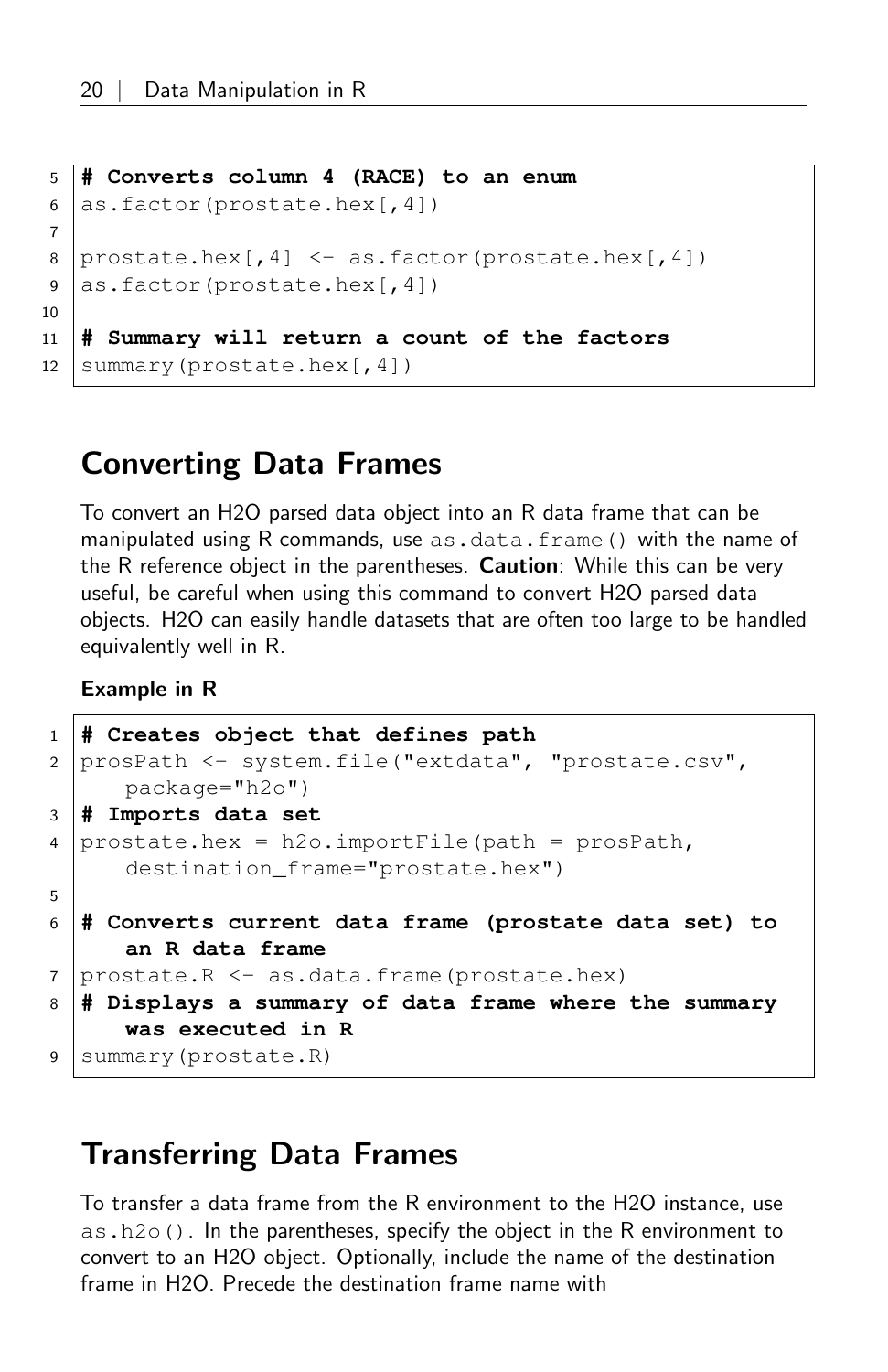destination  $frame =$  and enclose the name in quotes as in the following example.

#### Example in R

```
1 # Import the iris data into H2O
2 data(iris)
3 iris
4
5 # Converts R object "iris" into H2O object "iris.hex"
6 \vertiris.hex = as.h2o(iris, destination_frame= "iris.hex")
7
8 head(iris.hex)
```
### <span id="page-20-0"></span>Renaming Data Frames

To rename a dataframe on the server running H2O for a dataset manipulated in R, use  $h2\circ$ , assign(). In the following example, the prostate dataset was uploaded to the H2O instance and the data was manipulated to remove outliers. h2o.assign() saves the new dataset on the H2O server so it can be analyzed using H2O without overwriting the original dataset.

#### Example in R

```
1 prosPath <- system.file("extdata", "prostate.csv",
     package="h2o")
2 prostate.hex<-h2o.importFile(path = prosPath)
3
4 ## Assign a new name to prostate dataset in the KV
     store
5 h2o.ls()
6
7 | prostate.hex \leq h2o.assign (data = prostate.hex, key =
      "myNewName")
8 h2o.ls()
```
### <span id="page-20-1"></span>Viewing Column Names

To view a list of the column names in the dataset, use colnames() or names() with the name of the R reference object in the parentheses.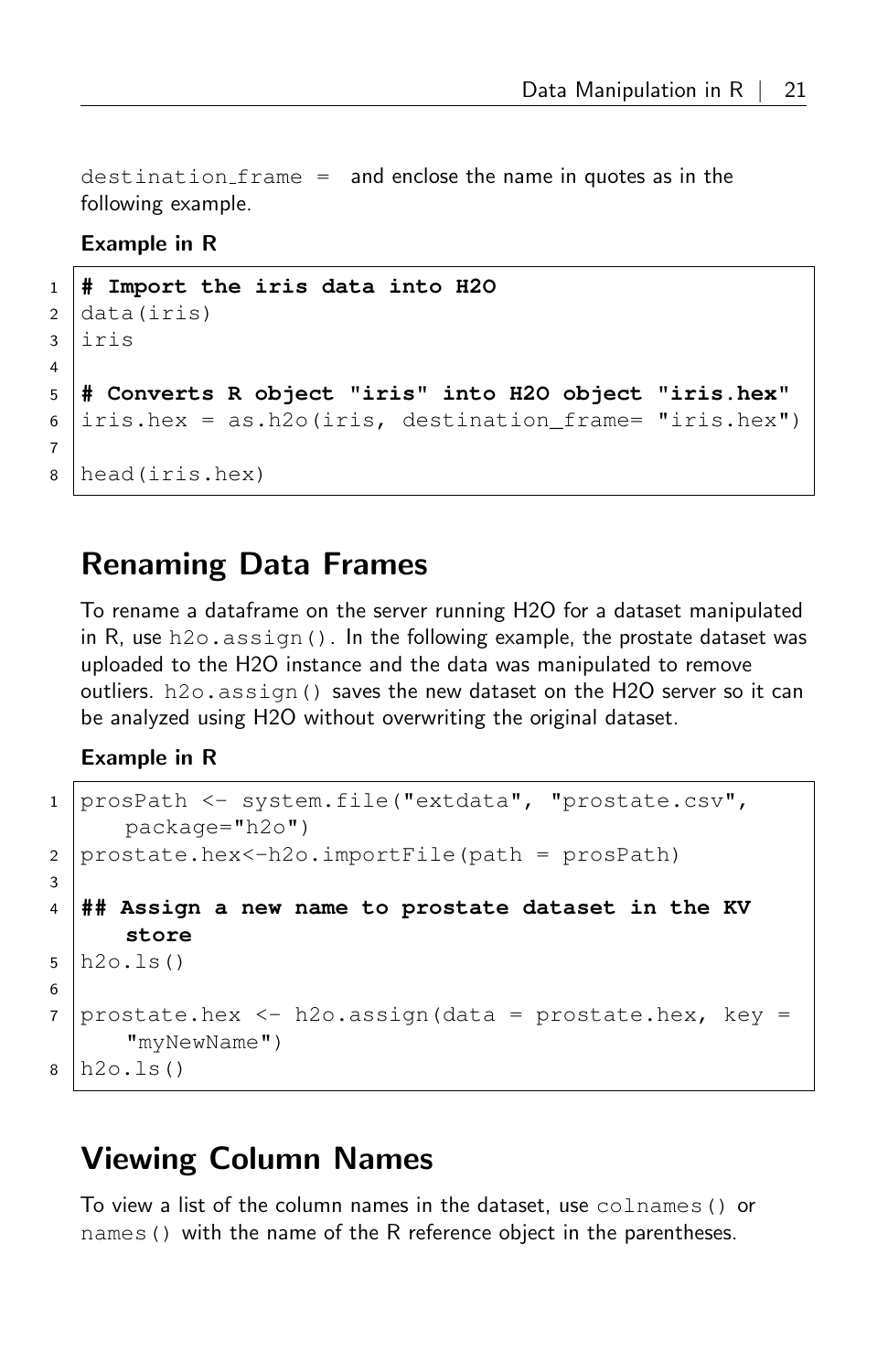#### Example in R

```
1 ##Displays the titles of the columns
2 > colnames(iris.hex)
3 [1] "Sepal.Length" "Sepal.Width" "Petal.Length" "
     Petal.Width" "Species"
4 > names(iris.hex)
5 [1] "Sepal.Length" "Sepal.Width" "Petal.Length" "
     Petal.Width" "Species"
```
### <span id="page-21-0"></span>Getting Minimum and Maximum Values

To view the maximum values for the real-valued columns in a dataset, use max() with the name of the R reference object in the parentheses. To obtain the minimum values for the real-valued columns in a dataset, use min() with the name of the R reference object in the parentheses.

#### Example in R

```
1 > min(prostate.hex$AGE)
2 | 11 | 433 > max(prostate.hex$AGE)
4 [1] 79
```
## <span id="page-21-1"></span>Getting Quantiles

To request quantiles for an H2O parsed dataset, use quantile() with the name of the R reference object in the parentheses.

Use quantile (ReferenceObject\$ColumnName), where ReferenceObject represents the R reference object name and ColumnName represents the name of the specified column to request a quantile for a single numerical column.

When you request quantiles for a full parsed dataset consisting of a single  $column, quantile()$  displays a matrix with quantile information for the dataset.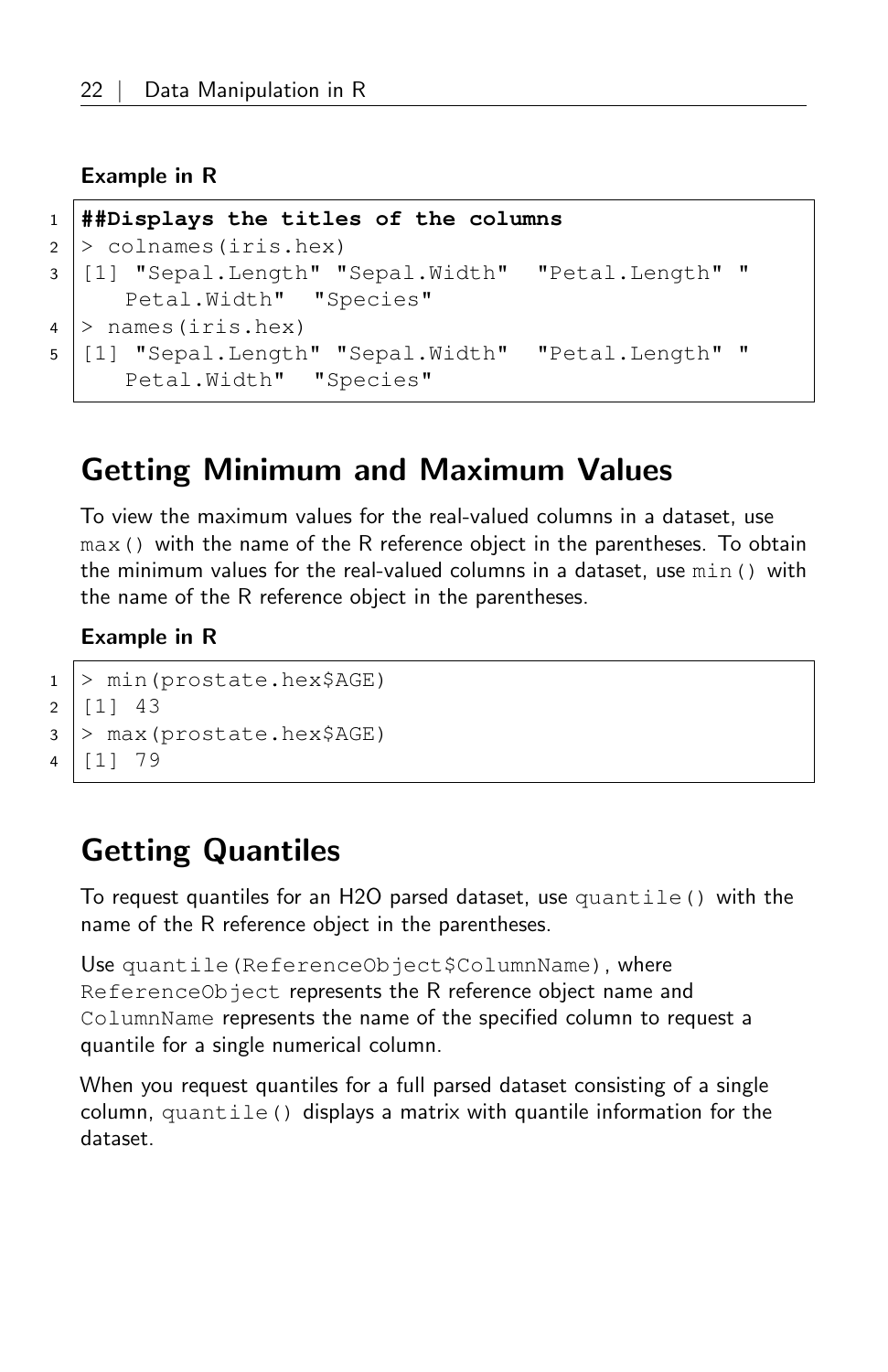#### Example in R

```
1 prosPath <- system.file("extdata", "prostate.csv",
      package="h2o")
2 | prostate.hex \leq h2o.importFile(path = prosPath)
3 # Returns the percentiles at 0, 10, 20, ..., 100%
4 prostate.qs <- quantile(prostate.hex$PSA, probs =
      (1:10)/10)
5 prostate.gs
6
7 # Take the outliers or the bottom and top 10% of data
8 PSA.outliers <- prostate.hex[prostate.hex$PSA <=
      prostate.qs["10%"] | prostate.hex$PSA >=
      prostate.qs["90%"],]
9 # Check that the number of rows return is about 20% of
       the original data
10 | nrow (prostate.hex)
11
12 nrow(PSA.outliers)
13
14 nrow(PSA.outliers)/nrow(prostate.hex)
```
## <span id="page-22-0"></span>Summarizing Data

To generate a summary similar to the one in R for each of the columns in the dataset, use summary() with the name of the R reference object in the parentheses.

For continuous real functions, this produces a summary that includes information on quartiles, min, max, and mean. For factors, this produces information about counts of elements within each factor level.

```
1 > summary (prostate.hex)
2 ID CAPSULE AGE RACE
              DPROS
3 Min. : 1.00 Min. :0.0000 Min. :43.00 Min.
     :0.000 Min. :1.000
4 1st Qu.: 95.75 1st Qu.:0.0000 1st Qu.:62.00 1st Qu
      .:1.000 1st Qu.:1.000
5 Median :190.50 Median :0.0000 Median :67.00 Median
      :1.000 Median :2.000
```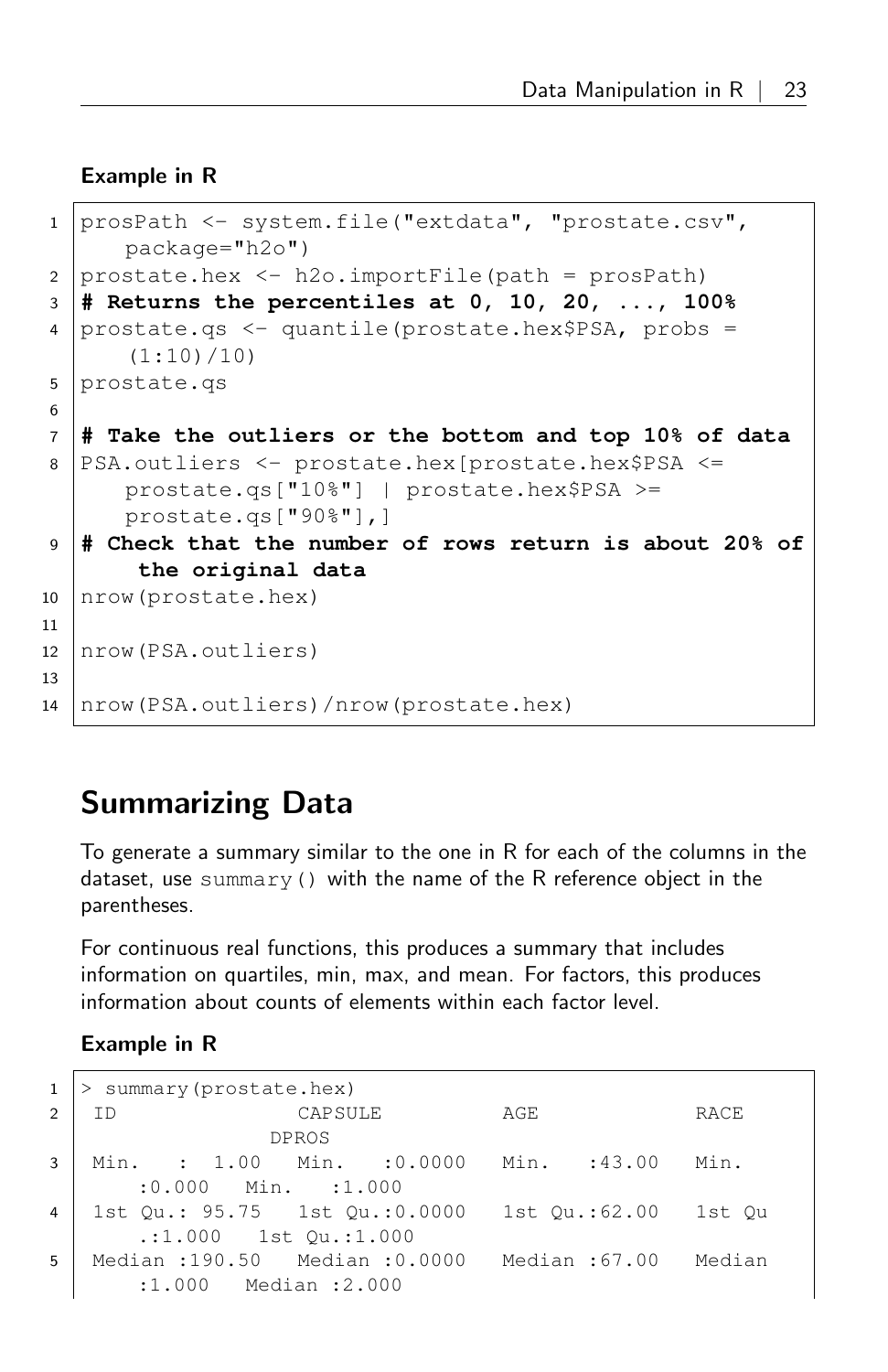| 6              |                        | Mean :190.50 Mean :0.4026 Mean :66.04 Mean              |     |         |
|----------------|------------------------|---------------------------------------------------------|-----|---------|
|                |                        | $:1.087$ Mean $:2.271$                                  |     |         |
| $\overline{7}$ |                        | 3rd Qu.:285.25 3rd Qu.:1.0000 3rd Qu.:71.00 3rd Qu      |     |         |
|                |                        | $:1.000$ 3rd Ou.:3.000                                  |     |         |
| 8              |                        | Max. :380.00 Max. :1.0000 Max. :79.00 Max.              |     |         |
|                | $:2.000$ Max. $:4.000$ |                                                         |     |         |
| 9              | DCAPS PSA              |                                                         | VOL | GLEASON |
| 10             |                        | Min. :1.000 Min. : 0.300 Min. : 0.00 Min.               |     |         |
|                | :0.000                 |                                                         |     |         |
| 11             |                        | 1st Ou.:1.000   1st Ou.: 4.900   1st Ou.: 0.00   1st Ou |     |         |
|                | . : 6.000              |                                                         |     |         |
| 12             |                        | Median:1.000 Median: 8.664 Median:14.20 Median          |     |         |
|                | :6.000                 |                                                         |     |         |
| 13             |                        | Mean :1.108 Mean : 15.409 Mean :15.81 Mean              |     |         |
|                | :6.384                 |                                                         |     |         |
| 14             |                        | 3rd Ou.:1.000 3rd Ou.: 17.063 3rd Ou.:26.40 3rd Ou      |     |         |
|                | . : 7.000              |                                                         |     |         |
| 15             |                        | Max. :2.000 Max. :139.700 Max. :97.60 Max.              |     |         |
|                | : 9.000                |                                                         |     |         |
|                |                        |                                                         |     |         |

### <span id="page-23-0"></span>Summarizing Data in a Table

To summarize data, use h2o.table(). Because H2O can handle larger datasets, it is possible to generate tables that are larger than R's capacity, so use caution when executing this command. To summarize multiple columns, use head(h2o.table (ObjectName[,

c(ColumnNumber,ColumnNumber)])), where ObjectName is the name of the object in R and ColumnNumber is the number of the column.

```
1
2 # Counts of the ages of all patients
3 > head(as.data.frame(h2o.table(prostate.hex[,"AGE"])))
4 AGE Count
5 1 43 1
6 \mid 2 \quad 47 \quad 17 \mid 3 \mid 50 \mid 28 \mid 4 51 3
9 \mid 5 52 2
10 6 53 4
11
12 # Two-way table of ages (rows) and race (cols) of all
      patients
```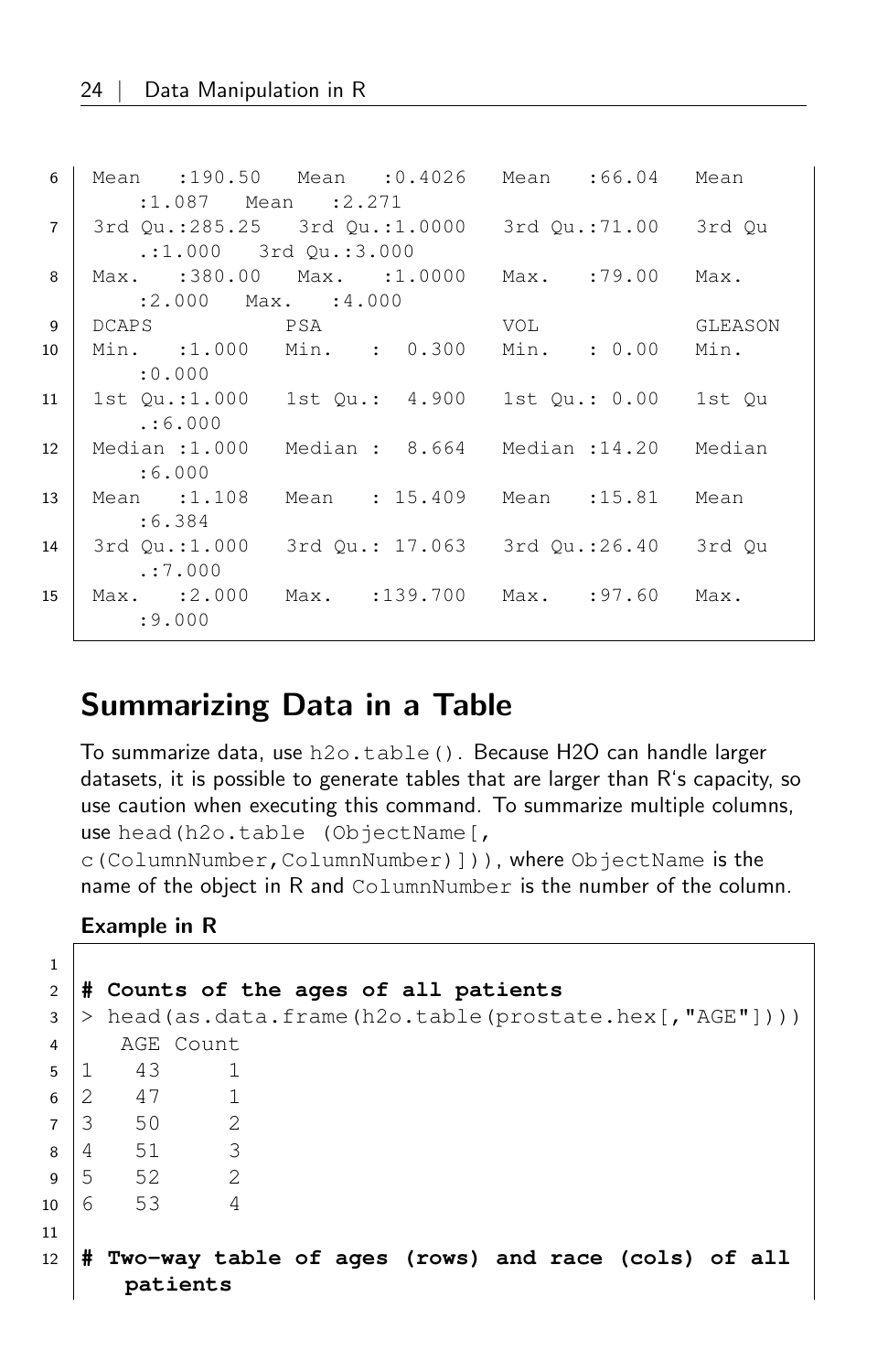```
13 # Example: For the first row there is one count of a
     43 year old that's labeled as RACE = 0
14 > h2o.table(prostate.hex[, c("AGE", "RACE")])
15 H2OFrame with 53 rows and 3 columns
16
17 First 10 rows:
18 AGE RACE count
19 1 53 1 3
20 2 61 1 12
21 3 70 0 1
22 4 75 1 11
23 5 74 1 13
24 6 76 2 1
25 7 53 2 1
26 8 52 1 2
27 \mid 9 \quad 61 \quad 2 \quad 128 10 60 1 9
```
### <span id="page-24-0"></span>Generating Random Numbers

To append a column of random numbers to an H2O data frame for testing/training data splits that are used for analysis and validation in H2O, use h2o. runif() with the name of the R reference object in the parentheses. This method is best for customized frame splitting; otherwise, use h2o.splitFrame(). However, h2o.runif() is not as fast or stable as h2o.splitFrame().

```
1 > prosPath <- system.file("extdata", "prostate.csv",
      package="h2o")
2 > prostate.hex <- h2o.importFile(path = prosPath)
3
4 ## Creates object for uniform distribution on prostate
       data set
5 > s < -h20.runif(prostate.hex)
6 > summary (s) ## Summarize the results of h2o.runif
7 | rnd
8 Min. :0.000863
9 1st Qu.:0.239763
10 Median :0.507936
11 Mean :0.506718
```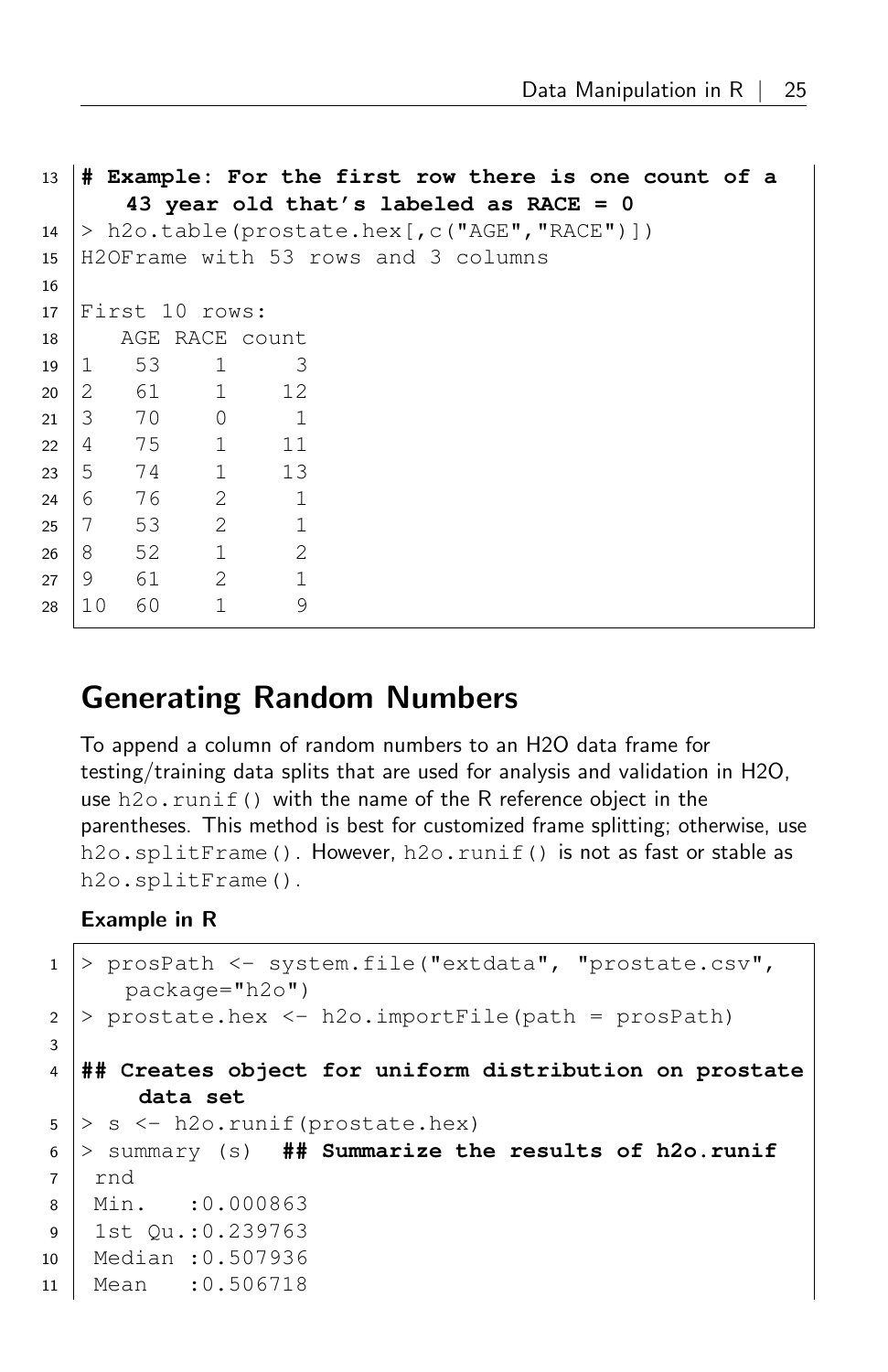```
12 3rd Qu.:0.765194
13 Max. :0.993178
14 ## Create training set with threshold of 0.8
15 > prostate.train <- prostate.hex [s \le 0.8]16 ##Assign name to training set
17 > prostate.train <- h2o.assign(prostate.train, "
      prostate.train")
18 ## Create test set with threshold to filter values
      greater than 0.8
19 | prostate.test \leq prostate.hex [s > 0.8,]
20 ## Assign name to test set
21 > prostate.test <- h2o.assign(prostate.test, "prostate
      .test")
22 ## Combine results of test & training sets, then
      display result
23 > nrow(prostate.train) + nrow(prostate.test)
24 | 11 | 38025 > nrow(prostate.hex) ## Matches the full set
26 [1] 380
```
## <span id="page-25-0"></span>Splitting Frames

To generate two subsets (according to specified ratios) from an existing H2O dataset for testing/training, use h2o.splitFrame(), which returns contiguous sections of the data without random sampling.

Note: h2o.splitFrame() does not give an exact split. H2O is designed to be efficient on big data using a probabilistic splitting method rather than an exact split. For example specifying a split of 0.75/0.25, H2O will produce a test/train split with an expected value of 0.75/0.25 rather than exactly 0.75/0.25. On small datasets, the sizes of the resulting splits will deviate from the expected value more than on big data, where they will be very close to exact.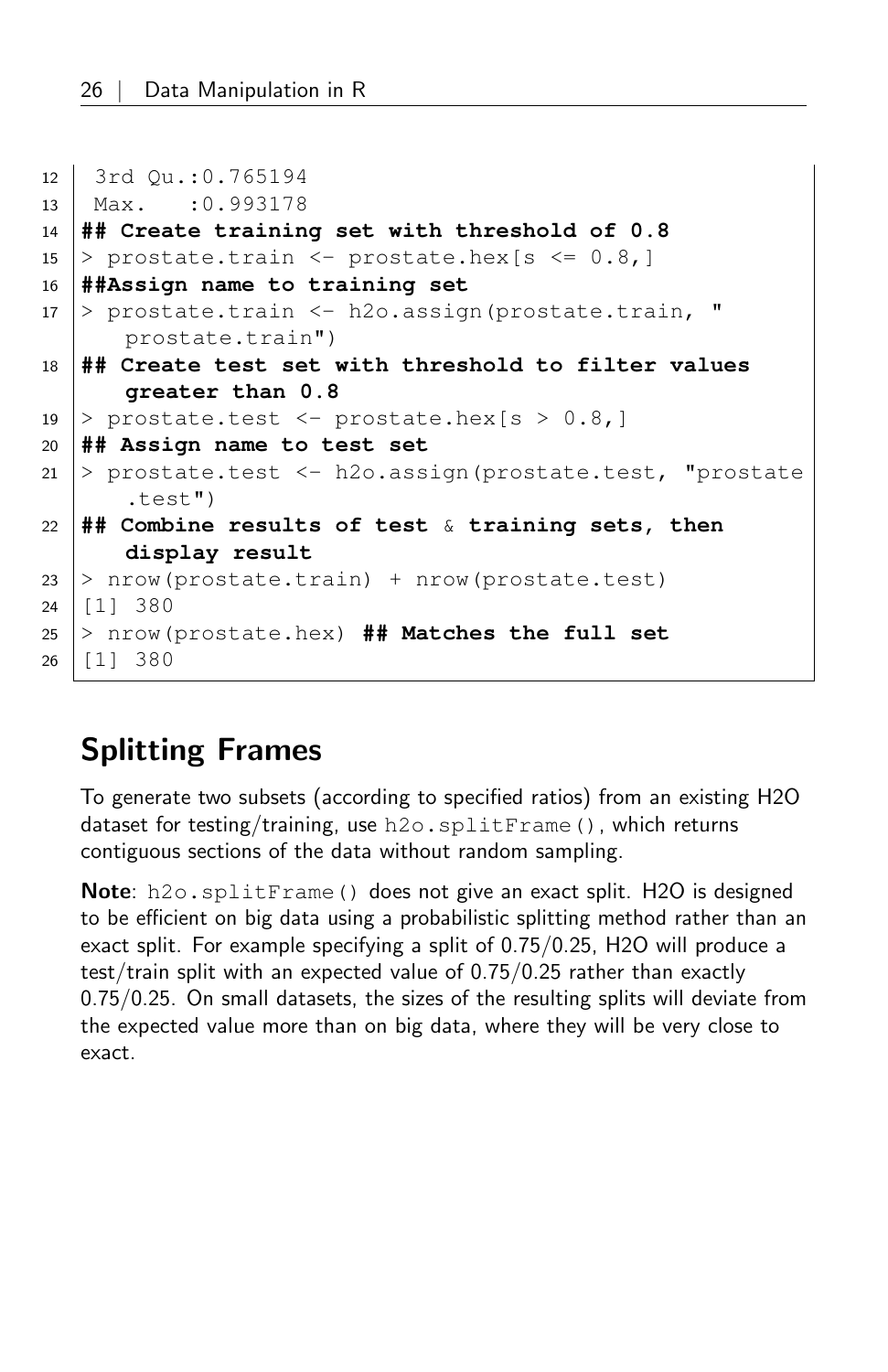Example in R

```
1 # Splits data in prostate data frame with a ratio of
     0.75
2 | prostate.split <- h2o.splitFrame (data = prostate.hex ,
      ratios = 0.75)
3 # Creates training set from 1st data set in split
4 prostate.train <- prostate.split[[1]]
5 # Creates testing set from 2st data set in split
6 prostate.test <- prostate.split[[2]]
```
### <span id="page-26-0"></span>Getting Frames

To create a reference object to the data frame in H2O, use h2o. getFrame(). This is helpful for switching between the web UI and the R API or for multiple users accessing the same H2O instance. The following example assumes prostate.hex is in the key-value (KV) store.

#### Example in R

<sup>1</sup> prostate.hex <- h2o.getFrame(id = "prostate.hex")

### <span id="page-26-1"></span>Getting Models

To create a reference object for the model in H2O, use  $h2o$ .getModel(). This is helpful for users that alternate between the web UI and the R API or multiple users accessing the same H2O instance.

In the following example, it is assumed that a GBM with the ID GBM  $8e4591a9b413407b983d73fbd9eb44cf$  is in the key-value  $(KV)$ store.

#### Example in R

```
1 \midgbm.model \le - h2o.getModel(model_id = "GBM_8
      e4591a9b413407b983d73fbd9eb44cf")
```
## <span id="page-26-2"></span>Listing H2O Objects

To generate a list of all H2O objects generated during a session and each object's size in bytes, use  $h2o.ls()$ .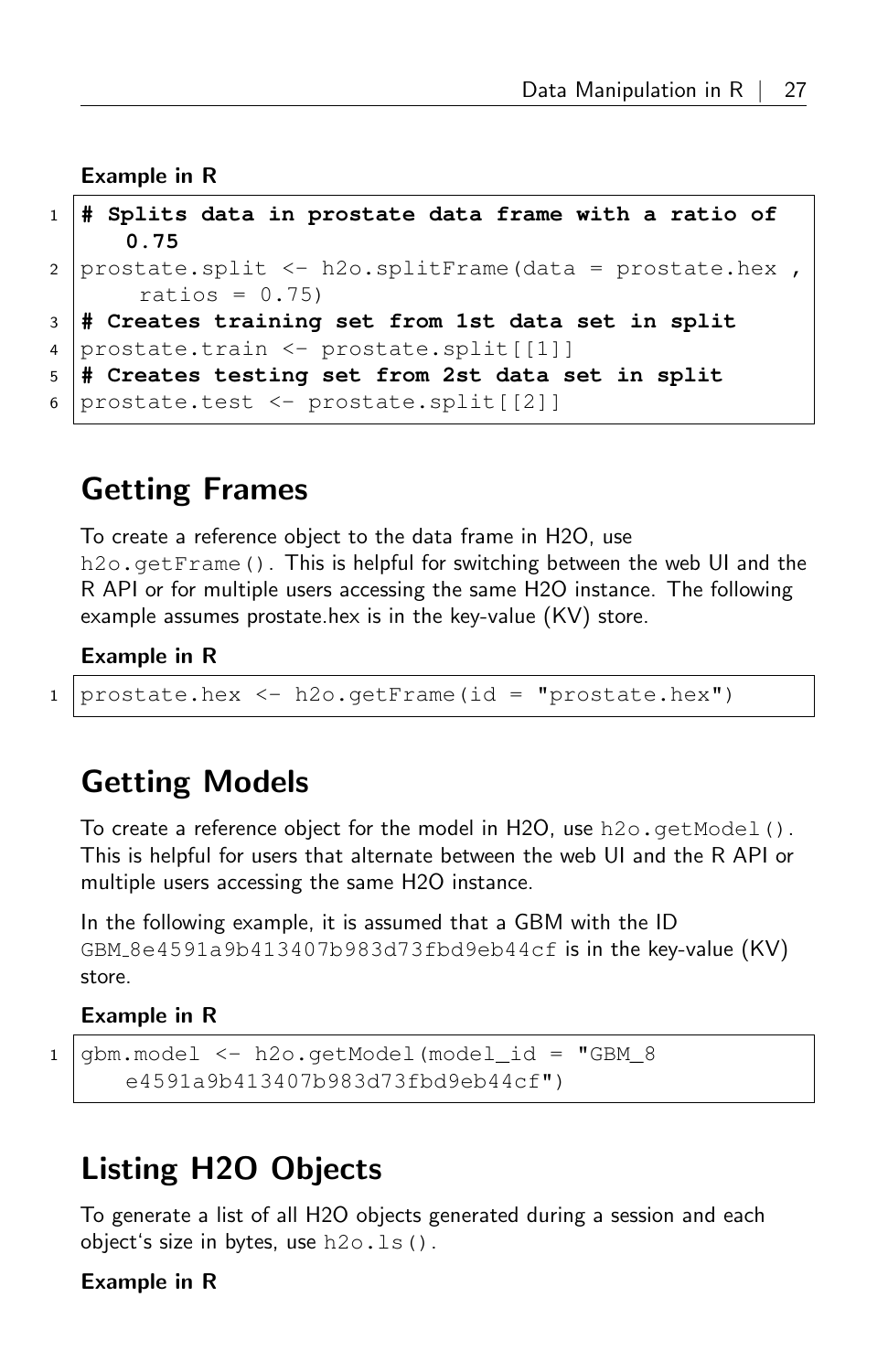$1$  > h2o.ls()

```
2 Bytesize
3 1 GBM 8e4591a9b413407b983d73fbd9eb44cf 40617
4 2 GBM_a3ae2edf5dfadbd9ba5dc2e9560c405d 1516
```
## <span id="page-27-0"></span>Removing H2O Objects

To remove an H2O object on the server associated with the object in the R environment, use h2o.rm(). For optimal performance, we recommend removing the object from the R environment as well using remove(), with the name of the object in the parentheses. If you do not specify an R environment, then the current environment is used.

#### Example in R

<sup>1</sup> h2o.rm(c("prostate.train","prostate.test"))  $2 \mid h20.ls()$ 

## <span id="page-27-1"></span>Adding Functions

User-defined functions no longer need to be added explicitly to the H2O instance. An R function can be defined and executed against an H2OFrame.

```
1 # Create an R functional expression
2 > simpleFun <- function(x) { 2*x + 5 }
3 # Evaluate the expression across prostate's AGE column
4 > calculated <- simpleFun(prostate.hex[,"AGE"])
5 > h2o.cbind(prostate.hex[, "AGE"], calculated)
6
7 H2OFrame with 380 rows and 2 columns
8
9 First 10 rows:
10 AGE AGE0
11 1 65 135
12 2 72 149
13 3 70 145
14 4 76 157
15 5 69 143
16 6 71 147
17 7 68 141
```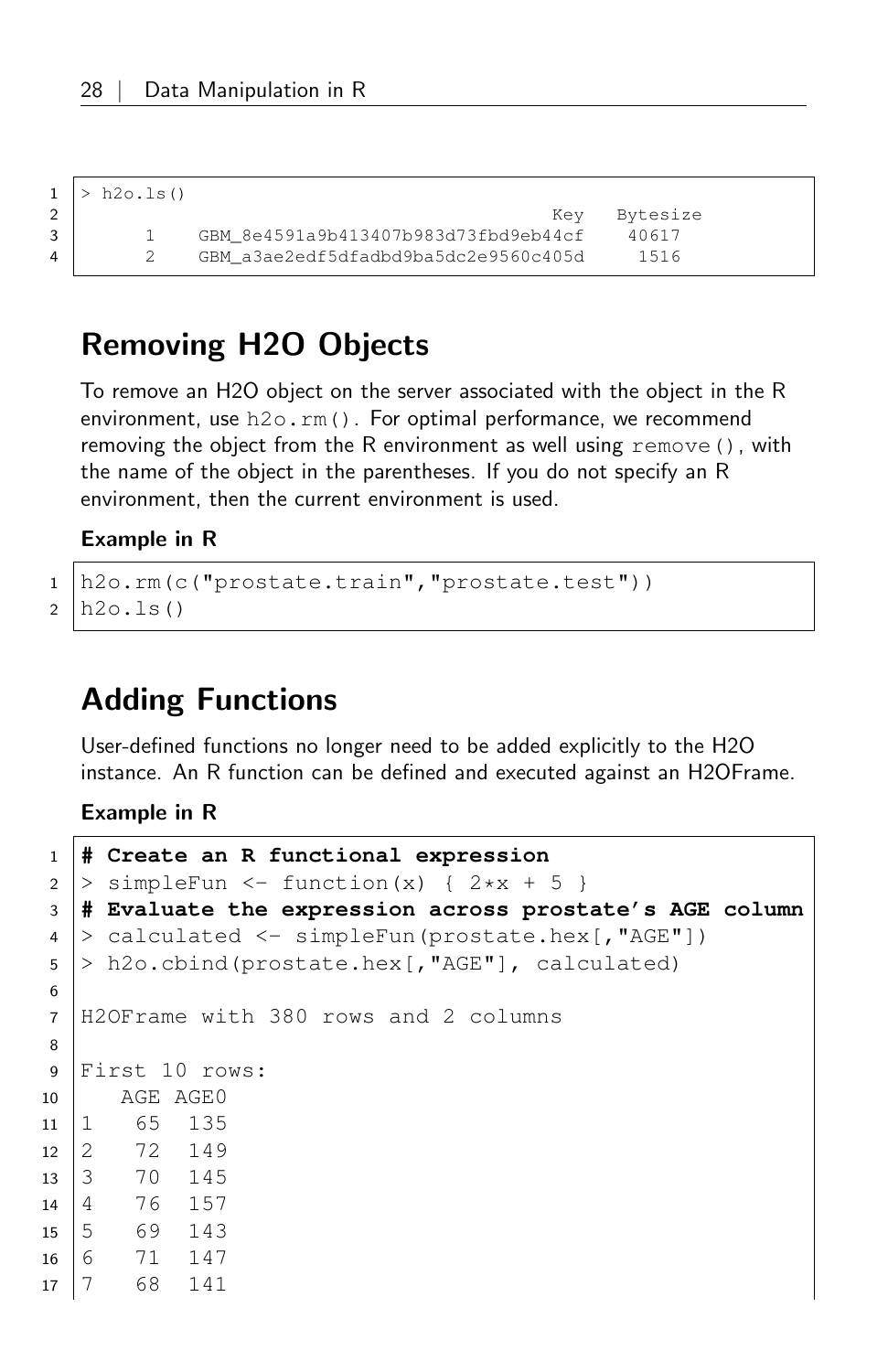| $\begin{array}{c c} 18 & 8 \\ 19 & 9 \\ 20 & 1 \end{array}$ |    | 61 | 127 |
|-------------------------------------------------------------|----|----|-----|
|                                                             |    | 69 | 143 |
|                                                             | 10 | 68 | 141 |

## <span id="page-28-0"></span>Running Models

This section describes how to run the following model types:

- Gradient Boosting Machine (GBM)
- Generalized Linear Models (GLM)
- K-means
- Principal Components Analysis (PCA)

<span id="page-28-1"></span>as well as how to generate predictions.

## Gradient Boosting Machine (GBM)

To generate gradient boosted models for developing forward-learning ensembles, use h2o.gbm(). In the parentheses, define x (the predictor variable vector),  $y$  (the integer or categorical response variable), the distribution type (multinomial is the default, gaussian is used for regression), and the name of the H2OParsedData object. For more information, use help(h2o.gbm).

```
1 > library(h2o)
2 > h2o.init(nthreads = -1)
3 > data(iris)
4 > iris.hex <- as.h2o(iris,destination_frame = "iris.
      hex")
5 > iris.gbm <- h2o.gbm(y = 1, x = 2:5, training frame =
       iris.hex, ntrees = 10,
6 max_depth = 3, min_rows = 2, learn_rate = 0.2,
          distribution= "gaussian")
7
8 # To obtain the Mean-squared Error by tree from the
      model object:
9 > iris.gbm@model$scoring_history
10 Scoring History:
11 timestamp duration number_of_trees
                   training_MSE training_deviance
```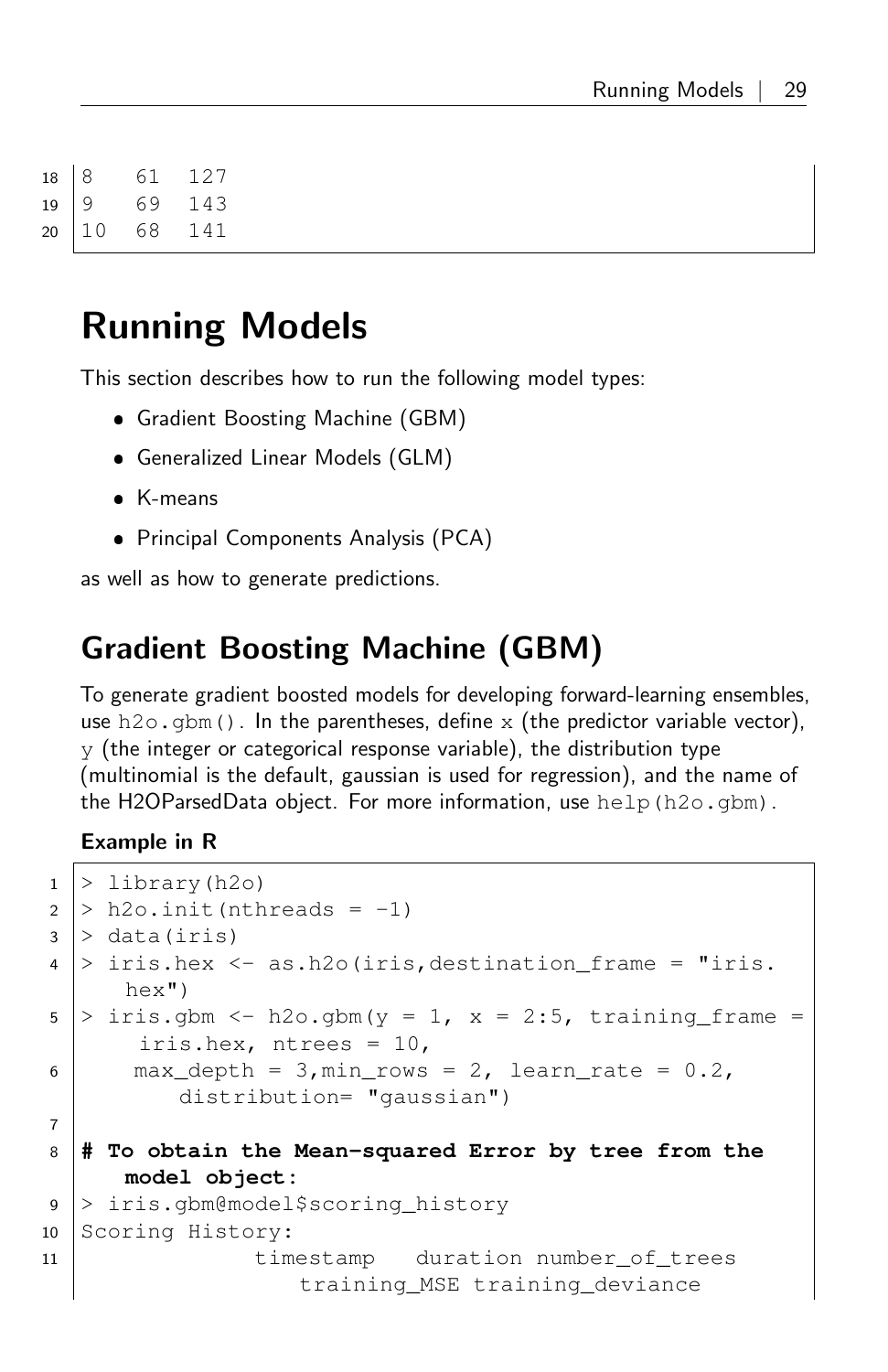| 12 | 1 2015-09-11 09:50:16 0.005 sec  |                 |         | $\mathbf 1$    |
|----|----------------------------------|-----------------|---------|----------------|
|    |                                  | 0.47256 0.47256 |         |                |
| 13 | 2 2015-09-11 09:50:16 0.008 sec  |                 |         | $\mathfrak{D}$ |
|    | 0.33494                          | 0.33494         |         |                |
| 14 | 3 2015-09-11 09:50:16 0.011 sec  |                 |         | 3              |
|    | 0.24291                          |                 | 0.24291 |                |
| 15 | 4 2015-09-11 09:50:16 0.014 sec  |                 |         | 4              |
|    | 0.18414                          | 0.18414         |         |                |
| 16 | 5 2015-09-11 09:50:16 0.017 sec  |                 |         | .5             |
|    |                                  | 0.14363 0.14363 |         |                |
| 17 | 6 2015-09-11 09:50:16 0.020 sec  |                 |         | 6              |
|    | 0.11677                          | 0.11677         |         |                |
| 18 | 7 2015-09-11 09:50:16 0.023 sec  |                 |         | 7              |
|    | 0.09916                          | 0.09916         |         |                |
| 19 | 8 2015-09-11 09:50:16 0.026 sec  |                 |         | 8              |
|    | 0.08649                          | 0.08649         |         |                |
| 20 | 9 2015-09-11 09:50:16 0.029 sec  |                 |         | 9              |
|    | 0.07761                          | 0.07761         |         |                |
| 21 | 10 2015-09-11 09:50:16 0.032 sec |                 |         | 10             |
|    | 0.07071                          |                 | 0.07071 |                |
|    |                                  |                 |         |                |

To generate a classification model that uses labels, use distribution= "multinomial":

```
1 > iris.gbm2 <- h2o.gbm(y = 5, x = 1:4, training frame
      = iris.hex, ntrees = 15, max_depth = 5, min_rows =
       2, learn_rate = 0.01, distribution= "multinomial"
      )
2
3 > iris.gbm2@model$training_metrics
4
5 H2OMultinomialMetrics: gbm
6 \mid \star \star Reported on training data. \star \star7
8 Training Set Metrics:
9 =====================
10
11 Extract training frame with 'h2o.getFrame("iris.hex")'
12 MSE: (Extract with 'h2o.mse') 0.3293958
13 Rˆ2: (Extract with 'h2o.r2') 0.5059063
14 Logloss: (Extract with 'h2o.logloss') 0.8533637
```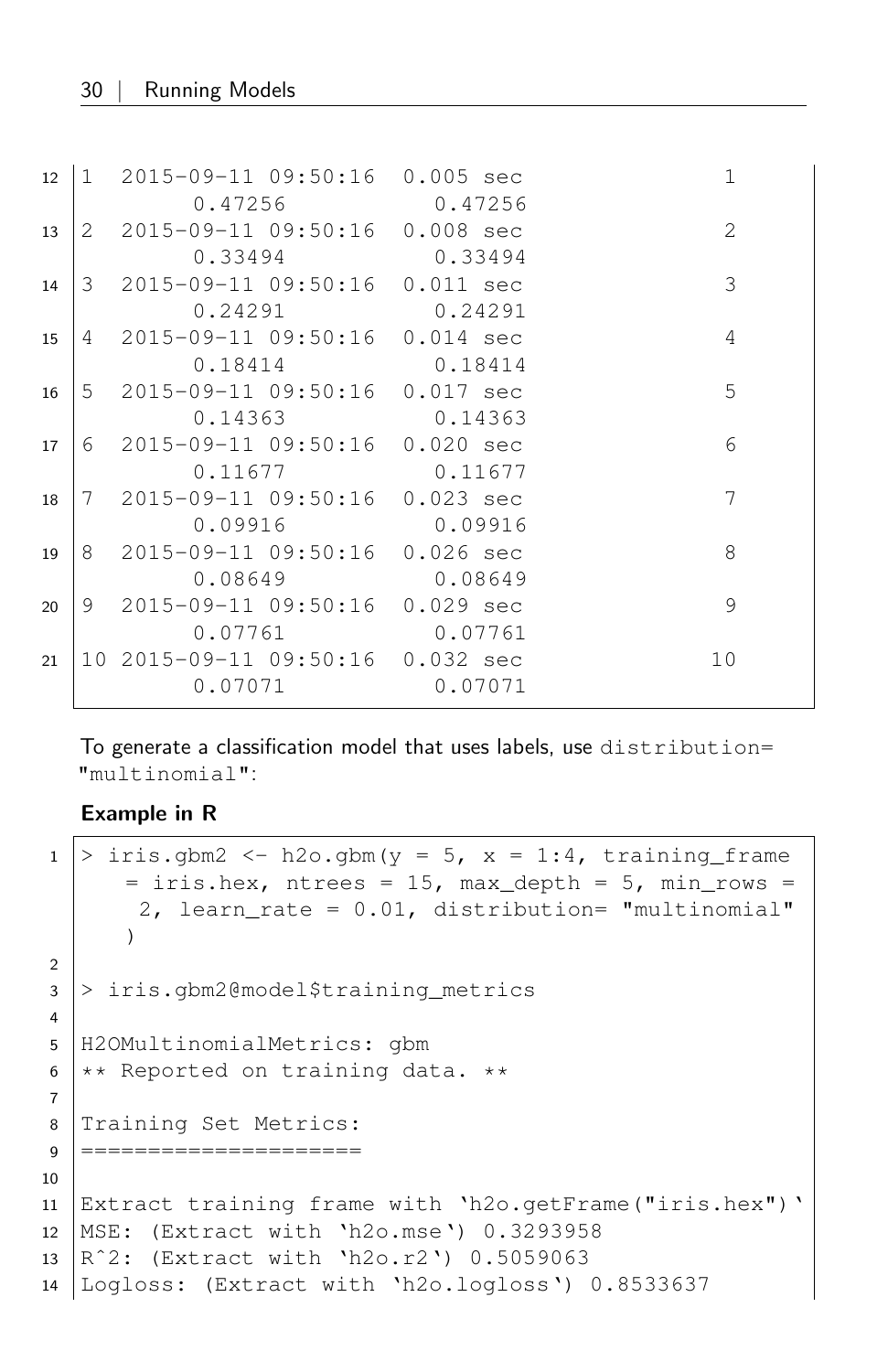```
15 Confusion Matrix: Extract with 'h2o.confusionMatrix(<
     model>,train=TRUE)')
16 =================================================
17 Setosa versicolor virginica Error
              Rate
18 setosa 50 0 0 0.00000000 0 /
      50
19 versicolor 0 49 1 0.02000000 1 /
      50
20 virginica 0 1 49 0.02000000 1 /
      50
21 Totals 50 50 50 0.01333333 2 /
     150
22
23 Hit Ratio Table: Extract with 'h2o.hit_ratio_table(<
     model>,train=TRUE)'
24 ==================================================
25 Top-3 Hit Ratios:
26 k hit ratio
27 1 1 0.986667
28 2 2 1.000000
29 3 3 1.000000
```
## <span id="page-30-0"></span>Generalized Linear Models (GLM)

Generalized linear models (GLM) are some of the most commonly-used models for many types of data analysis use cases. While some data can be analyzed using general linear models, general linear models may not be as accurate if the variables are more complex. For example, if the dependent variable has a non-continuous distribution or if the effect of the predictors is not linear, generalized linear models will produce more accurate results than general linear models.

Generalized Linear Models (GLM) estimate regression models for outcomes following exponential distributions in general. In addition to the Gaussian (i.e. normal) distribution, these include Poisson, binomial, gamma and Tweedie distributions. Each serves a different purpose, and depending on distribution and link function choice, it can be used either for prediction or classification.

H2O's GLM algorithm fits the generalized linear model with elastic net penalties. The model fitting computation is distributed, extremely fast,and scales extremely well for models with a limited number ( $\sim$  low thousands) of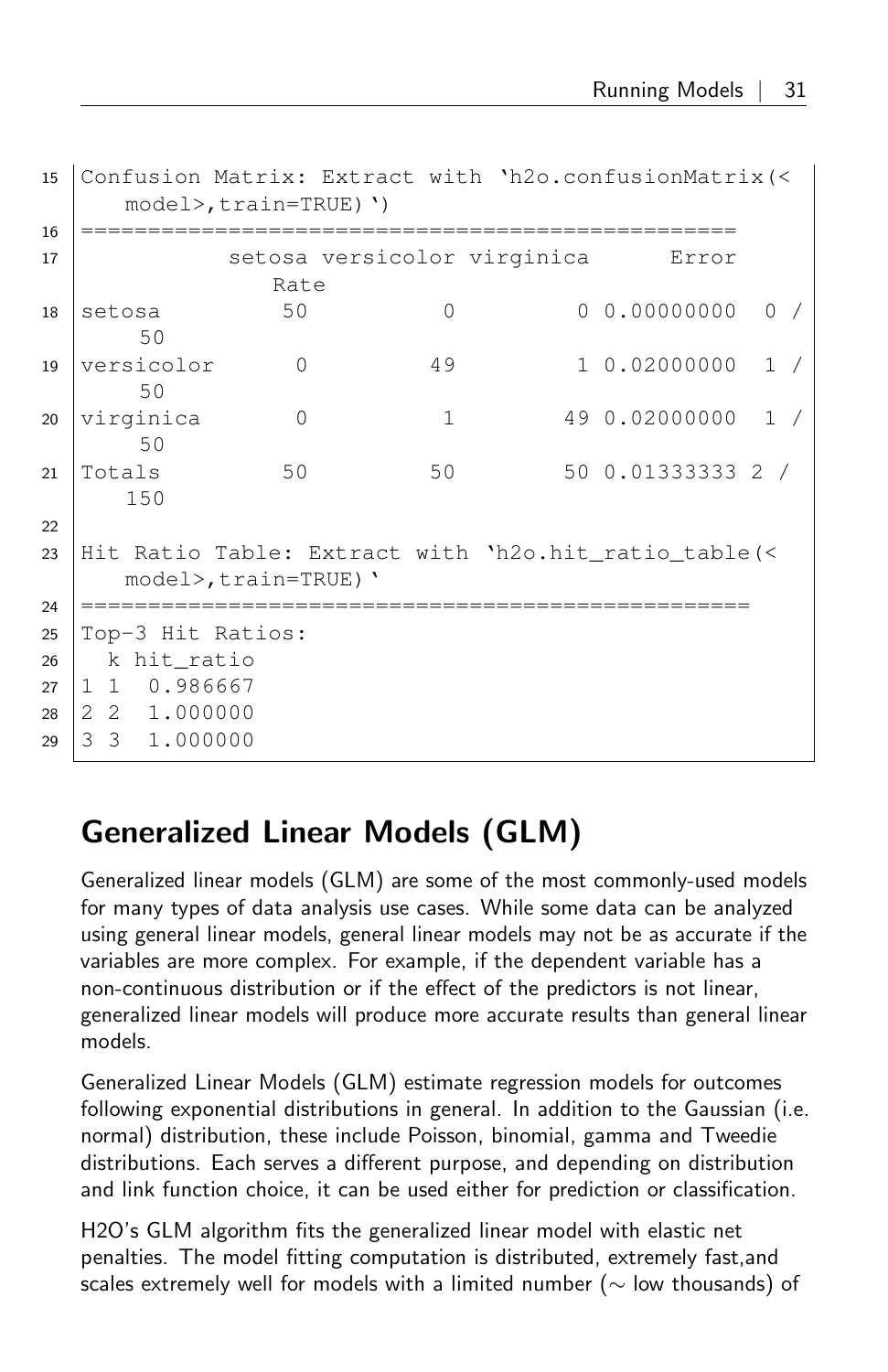predictors with non-zero coefficients. The algorithm can compute models for a single value of a penalty argument or the full regularization path, similar to glmnet. It can compute Gaussian (linear), logistic, Poisson, and gamma regression models.

To generate a generalized linear model for developing linear models for exponential distributions, use  $h2o$ .  $g1m()$ . You can apply regularization to the model by adjusting the lambda and alpha parameters. For more information, use help(h2o.glm).

```
1 > prostate.hex <- h2o.importFile(path = "https://raw.
     github.com/h2oai/h2o/master/smalldata/logreg/
     prostate.csv" , destination_frame = "prostate.hex"
     )
2
3 > prostate.glm < -h2o.glm (y = "CAPSULE", x = c ("AGE","
     RACE", "PSA", "DCAPS"), training_frame = prostate.
     hex, family = "binomial", nfolds = 10, alpha =
     0.5)
4 > prostate.glm@model$cross_validation_metrics
5 H2OBinomialMetrics: glm
6 \mid * \ast Reported on cross-validation data. **7 Description: 10-fold cross-validation on training data
8 MSE: 0.2093902
9 \mid R^2: 0.1294247
10 LogLoss: 0.6095525
11 AUC: 0.6909965
12 Gini: 0.381993
13 Null Deviance: 513.8229
14 Residual Deviance: 463.2599
15 AIC: 473.2599
16 Confusion Matrix for F1-optimal threshold:
17 0 1 Error Rate
18 \mid 0 122 105 0.462555 = 105/227
19 \mid 1 41 112 0.267974 =41/153
20 Totals 163 217 0.384211 =146/380
21 Maximum Metrics:
22 metric threshold value idx
23 1 max f1 0.312978 0.605405 216
24 2 max f2 0.138305 0.772727 377
25 3 max f0point5 0.400689 0.628141 110
26 4 max accuracy 0.400689 0.700000 110
```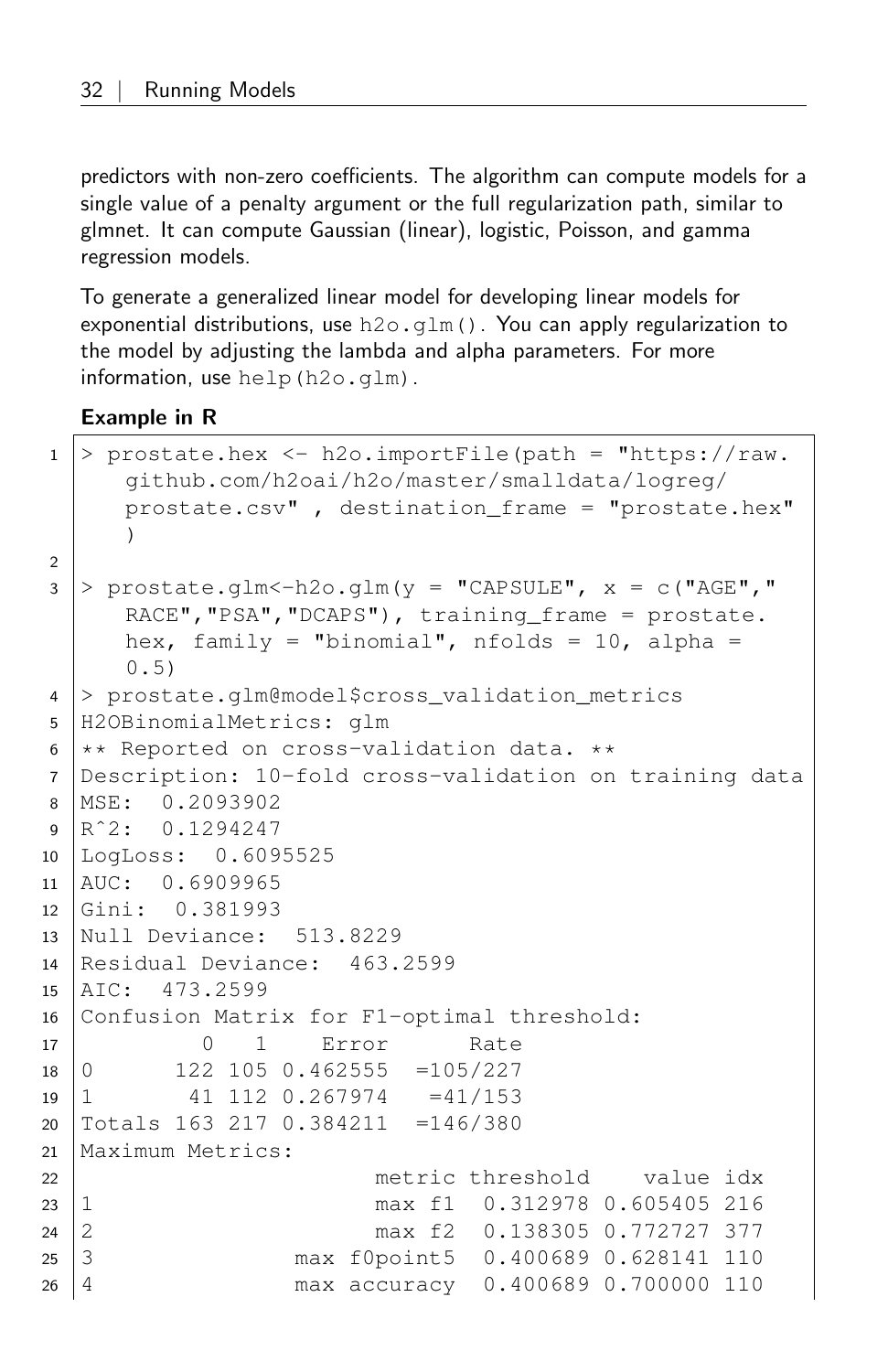```
27 5 max precision 0.998848 1.000000 0
28 6 max absolute_MCC 0.400689 0.357638 110
29 7 max min_per_class_accuracy 0.330976 0.621145 181
```
### <span id="page-32-0"></span>K-means

To generate a K-means model for data characterization, use h2o.kmeans(). This algorithm does not rely on a dependent variable. For more information, use help(h2o.kmeans).

```
1 > h2o.kmeans(training_frame = iris.hex, k = 3, x =1:4)
2 Model Details:
3 ===============
4 H2OClusteringModel: kmeans
5 Model ID: K-means_model_R_1441989204383_30
6 Model Summary:
7 number_of_rows number_of_clusters number_of_
      categorical columns number of iterations within
      cluster_sum_of_squares
8 \mid 1 150 3
                            0 8
                      139.09920
9 total_sum_of_squares between_cluster_sum_of_squares
10 1 596.00000 456.90080
11 H2OClusteringMetrics: kmeans
12 \star\star Reported on training data. \star\star13 Total Within SS: 139.0992
14 Between SS: 456.9008
15 Total SS: 596
16 Centroid Statistics:
17 centroid size within_cluster_sum_of_squares
18 1 1 44.00000 43.34674
19 2 2 50.00000 47.35062
20 3 3 56.00000 48.40184
```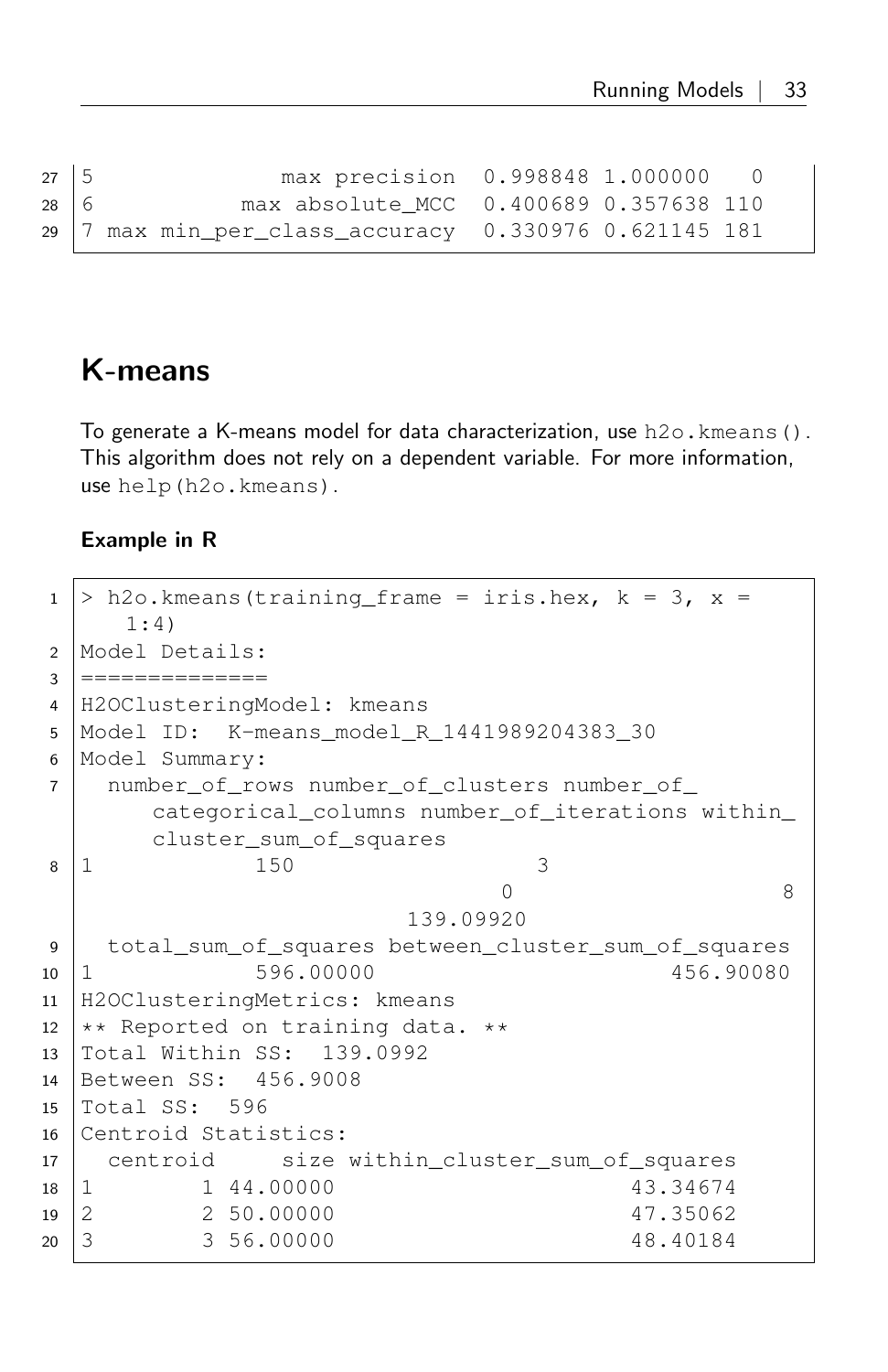## Principal Components Analysis (PCA)

To map a set of variables onto a subspace using linear transformations, use h2o.prcomp(). This is the first step in Principal Components Regression. For more information, use help (h2o.prcomp).

#### Example in R

| $1 \vert$      | > ausPath = system.file("extdata", "australia.csv",   |  |  |  |
|----------------|-------------------------------------------------------|--|--|--|
|                | $package="h2o")$                                      |  |  |  |
|                | 2 > australia.hex = $h2o$ .importFile(path = ausPath) |  |  |  |
| $3-1$          | > australia.pca <- h2o.prcomp(training frame =        |  |  |  |
|                | australia.hex, transform = "STANDARDIZE", $k = 3$ )   |  |  |  |
|                | $4$ > australia.pca                                   |  |  |  |
| 5              | Model Details:                                        |  |  |  |
| 6              | =========                                             |  |  |  |
| $\overline{7}$ | H2ODimReductionModel: pca                             |  |  |  |
| 8              | Model Key: PCA model R 1441989204383 36               |  |  |  |
| 9              | Importance of components:                             |  |  |  |
| 10             | pc1 pc2 pc3                                           |  |  |  |
| 11             | Standard deviation 1.750703 1.512142 1.031181         |  |  |  |
| 12             | Proportion of Variance 0.383120 0.285822 0.132917     |  |  |  |
| 13             | Cumulative Proportion 0.383120 0.668942 0.801859      |  |  |  |
|                |                                                       |  |  |  |

## <span id="page-33-0"></span>**Predictions**

The following section describes some of the prediction methods available in  $H2O.$ 

Predict: Generate outcomes of a dataset with any model. Predict with GLM, GBM, Decision Trees or Deep Learning models.

Confusion Matrix: Visualize the performance of an algorithm in a table to understand how a model performs.

Area Under Curve (AUC): A graphical plot to visualize the performance of a model by its sensitivity, true positives and false positives to select the best model.

Hit Ratio: A classification matrix to visualize the ratio of the number of correctly classified and incorrectly classified cases.

PCA Score: Determine how well your feature selection fits a particular model.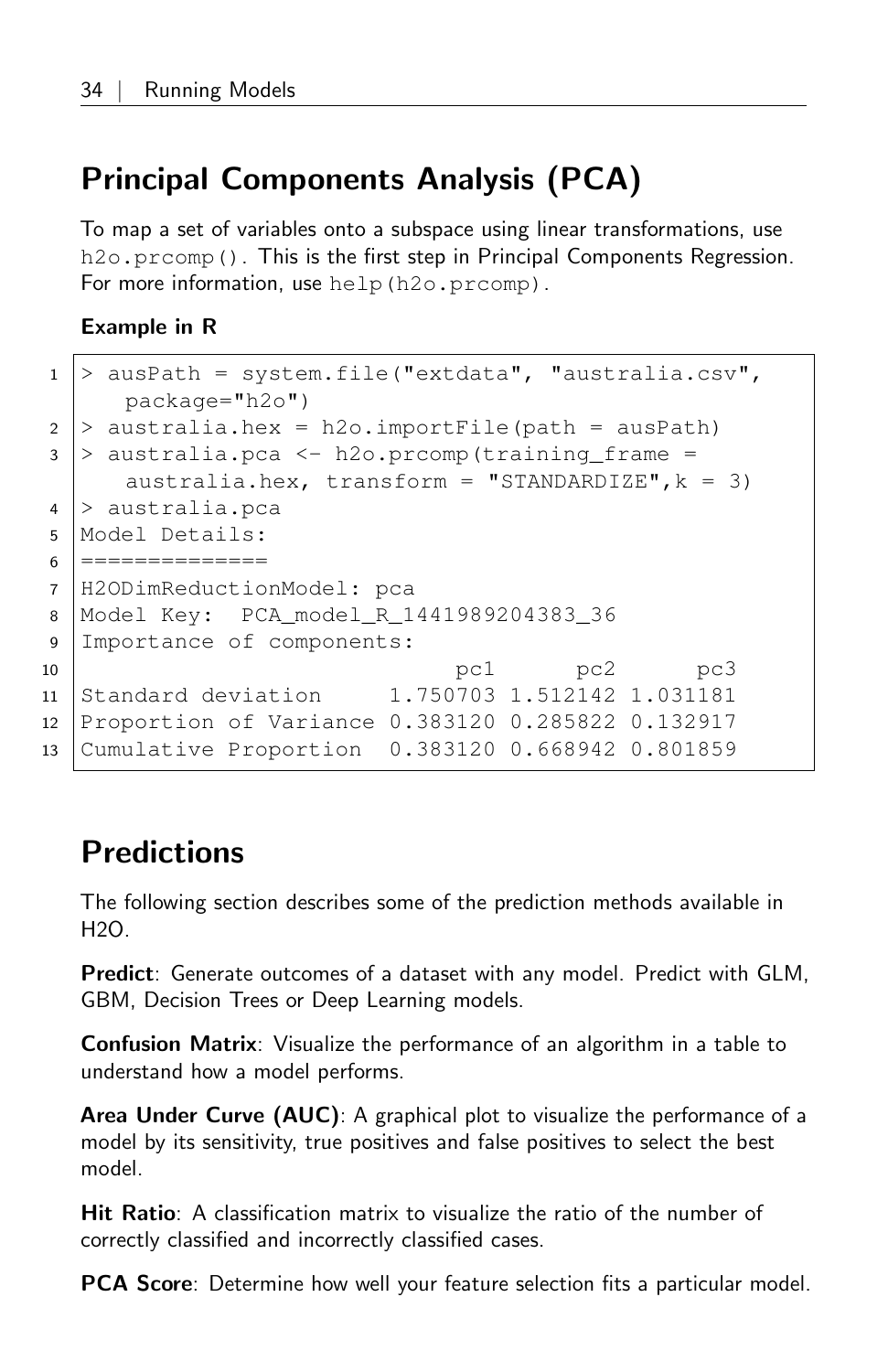Multi-Model Scoring: Compare and contrast multiple models on a dataset to find the best performer to deploy into production.

To apply an H2O model to a holdout set for predictions based on model results, use h2o.predict(). In the following example, H2O generates a model and then displays the predictions for that model. For classification, the predict column is the model's discrete prediction, based on maximum F1 by default; the individual class probabilities are the remaining columns in the data frame. It is common to utilize the p1 column for binary classification, if a raw probability is desired.

#### Example in R

| $\mathbf{1}$   | > prostate.fit = h2o.predict(object = prostate.glm,  |    |
|----------------|------------------------------------------------------|----|
|                | $newdata = prostate.hex)$                            |    |
| 2              | > prostate.fit                                       |    |
| 3              | H2OFrame with 380 rows and 3 columns. First 10 rows: |    |
| 4              | predict<br>p0                                        | p1 |
| 5              | 0 0.74476265 0.2552373<br>-1                         |    |
| 6              | $\mathfrak{D}$<br>1 0.39763451 0.6023655             |    |
| $\overline{7}$ | 3<br>1 0.41268532 0.5873147                          |    |
| 8              | 1 0.37270563 0.6272944<br>$\overline{4}$             |    |
| $\mathbf{Q}$   | 5<br>1 0.64649990 0.3535001                          |    |
|                | 6<br>1 0.43367145 0.5663285<br>10                    |    |
|                | 7<br>1 0.26542251 0.7345775<br>11                    |    |
|                | 8<br>1 0.06143281 0.9385672<br>12                    |    |
|                | 9<br>0 0.73057373 0.2694263<br>13                    |    |
|                | 1 0.46709293 0.5329071<br>10<br>14                   |    |
|                |                                                      |    |

# <span id="page-34-0"></span>Appendix: Commands

The following section lists some common R commands by function and a brief description of each command.

## <span id="page-34-1"></span>Dataset Operations

#### Data Import/Export

h<sub>20</sub>, downloadCSV: Download a H<sub>2</sub>O dataset to a CSV file on local disk.

h2o.exportFile: Export H2O Data Frame to a file.

h2o. importFile: Import a file from the local path and parse it.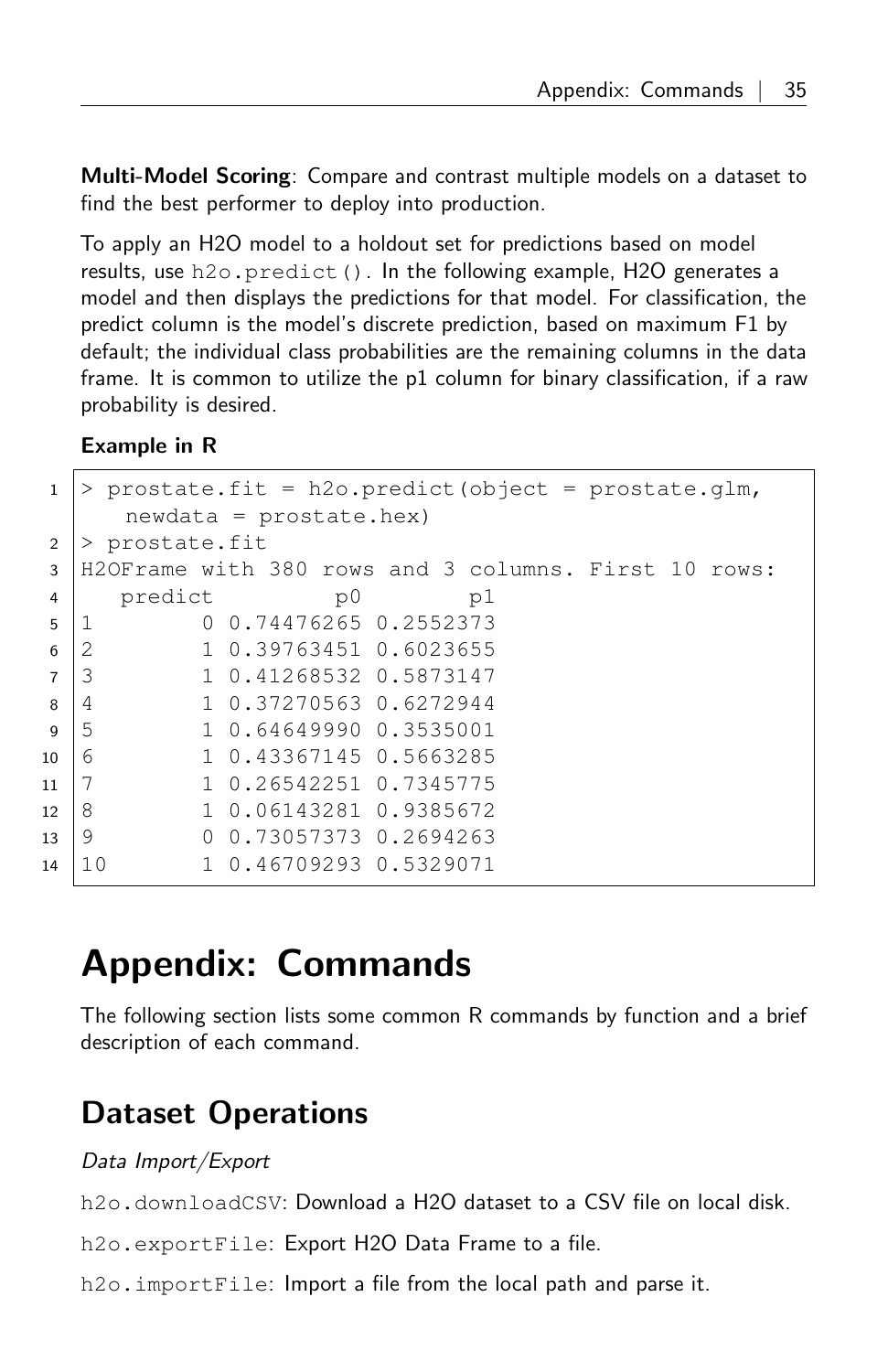h2o.parseRaw: Parse a raw data file.

h2o.uploadFile: Upload a file from the local drive and parse it.

#### Native R to H2O Coercion

as.h2o: Convert an R object to an H2O object.

#### H2O to Native R Coercion

as.data.frame: Check if an object is a data frame, or coerce it if possible.

#### Data Generation

h2o.createFrame: Create an H2O data frame, with optional randomization.

h2o.runif: Produce a vector of random uniform numbers.

h2o. interaction: Create interaction terms between categorical features of an H2O Frame.

#### Data Sampling/Splitting

h2o.splitFrame: Split an existing H2O dataset according to user-specified ratios.

#### Missing Data Handling

h<sub>20</sub>. impute: Impute a column of data using the mean, median, or mode.

<span id="page-35-0"></span>h2o.insertMissingValues: Replaces a user-specified fraction of entries in a H2O dataset with missing values.

### General Data Operations

Subscripting example to pull pieces from data object.

```
1 x[j] ## note: chooses column J, not row J
2 | x[i, j]3 \mid x[[i]]4 x$name
5 \mid x[i] \le - value
6 | x[i, j, ...] <- value
7 \mid x[[i]] \leq value
8 x$i <- value
```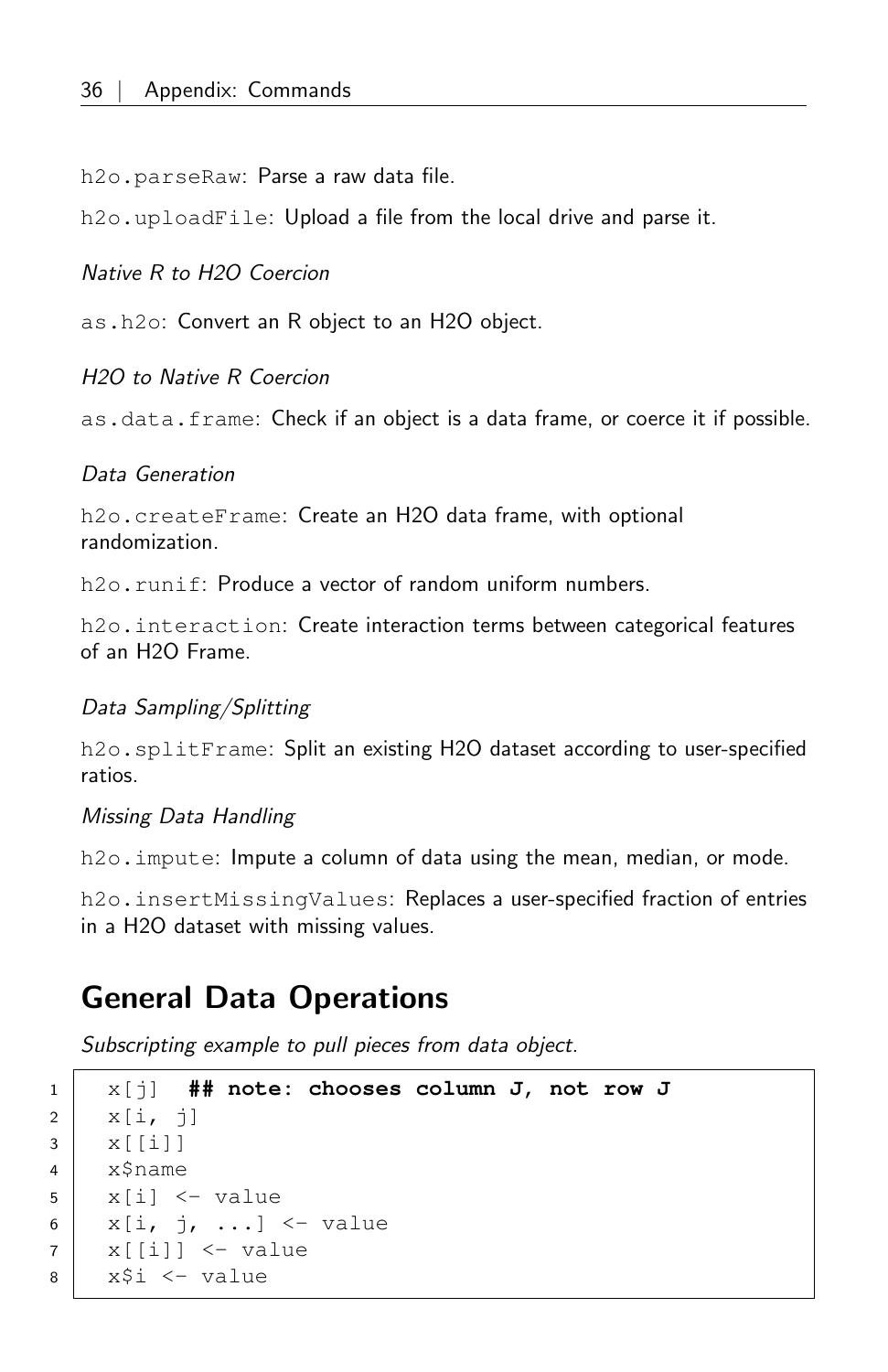#### **Subsetting**

head, tail: Return the First or Last Part of an Object

#### Concatenation

c: Combine Values into a Vector or List h2o.cbind: Take a sequence of H2O datasets and combine them by column.

#### Data Attributes

colnames: Return column names for a parsed H2O data object.

colnames<-: Retrieve or set the row or column names of a matrix-like object.

names: Get the name of an object.

names<-: Set the name of an object.

dim: Retrieve the dimension of an object.

length: Get the length of vectors (including lists) and factors.

nrow: Return a count of the number of rows in an H2OParsedData object.

ncol: Return a count of the number of columns in an H2OParsedData object.

h2o.anyFactor: Check if an H2O parsed data object has any categorical data columns.

is.factor: Check if a given column contains categorical data.

#### Data Type Coercion

as.factor: Convert a column from numeric to factor.

<span id="page-36-0"></span>as.Date: Converts a column from factor to date.

## Methods from Group Generics

Math (H2O)

abs: Compute the absolute value of x.

sign: Return a vector with the signs of the corresponding elements of  $x$  (the sign of a real number is 1, 0, or -1 if the number is positive, zero, or negative, respectively).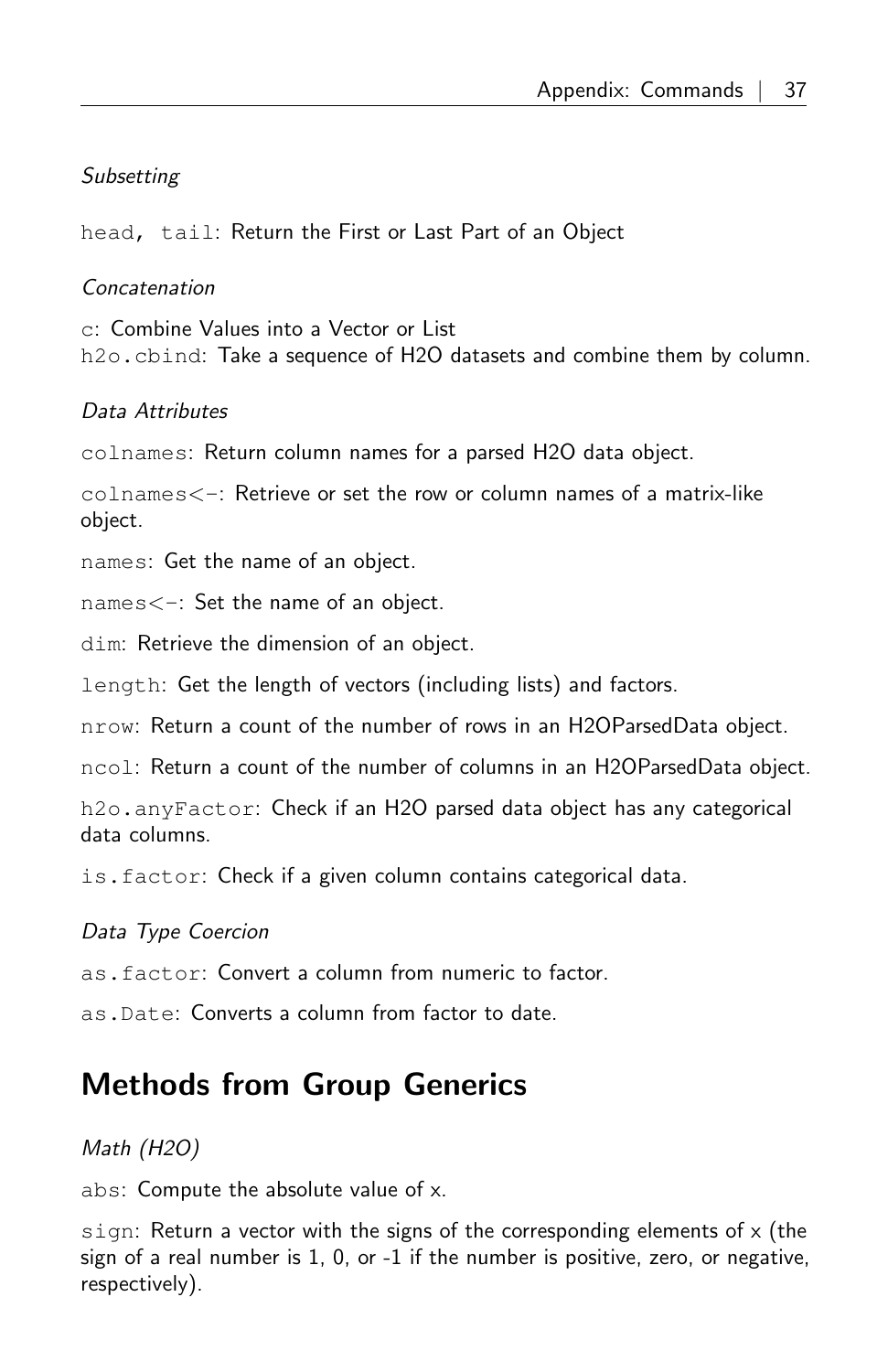$\mathop{\rm sqrt}\nolimits$ : Computes the principal square root of x,  $\sqrt{x}.$ 

ceiling: Take a single numeric argument  $x$  and return a numeric vector containing the smallest integers not less than the corresponding elements of x.

floor: Take a single numeric argument x and return a numeric vector containing the largest integers not greater than the corresponding elements of x.

trunc: Take a single numeric argument x and return a numeric vector containing the integers formed by truncating the values in x toward 0.

log: Compute logarithms (by default, natural logarithms).

exp: Compute the exponential function.

#### Math (generic)

cummax: Display a vector of the cumulative maxima of the elements of the argument.

cummin: Display a vector of the cumulative minima of the elements of the argument.

cumprod: Display a vector of the cumulative products of the elements of the argument.

cumsum: Display a vector of the cumulative sums of the elements of the argument.

log10: Compute common (i.e., base 10) logarithms

log2: Compute binary (i.e., base 2) logarithms.

log1p: Compute  $log(1+x)$  accurately also for  $|x| << 1$ .

acos: Compute the trigonometric arc-cosine.

acosh: Compute the hyperbolic arc-cosine.

asin: Compute the trigonometric arc-sine.

asinh: Compute the hyperbolic arc-sine.

atan: Compute the trigonometric arc-tangent.

atanh: Compute the hyperbolic arc-tangent.

expm1: Compute  $exp(x)$  - 1 accurately also for  $|x| << 1$ .

cos: Compute the trigonometric cosine.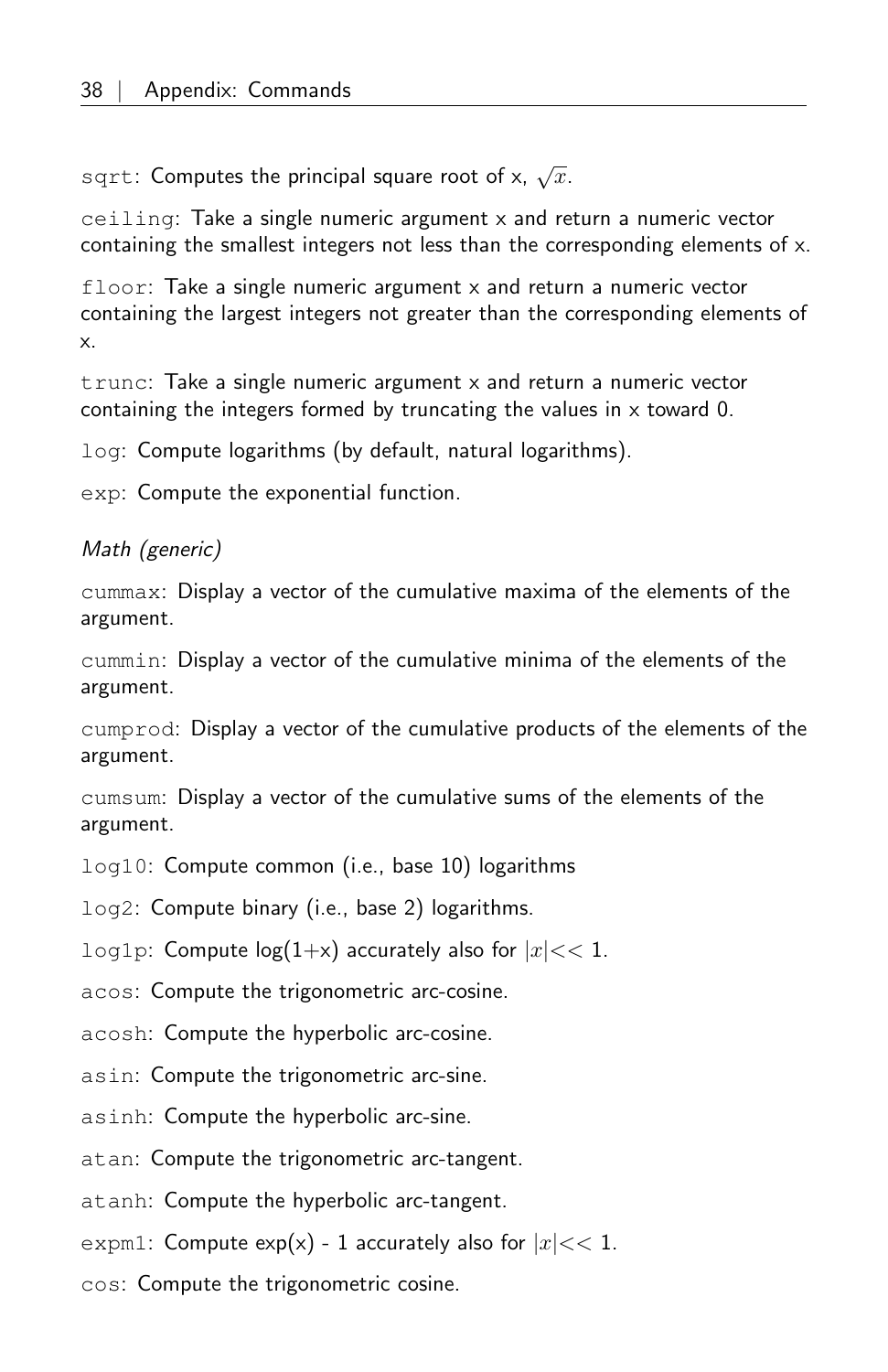cosh: Compute the hyperbolic cosine.

cospi: Compute the trigonometric two-argument arc-cosine.

sin: Compute the trigonometric sine.

sinh: Compute the hyperbolic sine.

sinpi: Compute the trigonometric two-argument arc-sine.

tan: Compute the trigonometric tangent.

tanh: Compute the hyperbolic tangent.

tanpi: Compute the trigonometric two-argument arc-tangent.

gamma: Display the gamma function  $\gamma x$ 

lgamma: Display the natural logarithm of the absolute value of the gamma function.

digamma: Display the first derivative of the logarithm of the gamma function.

trigamma: Display the second derivative of the logarithm of the gamma function.

Math2 (H2O)

round: Round the values to the specified number of decimal places. The default is 0.

signif: Round the values to the specified number of significant digits.

Summary (H2O)

max: Display the maximum of all the input arguments.

min: Display the minimum of all the input arguments.

range: Display a vector containing the minimum and maximum of all the given arguments.

sum: Calculate the sum of all the values present in its arguments.

#### Summary (generic)

prod: Display the product of all values present in its arguments.

any: Given a set of logical vectors, determine if at least one of the values is true.

<span id="page-38-0"></span>all: Given a set of logical vectors, determine if all of the values are true.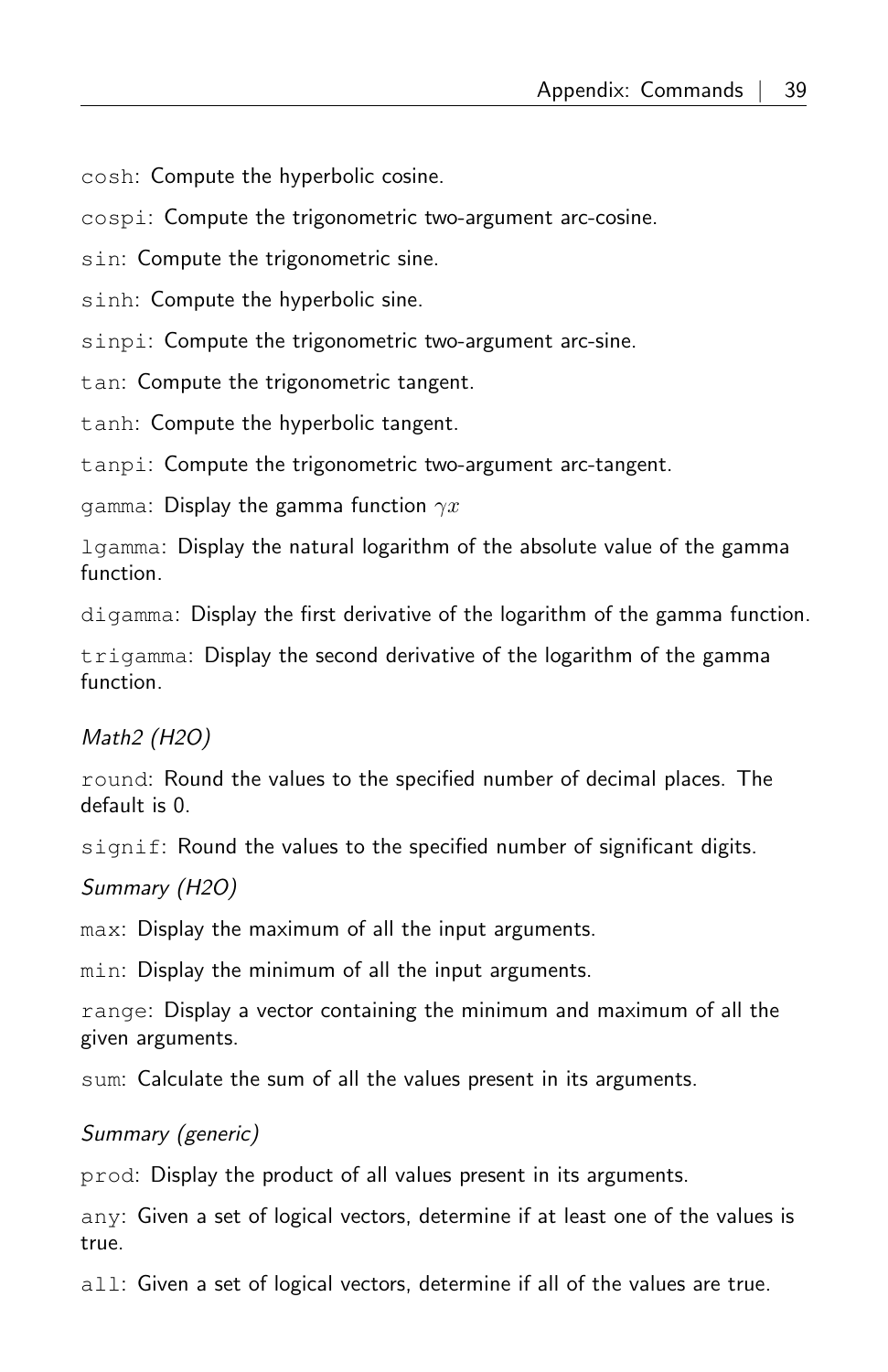## Other Aggregations

#### Non-Group Generic Summaries

mean: Generic function for the (trimmed) arithmetic mean.

sd: Calculate the standard deviation of a column of continuous real valued data.

var: Compute the variance of x.

summary: Produce result summaries of the results of various model fitting functions.

quantile: Obtain and display quantiles for H2O parsed data.

Row / Column Aggregation

apply: Apply a function over an H2O parsed data object (an array).

#### Group By Aggregation

h2o.group by: Apply an aggregate function to each group of an H2O dataset.

#### **Tabulation**

<span id="page-39-0"></span>h2o.table: Use the cross-classifying factors to build a table of counts at each combination of factor levels.

## Data Munging

General Column Manipulations

is.na: Display missing elements.

Element Index Selection

h2o.which: Display the row numbers for which the condition is true.

#### Conditional Element Value Selection

h<sub>2o</sub>.ifelse: Apply conditional statements to numeric vectors in H<sub>2</sub>O parsed data objects.

Numeric Column Manipulations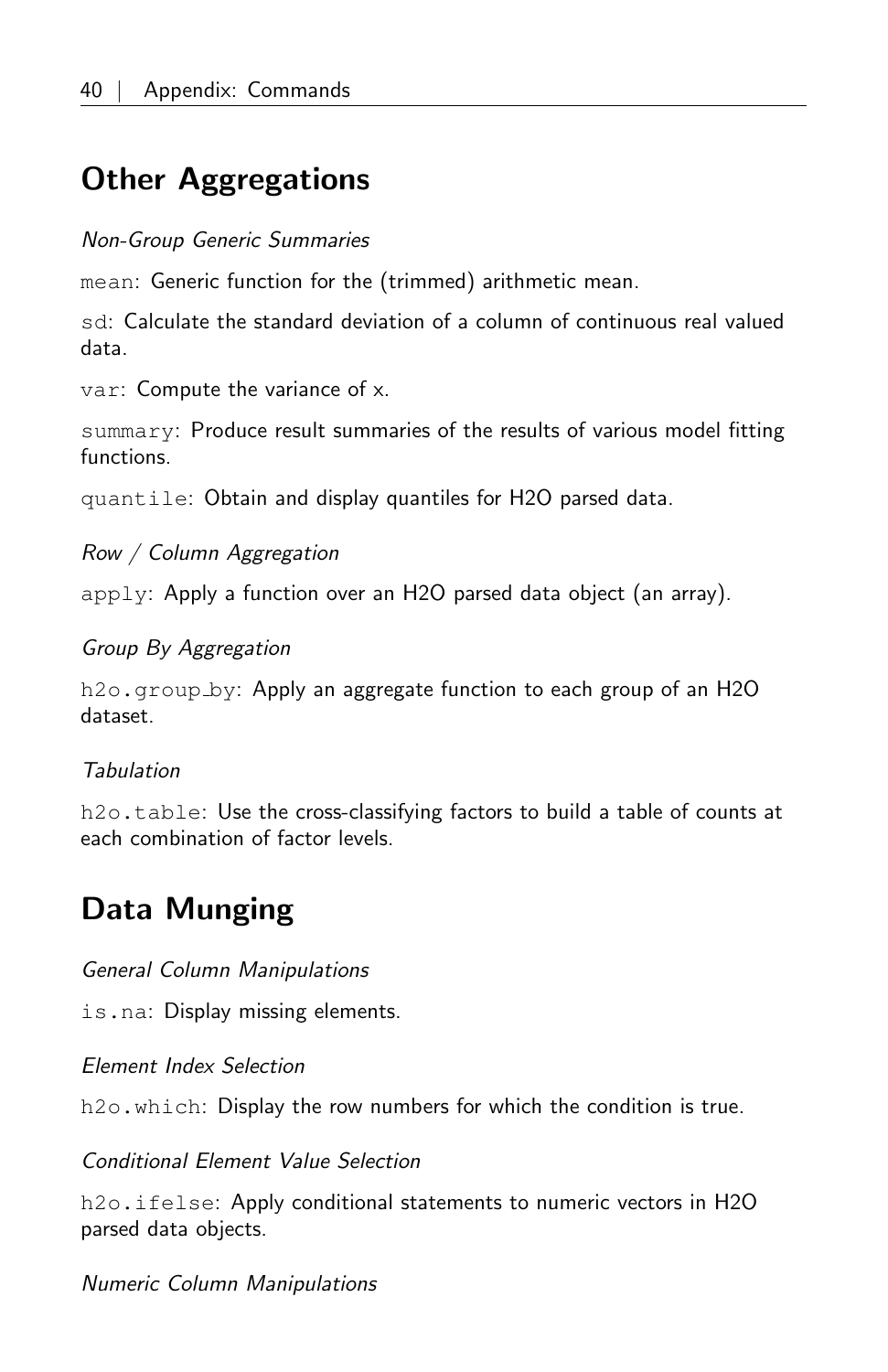h2o.cut: Convert H2O Numeric Data to Factor.

#### Character Column Manipulations

h<sub>2</sub>o.strsplit: Splits the given factor column on the input split.

h2o.tolower: Change the elements of a character vector to lower case.

h2o.toupper: Change the elements of a character vector to lower case.

h<sub>2</sub>o.trim: Remove leading and trailing white space.

h2o.gsub: Match a pattern & replace all instances of the matched pattern with the replacement string globally.

h2o.sub: Match a pattern & replace the first instance of the matched pattern with the replacement string.

#### Factor Level Manipulations

h2o. levels: Display a list of the unique values found in a column of categorical data.

#### Date Manipulations

h2o.month: Convert the entries of a H2OParsedData object from milliseconds to months (on a 0 to 11 scale).

h2o.year: Convert the entries of a H2OParsedData object from milliseconds to years, indexed starting from 1900.

#### Matrix Operations

%∗%: Multiply two matrices, if they are conformable. t: Given a matrix or data.frame x, t returns the transpose of x.

## <span id="page-40-0"></span>Data Modeling

#### Model Training: Supervised Learning

h2o.deeplearning: Perform Deep Learning neural networks on an H2OParsedData object.

h2o.gbm: Build gradient boosted classification trees and gradient boosted regression trees on a parsed dataset.

h2o.glm: Fit a generalized linear model, specified by a response variable, a set of predictors, and a description of the error distribution.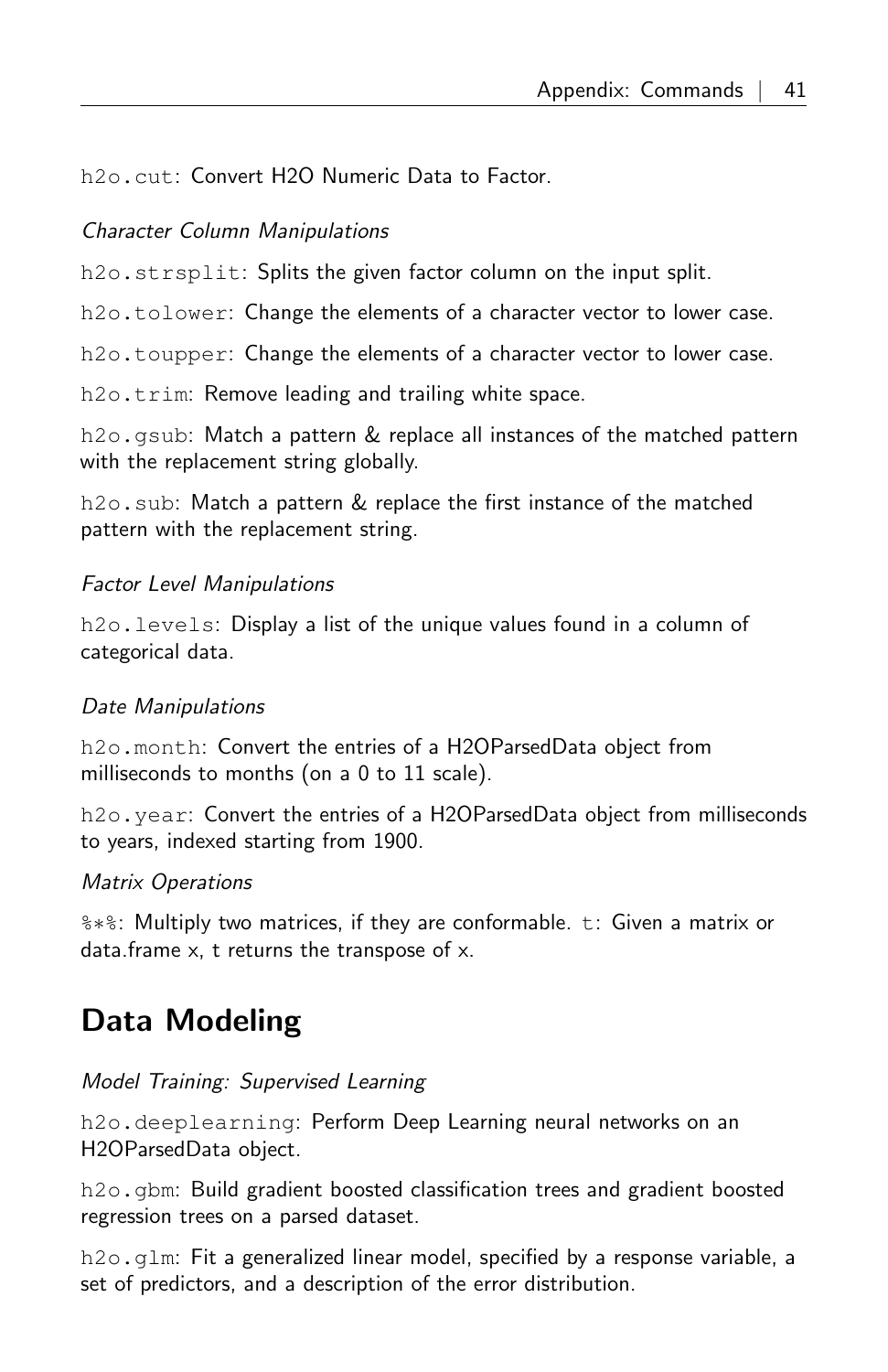h2o.naiveBayes: Build gradient boosted classification trees and gradient boosted regression trees on a parsed dataset.

h<sub>20</sub>, prcomp: Perform principal components analysis on the given dataset.

h2o.randomForest: Perform random forest classification on a dataset.

h2o.xgboost: Build an extreme gradient boosted model.

#### Model Training: Unsupervised Learning

h2o.anomaly: Detect anomalies in a H2O dataset using a H2O deep learning model with auto-encoding.

h2o.deepfeatures: Extract the non-linear features from a H2O dataset using a H2O deep learning model.

h2o.kmeans: Perform k-means clustering on a dataset.

#### Grid Search

h2o.grid: Efficient method to build multiple models with different hyperparameters.

#### Model Scoring

h2o.predict: Obtain predictions from various fitted H2O model objects.

#### Model Metrics

ho2.model metrics: Given predicted values (target for regression, class-1 probabilities, or binomial or per-class probabilities for multinomial), compute a model metrics object.

#### Classification Model Helpers

h2o.accuracy: Get the between cluster sum of squares.

h2o.auc: Retrieve the AUC (area under ROC curve).

h2o.confusionMatrix: Display prediction errors for classification data from a column of predicted responses and a column of actual (reference) responses in H2O.

h2o.hit ratio table: Retrieve the Hit Ratios. If train, valid, and xval parameters are FALSE (default), then the training Hit Ratios value is returned. If more than one parameter is set to TRUE, then a named list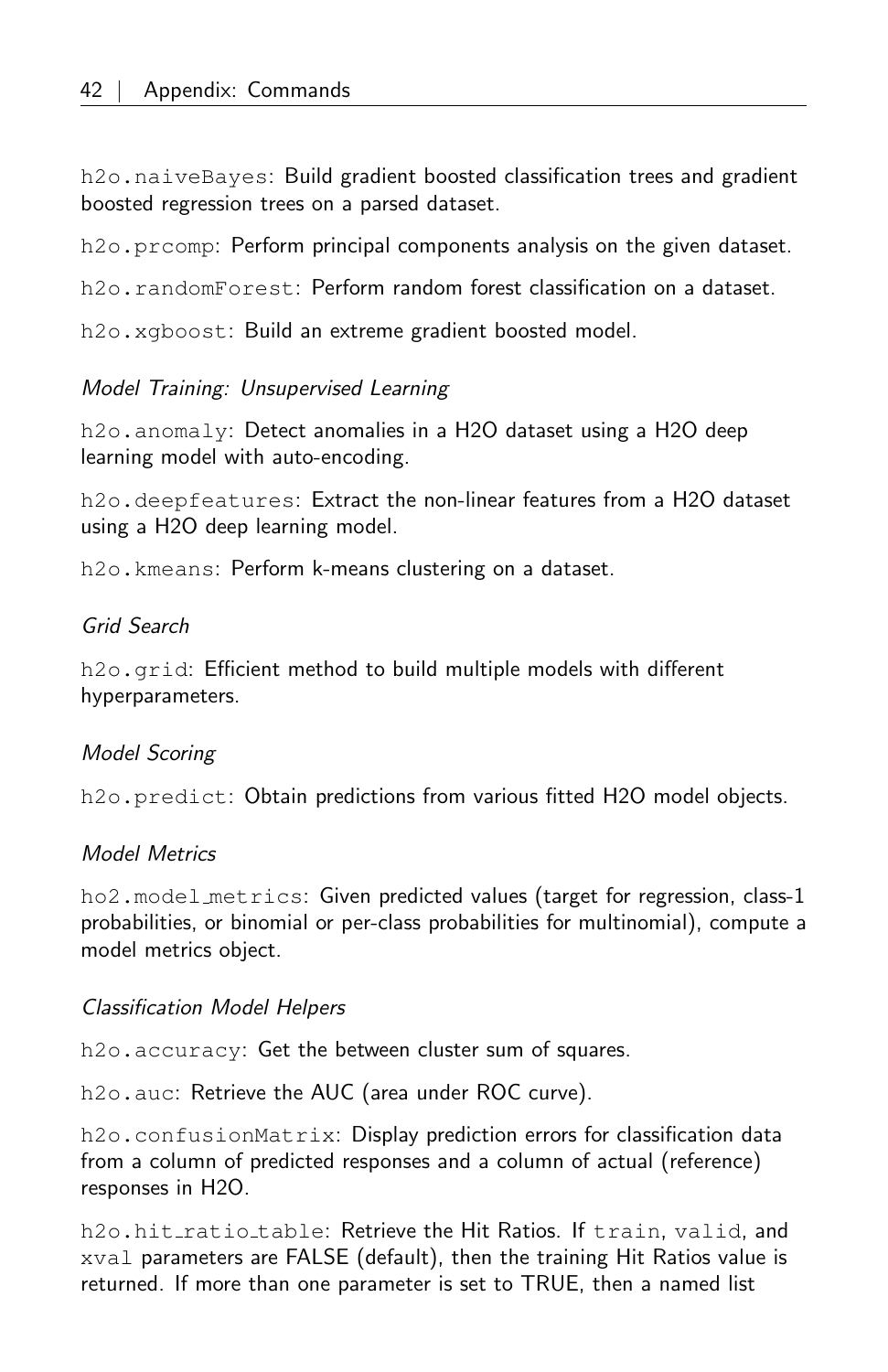of Hit Ratio tables are returned, where the names are train, valid, or xval.

h2o.performance: Evaluate the predictive performance of a model via various measures.

#### Regression Model Helper

h<sub>2</sub>o.mse: Display the mean squared error calculated from a column of predicted responses and a column of actual (reference) responses in H2O.

#### Clustering Model Helper

h2o.betweenss: Get the between cluster sum of squares.

<span id="page-42-0"></span>h2o.centers: Retrieve the Model Centers.

## H2O Cluster Operations

#### H2O Key Value Store Access

h2o.assign: Assign H2O hex.keys to objects in their R environment.

h2o.getFrame: Get a reference to an existing H2O dataset.

h2o.getModel: Get a reference to an existing H2O model.

h2o.ls: Display a list of object keys in the running instance of H2O.

h2o.rm: Remove H2O objects from the server where the instance of H2O is running, but does not remove it from the R environment.

#### H2O Object Serialization

h2o.loadModel: Load an H2OModel object from disk.

h2o.saveModel: Save an H2OModel object to disk to be loaded back into H2O using h2o.loadModel.

#### H2O Cluster Connection

 $h2\circ$ . init (nthreads = -1): Connect to a running H2O instance using all CPUs on the host and check the local H2O R package is the correct version.

h2o.shutdown: Shut down the specified H2O instance. All data on the server will be lost!

H2O Load Balancing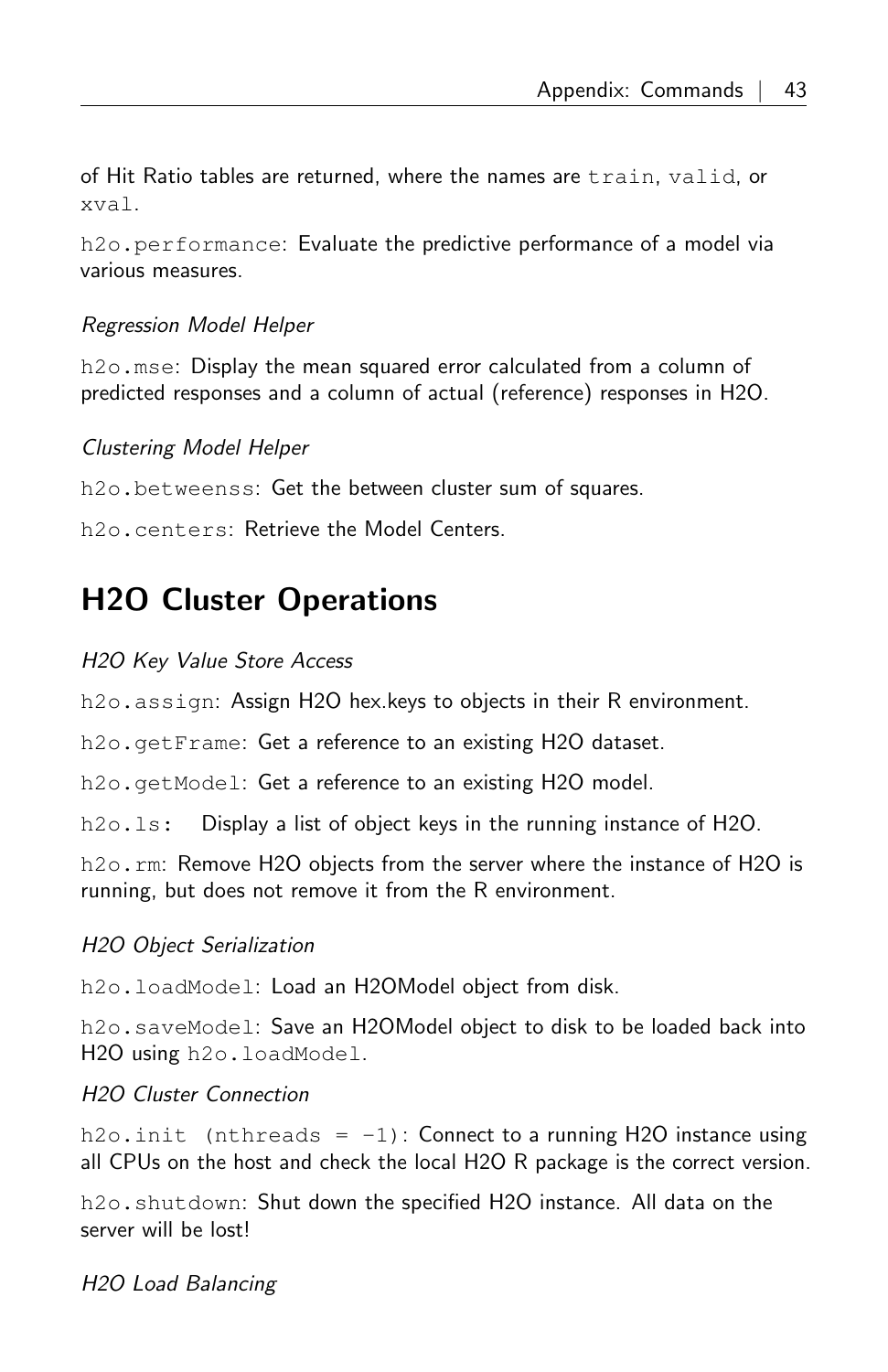h2o.rebalance: Rebalance (repartition) an existing H2O dataset into given number of chunks (per Vec), for load-balancing across multiple threads or nodes.

#### H2O Cluster Information

h2o.clusterInfo: Display the name, version, uptime, total nodes, total memory, total cores and health of a cluster running H2O.

h<sub>20</sub>.clusterStatus: Retrieve information on the status of the cluster running H2O.

#### H2O Logging

h2o.clearLog: Clear all H2O R command and error response logs from the local disk.

h2o.downloadAllLogs: Download all H2O log files to the local disk.

h2o.logAndEcho: Write a message to the H2O Java log file and echo it back.

h2o.openLog: Open existing logs of H2O R POST commands and error responses on the local disk.

h2o.getLogPath: Get the file path for the H2O R command and error response logs.

h2o.startLogging: Begin logging H2O R POST commands and error responses.

h2o.stopLogging: Stop logging H2O R POST commands and error responses.

#### H2O String Manipulation

h2o.gsub: String global substitution (all occurrences).

h2o.strsplit: String Split.

h2o.sub: String substitution (first occurrence).

h<sub>2</sub>o.tolower: Convert characters to lower case.

h<sub>2</sub>o.toupper: Convert characters to upper case.

<span id="page-43-0"></span>h2o.trim: Trim spaces.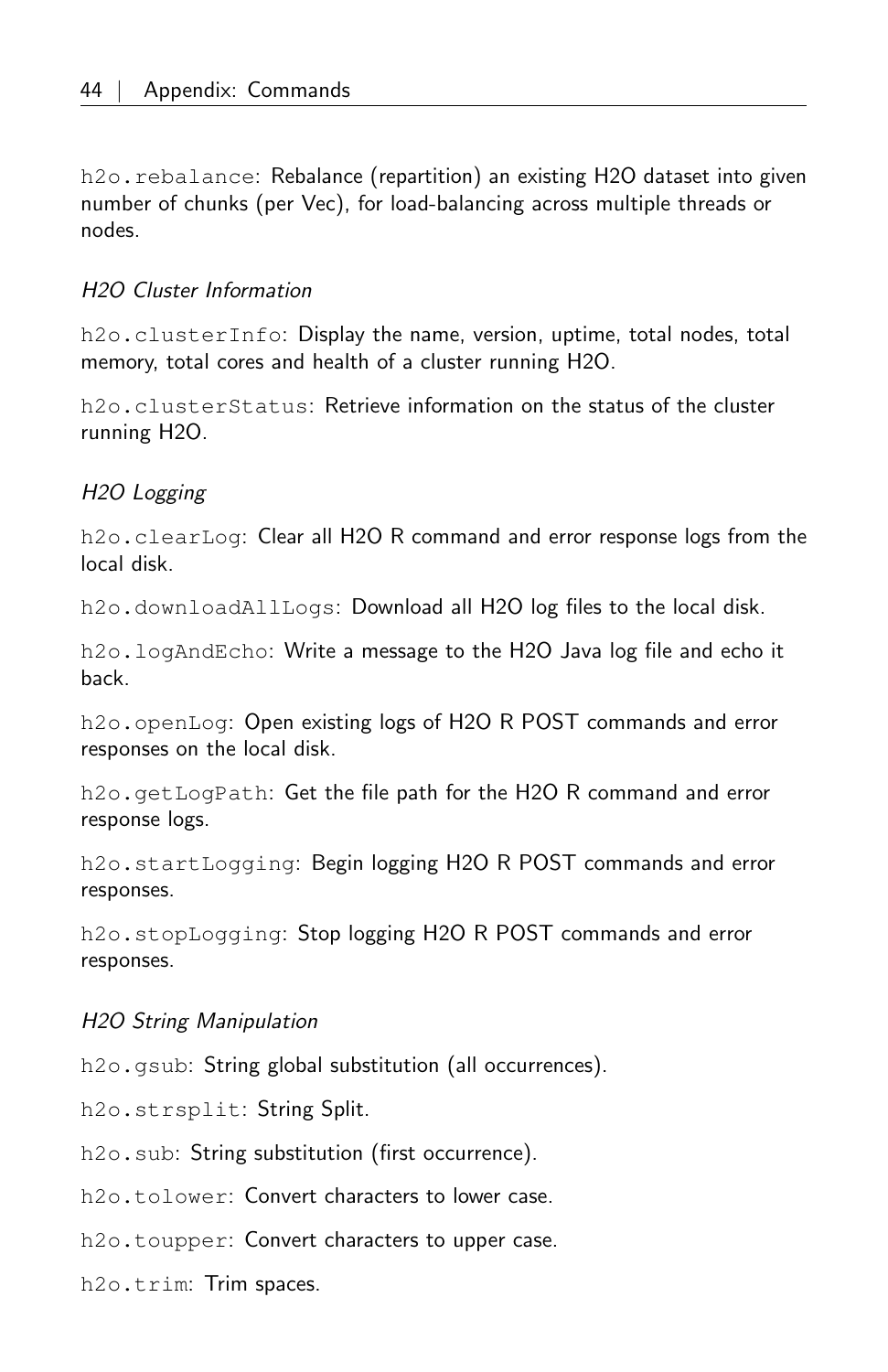# Acknowledgments

We would like to acknowledge the following individuals for their contributions to this booklet: Spencer Aiello, Eric Eckstrand, Anqi Fu, Patrick Aboyoun, and Jessica Lanford.

# <span id="page-44-0"></span>References

H2O.ai Team. H2O website, 2018. URL [http://h2o](http://h2o.ai).ai

H2O.ai Team. H2O documentation, 2018. URL [http://docs](http://docs.h2o.ai).h2o.ai

H2O.ai Team. H2O GitHub Repository, 2018. URL [https://github](https://github.com/h2oai).com/h2oai

H2O.ai Team. H2O Datasets, 2018. URL [http://data](http://data.h2o.ai).h2o.ai

H2O.ai Team. H2O JIRA, 2018. URL [https://jira](https://jira.h2o.ai).h2o.ai

H2O.ai Team. H2O R Package Documentation, 2018. URL [http://](http://h2o-release.s3.amazonaws.com/h2o/latest_stable_Rdoc.html) h2o-release.s3.amazonaws.[com/h2o/latest\\_stable\\_Rdoc](http://h2o-release.s3.amazonaws.com/h2o/latest_stable_Rdoc.html).html

H2O.ai Team. H2Ostream, 2018. URL https://groups.google.[com/d/forum/h2ostream](https://groups.google.com/d/forum/h2ostream)

Erin LeDell. R Ensemble Documentation, 2014. URL http://www.stat.berkeley.[edu/˜ledell/R/h2oEnsemble](http://www.stat.berkeley.edu/~ledell/R/h2oEnsemble.pdf).pdf

H2O.ai Team. h2o: R Interface for H2O, 2018. URL [http://www](http://www.h2o.ai).h2o.ai. R package version 3.1.0.99999